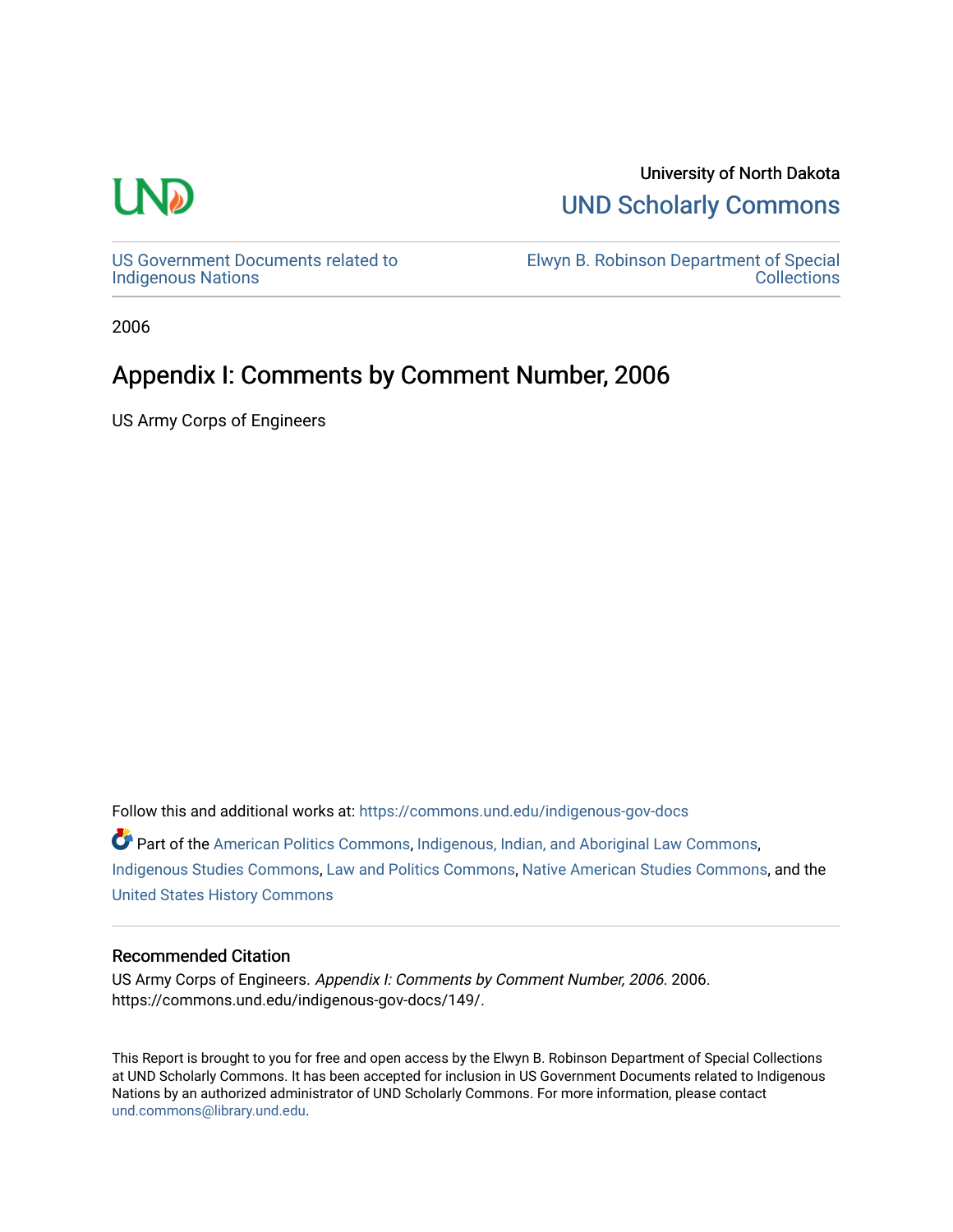| Comment        | Name of<br>commenter                   | Organization            | Organization<br><b>Type</b> | Commenter<br>hometown | <b>State</b> | Comment<br>Format | Date comment<br>received  | <b>File Name</b>                                                                                                                                                        | Comment<br>category | Clarifier 1  | <b>Clarifier 2</b>  | Comment                                                                                                                                                                                                                                                                                                                                                                                                                                                                                        |
|----------------|----------------------------------------|-------------------------|-----------------------------|-----------------------|--------------|-------------------|---------------------------|-------------------------------------------------------------------------------------------------------------------------------------------------------------------------|---------------------|--------------|---------------------|------------------------------------------------------------------------------------------------------------------------------------------------------------------------------------------------------------------------------------------------------------------------------------------------------------------------------------------------------------------------------------------------------------------------------------------------------------------------------------------------|
|                | Seifert, Mike                          | Mahto Bay               | Public                      |                       |              | Transcript        | 2006 June 26              | 060626Bismarck.pdf;<br>060626MahtoBaySeifert.pdf                                                                                                                        | Access              | Cabin owners |                     | Our first question that was not adequately addressed is as follows: will the<br>Corps require as a condition of the proposed land transfer that the TAT<br>provide guaranteed statutory perpetual public access to the existing cabin<br>sites and public use areas within the boundaries of the FBIR? If so, how will<br>access be assured with subsequent tribal councils? Without specific right-of-<br>way agreements and legally enforceable easements, there is no guaranteed<br>access. |
| $\overline{2}$ | Wierson, Ethel                         | Public                  | Public                      | Hazen                 | ND           |                   | Comment forr 2006 June 27 | 060627Wierson.pdf                                                                                                                                                       | Access              | Cabin owners |                     | As a cabin owner at Mahto Bay Rec. Area I am concerned about "guaranteed"<br>access to the cabin sites I own.                                                                                                                                                                                                                                                                                                                                                                                  |
| 3              | Halstead, Dave                         | Public                  | Public                      |                       | ND           | Transcript        | 2006 June 27              | 060627Dickinson.pdf                                                                                                                                                     | Access              | Cabin owners |                     | We own 110 acres out of the quarter that goes into the water at that point.<br>And we have tried in the past to get access through the TAT, and it's been<br>quite a challenge and at this point to no avail. So if they would end up with<br>the take land around there, we would basically be landlocked.                                                                                                                                                                                    |
| 4              | Unruh, RB                              | Public                  | Public                      | Zap                   | ND           |                   | Comment forn 2006 June 27 | 060627Unruh.pdf                                                                                                                                                         | Access              | Cabin owners |                     | Protect public access to the lake and hunting areas. Need a long term lease<br>or a perpetual lease to protect these privileges. This property was purchased<br>with public funds. Need better access road at Beaver Bay to the existing<br>ramp.                                                                                                                                                                                                                                              |
| 5              | Sandstrom, Tim                         | Public                  | Public                      |                       |              | Letter            | 2006 June 02              | 060602Sandstrom.pdf                                                                                                                                                     | Access              | Fees         | Fishing<br>Licenses | Was a precedent set in the event of the land transfer for tribal fishing licenses<br>to be sold                                                                                                                                                                                                                                                                                                                                                                                                |
| 6              | Steinwand, Terry                       | North Dakota Ga State   |                             | Bismarck              | ND           | Transcript        |                           | 2006 June 26; 200060626NDGFSteinwand.pdf;<br>060626Bismarck.pdf;<br>060627Dickinson.pdf; 060627Hazen.pdf;<br>060628Williston.pdf;<br>060629NewTown.pdf; 060630Minot.pdf | Access              | Fees         | Fishing<br>Licenses | Currently, a North Dakota resident fishing license it \$10. To access fishing<br>across the areas proposed for transfer would also required a \$10 tribal<br>conservation license fee, doubling the licensing cost of fishing in those areas.                                                                                                                                                                                                                                                  |
| 7              | Sandstrom, Tim                         | Public                  | Public                      |                       |              | Letter            | 2006 June 02              | 060602Sandstrom.pdf                                                                                                                                                     | Access              | Fees         | General             | On tribal trust lands, the tribe may prohibit use(s) by non-tribal members, or<br>condition the use by charging access fees and establishing bag and creel<br>limits                                                                                                                                                                                                                                                                                                                           |
| 8              | Barsness, Michael Public               |                         | Public                      | Indian Hills          | ND           | Email             | 2006 June 13              | 060613Barsness.pdf                                                                                                                                                      | Access              | Fees         | General             | The tribe will charge access fees and boat ramp fees to be able to use the<br>lake, which is federally owned; the tribe may be saying now that they don't<br>ntend to charge any additional use fees, but that will change down the road                                                                                                                                                                                                                                                       |
| 9              | Barsness, Michael Public               |                         | Public                      | ndian Hills           | ND           | Email             | 2006 June 13              | 060613Barsness.pdf                                                                                                                                                      | Access              | Fees         | Hunting<br>license  | The tribe is already holding out their hands demanding tribal fishing licenses<br>in order to fish out of Indian Hills, which I refuse to pay                                                                                                                                                                                                                                                                                                                                                  |
| 10             | Hall, Tex                              | Three Affiliated 1Tribe |                             |                       | ND.          |                   | 2006 June 26              | 060629TATHall.pdf;<br>060626Bismarck.pdf;<br>060627Dickinson.pdf; 060627Hazen.pdf;<br>060628Williston.pdf;<br>060629NewTown.pdf; 060630Minot.pdf                        | Access              | Fees         | Hunting<br>license  | Individuals that want to hunt can still hunt these lands; they will just have to<br>obtain a tribal hunting license as opposed to a state hunting license.                                                                                                                                                                                                                                                                                                                                     |
| 11             | Steinwand, Terry North Dakota Ga State |                         |                             | Bismarck              | ND           | Transcript        |                           | 2006 June 26; 200060626NDGFSteinwand.pdf;<br>060626Bismarck.pdf;<br>060627Dickinson.pdf; 060627Hazen.pdf;<br>060628Williston.pdf;<br>060629NewTown.pdf; 060630Minot.pdf | Access              | Fees         | Hunting<br>license  | If the proposed transfer takes place, there will likely be a fee for hunting and<br>fishing those areas. Nontribal members would have to purchase a license to<br>hunt on those areas. The current cost for a tribal license for a nontribal<br>member would be \$120 to hunt small game and furbearers, compared to \$27<br>for the current state license for these species.                                                                                                                  |
| 12             | Foeltz, Robert                         | Public                  | Public                      |                       |              | Email             | 2006 June 29              | 060629Foeltz.pdf                                                                                                                                                        | Access              | Fees         |                     | They have only one thing in mind If they should get it back and that will be to<br>make the citizens in ND pay                                                                                                                                                                                                                                                                                                                                                                                 |
| 13             | Weigum, Rodney                         | Beulah School D Local   |                             | Zap                   | ND           | Transcript        | 2006 June 27              | 060627Hazen.pdf                                                                                                                                                         | Access              | Fees         |                     | They're saying there's going to be access, free access, and so on. I know for<br>a fact that won't happen.                                                                                                                                                                                                                                                                                                                                                                                     |
| 14             | Weigum, Rodney Beulah School D Local   |                         |                             | Zap                   | ND.          | Transcript        | 2006 June 27              | 060627Hazen.pdf                                                                                                                                                         | Access              | Fees         |                     | Back a few years ago some people from Mandaree came down and sold<br>conservation licenses to the campers and the fishermen at Beaver Bay. After<br>Memorial weekend people that didn't buy them had to leave and the people<br>that did buy them got to stay. The first week of June they said everybody had<br>to get out even if they bought a conservation license.                                                                                                                        |
| 15             | Anonymous                              | Public                  | Public                      |                       |              |                   | Comment forr 2006 Aug 12  | 060812Anon.pdf                                                                                                                                                          | Access              | Fees         |                     | All the TAT want the land for is financial gain. They will charge for anything to<br>do with it.                                                                                                                                                                                                                                                                                                                                                                                               |
| 16             | Schlag, Allen                          | Public                  | Public                      |                       |              | Email             | 2006 Aug 16               | 060816Schlag.pdf                                                                                                                                                        | Access              | Fees         |                     | Paul Danks was clear in his presentation at the Bismarck public meeting. The<br>TAT does believe it will have the right to charge access fees to this former<br>taxpayer held property. This constitutes a significant change in management<br>that clearly demonstrates that this is not a typical federal agency to federal<br>agency transfer of property that falls under the categorical exclusion the<br>Corps cites as the reason for not fully complying with NEPA.                    |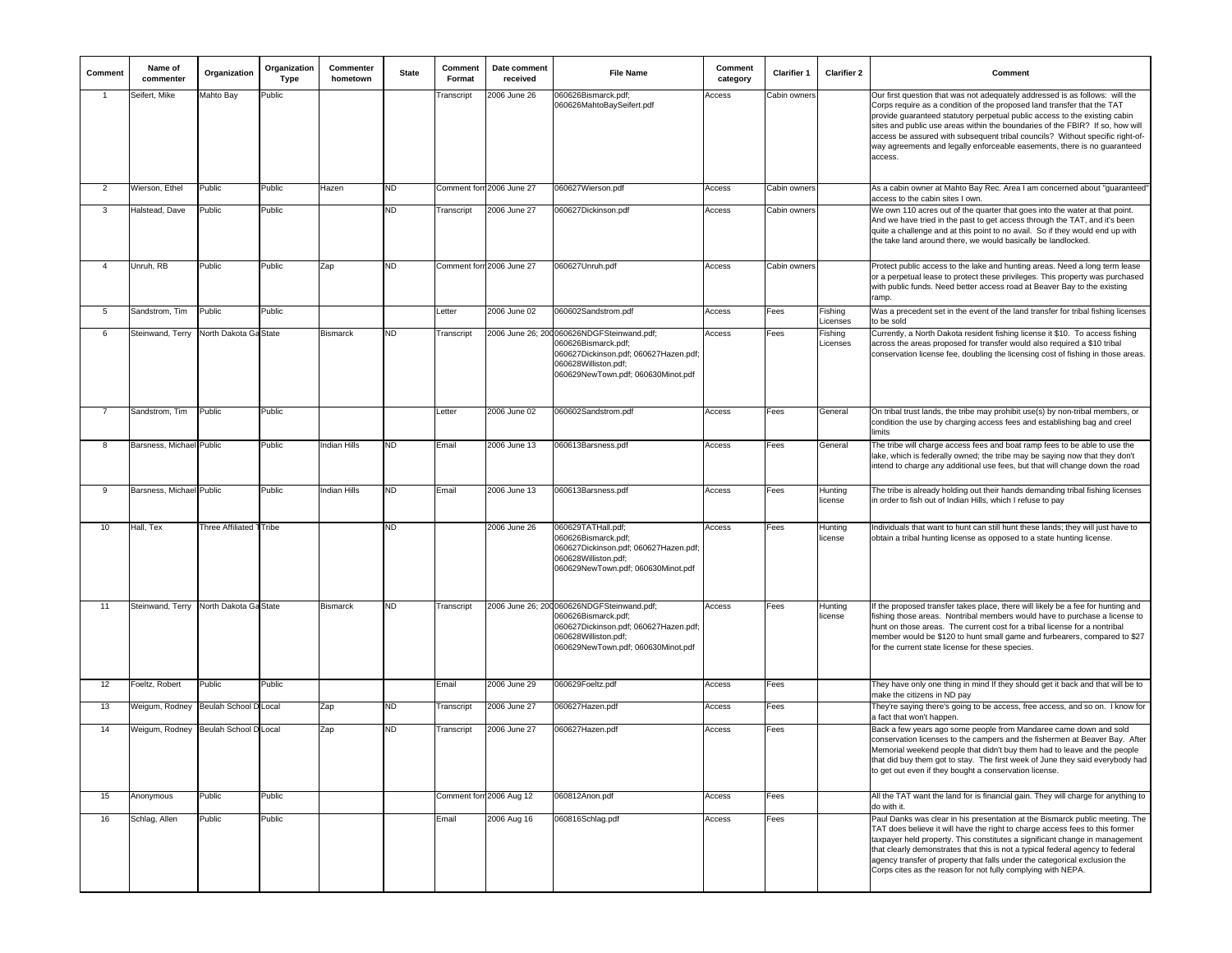| Comment | Name of<br>commenter      | Organization              | Organization<br>Type | Commenter<br>hometown | <b>State</b> | Comment<br>Format | Date comment<br>received  | <b>File Name</b>                                                                                                                                                        | Comment<br>category | <b>Clarifier 1</b> | <b>Clarifier 2</b> | Comment                                                                                                                                                                                                                                                                                                                                                                                                                                                                                                                                                                                                                                                                                                                                                                                                                                                                                                                                                                                               |
|---------|---------------------------|---------------------------|----------------------|-----------------------|--------------|-------------------|---------------------------|-------------------------------------------------------------------------------------------------------------------------------------------------------------------------|---------------------|--------------------|--------------------|-------------------------------------------------------------------------------------------------------------------------------------------------------------------------------------------------------------------------------------------------------------------------------------------------------------------------------------------------------------------------------------------------------------------------------------------------------------------------------------------------------------------------------------------------------------------------------------------------------------------------------------------------------------------------------------------------------------------------------------------------------------------------------------------------------------------------------------------------------------------------------------------------------------------------------------------------------------------------------------------------------|
| 17      | Schlag, Allen             | Public                    | Public               |                       |              | Email             | 2006 Aug 16               | 060816Schlag.pdf                                                                                                                                                        | Access              | Fees               |                    | For people who are not willing or able to travel by boat 10 to 30 miles, they<br>will be forced to access through TAT lands. This will require a tribal access<br>permit.                                                                                                                                                                                                                                                                                                                                                                                                                                                                                                                                                                                                                                                                                                                                                                                                                             |
| 18      | Ronning, Robert           | Public                    | Public               |                       |              | Email             | 2006 Aug 1                | 060801Ronning.pdf                                                                                                                                                       | Access              | Fees               |                    | This will close much of the shoreline from the general public as the tribes will<br>begin charging access use fees.                                                                                                                                                                                                                                                                                                                                                                                                                                                                                                                                                                                                                                                                                                                                                                                                                                                                                   |
| 19      | Steinwand, Terry          | North Dakota Ga State     |                      | <b>Bismarck</b>       | <b>ND</b>    | Transcript        |                           | 2006 June 26; 200060626NDGFSteinwand.pdf;<br>060626Bismarck.pdf;<br>060627Dickinson.pdf; 060627Hazen.pdf;<br>060628Williston.pdf;<br>060629NewTown.pdf; 060630Minot.pdf | Access              | Fishing            |                    | While the new proposal preserves most of the current boating access sites<br>within the reservation for free public use, access to shore fishing will suffer.<br>More than 40 percent of all shore fishing use on Lake Sakakawea occurs<br>within the exterior boundary of the Fort Berthold Reservation. And while we<br>don't have adequate information to break out what portion of that activity<br>occurs within the 24,000 acres still identified, at least some shore fishing<br>activity occurs on lands directly below those proposed for transfer. We<br>ecognize that public access is maintained below 1854 feet mean sea level,<br>but the issue isn't whether people can fish from shore. The issue is how<br>anglers will be able to access these areas. The Corps eliminated section<br>lines when it acquired the property. This effectively blocks land based access<br>to the lake's shore within the reservation boundary and ultimately utilization of<br>the public's resource. |
| 20      | Resner, Mark              | Public                    | Public               | Mott                  | <b>ND</b>    | Email             | 2006 June 27              | 060627Resner.pdf                                                                                                                                                        | Access              | Fishing<br>permits |                    | During the time of my involvement on the lake, the TAT instituted their tribal<br>fishing permit requirement, and that (as I remember \$10 permit) action had a<br>pronounced negative effect on lake use. It seems only reasonable that such<br>an impact would spread to the complete lake if the Corps were to transfer the<br>bulk of the shoreline to the tribes.                                                                                                                                                                                                                                                                                                                                                                                                                                                                                                                                                                                                                                |
| 21      | Barrett, Carole           | Public                    | Public               |                       |              |                   | Comment form 2006 June 26 | 060626Barrett.pdf                                                                                                                                                       | Access              | General            |                    | Return of lands to former owners/allottees - which is what the state advocates<br>will certainly not preserve access to lands for hunting, recreation, etc.                                                                                                                                                                                                                                                                                                                                                                                                                                                                                                                                                                                                                                                                                                                                                                                                                                           |
| 22      | Hall, Tex                 | Three Affiliated TTribe   |                      |                       | <b>ND</b>    | Transcript        |                           | 2006 June 26; 200 060629TATHall.pdf;<br>060626Bismarck.pdf;<br>060627Dickinson.pdf; 060627Hazen.pdf;<br>060628Williston.pdf;<br>060629NewTown.pdf; 060630Minot.pdf      | Access              | General            |                    | It is not our intention to obstruct access to the lake or to in any way prevent<br>anyone from enjoying the lake for these purposes                                                                                                                                                                                                                                                                                                                                                                                                                                                                                                                                                                                                                                                                                                                                                                                                                                                                   |
| 23      | Hall, Tex                 | Three Affiliated TTribe   |                      |                       | <b>ND</b>    |                   | 2006 June 26              | 060629TATHall.pdf;<br>060626Bismarck.pdf;<br>060627Dickinson.pdf; 060627Hazen.pdf;<br>060628Williston.pdf;<br>060629NewTown.pdf; 060630Minot.pdf                        | Access              | General            |                    | The Governor does not understand that the Corps itself does not allow<br>access to all shores around the lake. Can he or any of the public tell me what<br>shorelines are go and no-go areas around the lake today?                                                                                                                                                                                                                                                                                                                                                                                                                                                                                                                                                                                                                                                                                                                                                                                   |
| 24      | Hall, Tex                 | Three Affiliated TTribe   |                      |                       | ND           |                   | 2006 June 26              | 060629TATHall.pdf;<br>060626Bismarck.pdf;<br>060627Dickinson.pdf; 060627Hazen.pdf;<br>060628Williston.pdf;<br>060629NewTown.pdf; 060630Minot.pdf                        | Access              | General            |                    | With respect to access, the Tribe will provide the public with access to the<br>shoreline. If the Tribe manages these lands, shoreline areas that will not be<br>accessible will be marked by the Tribe. A management or zoning plan will be<br>adopted by the Tribe and it will be shared with the public.                                                                                                                                                                                                                                                                                                                                                                                                                                                                                                                                                                                                                                                                                           |
| 25      | Hoeven, Governor Governor |                           | <b>State</b>         | <b>Bismarck</b>       | <b>ND</b>    | Transcript        |                           | 2006 June 26; 200 060626NDHoeven.pdf;<br>060626Bismarck.pdf;<br>060627Dickinson.pdf; 060627Hazen.pdf;<br>060628Williston.pdf;<br>060629NewTown.pdf; 060630Minot.pdf     | Access              | General            |                    | The transfer takes away 24,000 acres of public land that is now used for<br>hunting or other recreation and makes it either inaccessible or accessible only<br>by payment of an additional tribal conservation fee or hunting fee                                                                                                                                                                                                                                                                                                                                                                                                                                                                                                                                                                                                                                                                                                                                                                     |
| 26      | Hoeven, Governor Governor |                           | <b>State</b>         | <b>Bismarck</b>       | <b>ND</b>    | Transcript        |                           | 2006 June 26; 200 060626NDHoeven.pdf;<br>060626Bismarck.pdf;<br>060627Dickinson.pdf; 060627Hazen.pdf;<br>060628Williston.pdf;<br>060629NewTown.pdf; 060630Minot.pdf     | Access              | General            |                    | By creating a ring of non-public land around Lake Sakakawea, you raise<br>questions of public access to leased land and to Corps land, in general, that<br>have not been answered and may have no clear answer. You have certainly<br>not made any provision to guarantee perpetual, free public access to all the<br>public lands of Lake Sakakawea.                                                                                                                                                                                                                                                                                                                                                                                                                                                                                                                                                                                                                                                 |
| 27      | Thrall, Brad              | Friends of Lake § Private | organization         |                       |              | Transcript        |                           | 2006 June 26; 200 060626FLSThrall.pdf;<br>060626Bismarck.pdf; 060627Hazen.pdf;<br>060630Minot.pdf                                                                       | Access              | General            |                    | Without a clear plan for developing the lands under consideration we fear that<br>development of new access and maintenance of existing access is in serious<br>question                                                                                                                                                                                                                                                                                                                                                                                                                                                                                                                                                                                                                                                                                                                                                                                                                              |
| 28      | Thrall, Brad              | Friends of Lake §Private  | organization         |                       |              | Transcript        |                           | 2006 June 26; 200060626FLSThrall.pdf;<br>060626Bismarck.pdf; 060627Hazen.pdf;<br>060630Minot.pdf                                                                        | Access              | General            |                    | We have members who wondered if they would have ice fishing access at the<br>south point of Bear Den Bay near the Mandaree Water Intake structure;<br>others wondered if they would be able to consider hiking from Indian Hills to<br>Douglas Bay                                                                                                                                                                                                                                                                                                                                                                                                                                                                                                                                                                                                                                                                                                                                                    |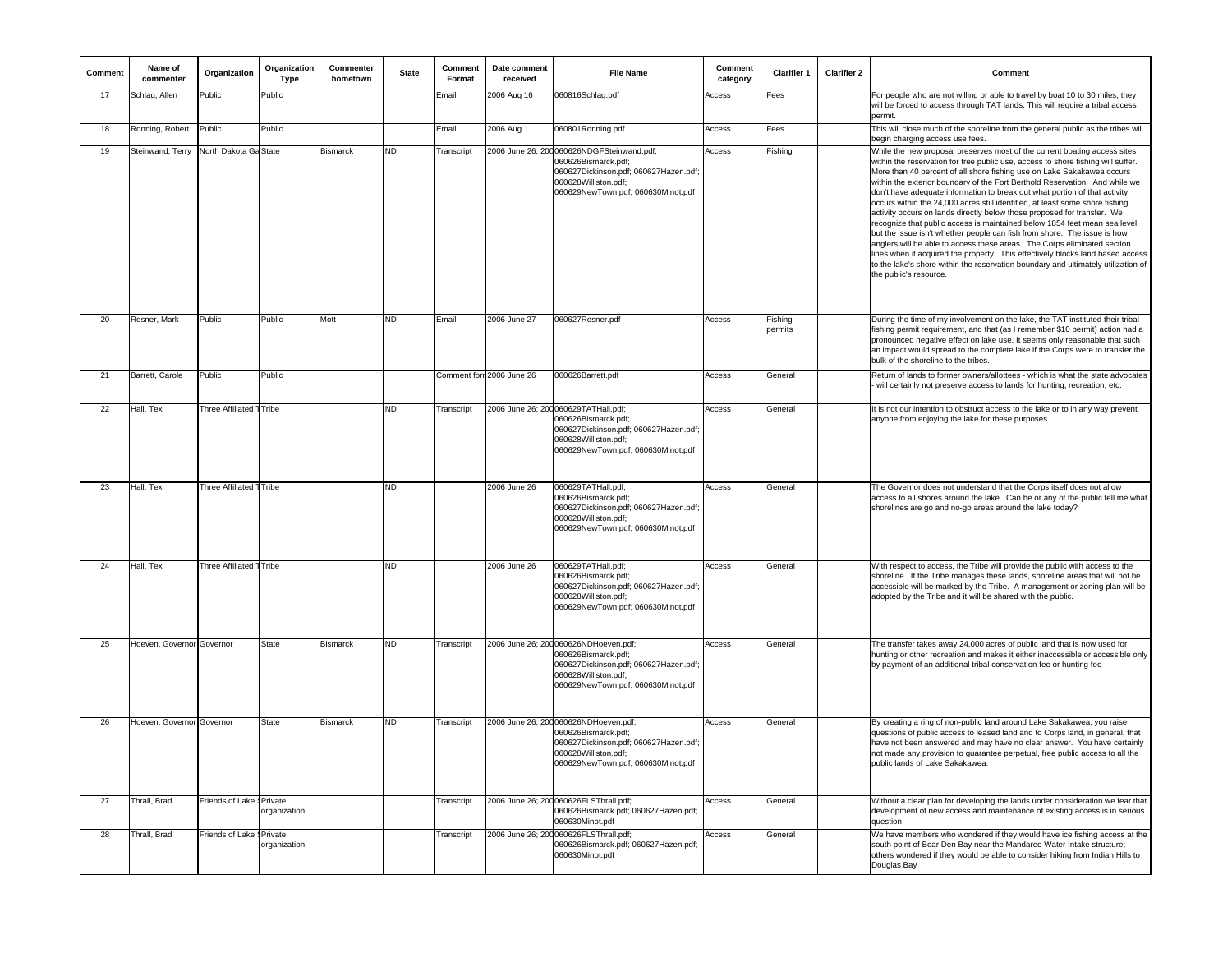| Comment | Name of<br>commenter     | Organization            | Organization<br>Type                 | Commenter<br>hometown | State | Comment<br>Format | Date comment<br>received | <b>File Name</b>                                                                                                                                                         | Comment<br>category | Clarifier 1 | <b>Clarifier 2</b> | Comment                                                                                                                                                                                                                                                                                                                                                                                                                                                                        |
|---------|--------------------------|-------------------------|--------------------------------------|-----------------------|-------|-------------------|--------------------------|--------------------------------------------------------------------------------------------------------------------------------------------------------------------------|---------------------|-------------|--------------------|--------------------------------------------------------------------------------------------------------------------------------------------------------------------------------------------------------------------------------------------------------------------------------------------------------------------------------------------------------------------------------------------------------------------------------------------------------------------------------|
| 29      | Monson, Karen            |                         | North Dakota Ou Private organization |                       |       | Email             | 2006 June 27             | 060627Monson.pdf                                                                                                                                                         | Access              | General     |                    | The land was purchased by the taxpayers at a high price and free public<br>access is extremely important to tourism in North Dakota.                                                                                                                                                                                                                                                                                                                                           |
| 30      | Schlag, Allen            | Public                  | Public                               |                       |       | Email             | 2006 Aug 16              | 060816Schlag.pdf                                                                                                                                                         | Access              | General     |                    | Given the propensity of non-TAT persons to use this land, the transferral of<br>these lands will create an undue burden on those who now live in the area.<br>For now they will be required to drive an extra distance to avoid TAT lands.                                                                                                                                                                                                                                     |
| 31      | Stroh, Emanuel           | McKenzie Bay M Local    |                                      |                       |       | Letter            | 2006 Aug 21              | 060821McKenzieStroh.pdf                                                                                                                                                  | Access              | General     |                    | Throughout the report, there is a commitment to "not affect legal access to<br>the lake." What does this mean? There are many roads and trails that access<br>local fishing locations along the lake. Will these be available to the general<br>public? Will there be charges to access these points similar to what the<br>McKenzie Bay Marine Club is forced to pay?                                                                                                         |
| 32      | Mazaheri, Mark           | Public                  | Public                               |                       |       | Email             | 2006 June 28             | 060628Mazaheri.pdf                                                                                                                                                       | Access              | General     |                    | t appears that their intent is to immediately restrict access to those lands by<br>nontribal members. Should the transfer take place they can and will restrict<br>access as is currently the case with tribal lands.                                                                                                                                                                                                                                                          |
| 33      | Frink, Dale              | North Dakota Sta State  |                                      | <b>Bismarck</b>       | ND    | Transcript        |                          | 2006 June 26; 200 060626Bismarck.pdf;<br>060627Dickinson.pdf; 060627Hazen.pdf;<br>060628Williston.pdf;<br>060629NewTown.pdf; 060630Minot.pdf;<br>060630Frink.pdf         | Access              | General     |                    | Reasonable access to North Dakota's water stored in Lake Sakakawea is of<br>paramount importance to all North Dakotans                                                                                                                                                                                                                                                                                                                                                         |
| 34      | Veeder, Gene             | McKenzie Count Local    |                                      |                       |       | Letter            | 2006 June 28             | 060628McKenzieVeeder.pdf                                                                                                                                                 | Access              | General     |                    | There is a lack of formal agreement on lake access for recreational and<br>industrial purpose should the transfer take place.                                                                                                                                                                                                                                                                                                                                                  |
| 35      | Dihle, Mark              | Public                  | Public                               | Mandan                | ND    | Email             | 2006 June 29             | 060629Dihle.pdf                                                                                                                                                          | Access              | General     |                    | Access would be degraded and services disrupted or halted entirely.                                                                                                                                                                                                                                                                                                                                                                                                            |
| 36      | Wilkinson, Wilbur        | Tribe - public          | Tribe - public                       |                       |       | Transcript        | 2006 June 29             | 060629NewTown.pdf                                                                                                                                                        | Access              | General     |                    | The only people that are denying access are you recreational leaseholders.<br>You put up your fences. Drive around the reservation. You're going to see<br>Corps fences. Go down to Indian Hills, go down to McKenzie Bay, go across<br>that bridge. The only people that are attempting to stop access are white<br>people, are nonIndians that don't belong here.                                                                                                            |
| 37      | Starke, Richard          | Public                  | Public                               | Burlington            | ND    | Letter            | 2006 July 6              | 060701Starke.pdf                                                                                                                                                         | Access              | General     |                    | Mr. Hall's goal is to control free access to the lake.                                                                                                                                                                                                                                                                                                                                                                                                                         |
| 38      | Luttschwager, Ken Public |                         | Public                               | Williston             | ND    | Letter            | 2006 July 19             | 060719Luttschwager.pdf                                                                                                                                                   | Access              | General     |                    | Public access to the lake and adjacent Corps lands will be blocked.                                                                                                                                                                                                                                                                                                                                                                                                            |
| 39      | Scarlett, Bob            | Public                  | Public                               | Bismarck              | ND    | Email             | 2006 July 20             | 060720Scarlett.pdf                                                                                                                                                       | Access              | General     |                    | There is no guarantee that access will continue of the lake once current<br>'contracts" are up                                                                                                                                                                                                                                                                                                                                                                                 |
| 40      | Nitschke, Alton          | Public                  | Public                               | <b>Bismarck</b>       | ND.   | Email             | 2006 July 23             | 060723Nitschke.pdf                                                                                                                                                       | Access              | General     |                    | am afraid the transfer will create a lot of issues with access and then put a<br>lot more pressure for access on nontribal access. It seems there needs to be<br>a lot of provisions for public access for the general population of North<br>Dakota and others to retain the ability to get on this public lake. The<br>possibility of losing this access for the general public is a significant problem<br>for a large segment of North Dakota and other states population. |
| 41      | Hall, Tex                | Three Affiliated TTribe |                                      |                       | ND    |                   | 2006 June 26             | 060629TATHall.pdf;<br>060626Bismarck.pdf;<br>060627Dickinson.pdf; 060627Hazen.pdf;<br>060628Williston.pdf;<br>060629NewTown.pdf; 060630Minot.pdf                         | Access              | Hunting     |                    | Regulation by the Tribe in regard to hunting on these lands is only right in that<br>these lands are within our reservation borders, they are contiguous to other<br>trust land, and our members graze cattle in pastures adjoining these lands.                                                                                                                                                                                                                               |
| 42      | Steinwand, Terry         | North Dakota Ga State   |                                      | <b>Bismarck</b>       | ND    | Transcript        |                          | 2006 June 26; 200 060626NDGFSteinwand.pdf;<br>060626Bismarck.pdf;<br>060627Dickinson.pdf; 060627Hazen.pdf;<br>060628Williston.pdf;<br>060629NewTown.pdf; 060630Minot.pdf | Access              | Hunting     |                    | NDGF now spends in excess of \$5 million each year for private lands access.<br>We are in an era when, as a state, we are doing more to provide free public<br>access to hunting opportunities than ever before, yet this action would reduce<br>free hunting access opportunities by 24,000 acres                                                                                                                                                                             |
| 43      | Steinwand, Terry         | North Dakota Ga State   |                                      | <b>Bismarck</b>       | ND    | Transcript        |                          | 2006 June 26; 200 060626NDGFSteinwand.pdf;<br>060626Bismarck.pdf;<br>060627Dickinson.pdf; 060627Hazen.pdf;<br>060628Williston.pdf;<br>060629NewTown.pdf; 060630Minot.pdf | Access              | Hunting     |                    | Non-tribal members could not hunt deer at all on these lands since the tribe<br>does not allow deer licenses to be issued to non-tribal members, if that<br>individual has a state license                                                                                                                                                                                                                                                                                     |
| 44      | Kellam, Bob              | Public                  | Public                               | Fargo                 | ND.   | Email             | 2006 July 13             | 060713Kellam.pdf;<br>060713KellamAttach.pdf                                                                                                                              | Access              | Hunting     |                    | Fishing according to the Draft Effects Report will remain unchanged but<br>hunting on the newly acquired TAT land will be by tribal license only. With the<br>patchwork land ownership structure of the FBIR, a non-tribal hunter will be<br>orced to pay the extra cost of additional hunting licenses to be sure of being<br>within the bounds of current law.                                                                                                               |
| 45      | Boley, Jim               | Public                  | Public                               | Minot                 | ND    | Email             | 2006 June 28             | 060628Boley.pdf                                                                                                                                                          | Access              | Hunting     |                    | Access and control of hunting and fishing has not been addressed.                                                                                                                                                                                                                                                                                                                                                                                                              |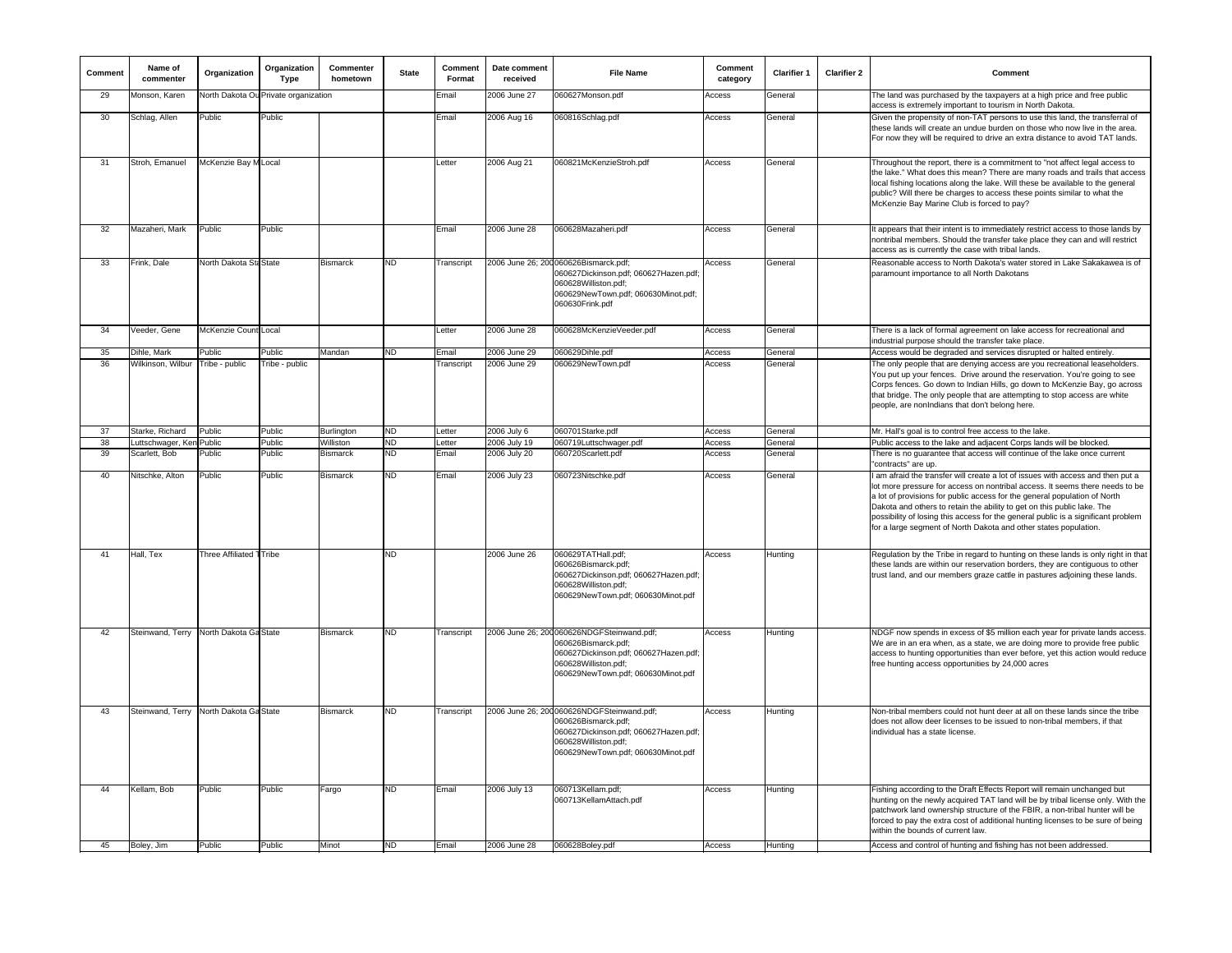| Comment | Name of<br>commenter      | Organization           | Organization<br><b>Type</b> | Commenter<br>hometown | <b>State</b> | Comment<br>Format | Date comment<br>received  | <b>File Name</b>                                                                                                                                                 | Comment<br>category | <b>Clarifier 1</b>                                 | <b>Clarifier 2</b> | Comment                                                                                                                                                                                                                                                                                                                                                                                                                                                                                                           |
|---------|---------------------------|------------------------|-----------------------------|-----------------------|--------------|-------------------|---------------------------|------------------------------------------------------------------------------------------------------------------------------------------------------------------|---------------------|----------------------------------------------------|--------------------|-------------------------------------------------------------------------------------------------------------------------------------------------------------------------------------------------------------------------------------------------------------------------------------------------------------------------------------------------------------------------------------------------------------------------------------------------------------------------------------------------------------------|
| 46      | Gilbertson, Arlen         | Public                 | Public                      |                       |              | Transcript        | 2006 June 30              | 060630Minot.pdf                                                                                                                                                  | Access              | _icenses                                           |                    | I sold more dollars in licenses for you when it was cheaper. I'm selling one-<br>fourth of the licenses now for the Tribe than I was. I know I could sell five or<br>ten times the licenses if you dropped that price back down.                                                                                                                                                                                                                                                                                  |
| 47      | Kellam, Bob               | Public                 | Public                      |                       |              | Transcript        | 2006 June 30              | 060630Minot.pdf                                                                                                                                                  | Access              | Licenses                                           |                    | I wish that they would lower their rates for hunting and fishing out there.                                                                                                                                                                                                                                                                                                                                                                                                                                       |
| 48      | Stroh, Emanuel            | McKenzie Bay M Local   |                             |                       |              | Letter            | 2006 Aug 21               | 060821McKenzieStroh.pdf                                                                                                                                          | Access              | McKenzie<br>Bay<br>Recreation<br>Area              |                    | The report lacks sufficient detail to understand fully what will be done to<br>ensure that access will be provided to the McKenzie Bay Recreation Area.                                                                                                                                                                                                                                                                                                                                                           |
| 49      | Stroh, Emanuel            | McKenzie Bay M Local   |                             |                       |              | Letter            | 2006 Aug 21               | 060821McKenzieStroh.pdf                                                                                                                                          | Access              | McKenzie<br>Bay<br>Recreation<br>Area              |                    | The McKenzie Bay Marine Club Board has been forced to negotiate with an<br>individual to gain access to the recreation area and currently pays an annual<br>lease to that individual. The cost of this access continues to rise, and a<br>permanent public road needs to be obtained. The report needs to describe<br>how and when this access will be provided in detail. We feel this needs to be<br>considered with a Permanent Easement or Purchase by the Corps on their<br>final decision on Land Transfer. |
| 50      | Seifert, Mike             | Mahto Bay              | Public                      |                       |              | Transcript        | 2006 June 26              | 060626Bismarck.pdf;<br>060626MahtoBaySeifert.pdf                                                                                                                 | Access              | Recreation                                         |                    | In the 1960s, the Corps expended public funds to construct a boat ramp and<br>recreational facility adjacent to the Mahto Bay cabin site area. That boat<br>ramp still exists today. What plans does the Corps have to negotiate the<br>permanent legal enforceable access to this public facility built with public<br>funds that currently does not exist today?                                                                                                                                                |
| 51      | Drovdal, David            | State Represent: State |                             |                       | ND.          | Transcript        | 2006 June 28              | 060628Williston.pdf                                                                                                                                              | Access              | Recreation                                         |                    | If the Corps returns the land that is no longer needed to the DOI for use by<br>the TAT, access to recreational sites should be quaranteed                                                                                                                                                                                                                                                                                                                                                                        |
| 52      | Bird Bear, Joletta        | Tribe - public         | Tribe - public              |                       |              | Transcript        | 2006 June 29              | 060629NewTown.pdf                                                                                                                                                | Access              | Recreation                                         |                    | Regarding access to existing recreational areas or future recreational sites,<br>recent tribal history has shown that the TAT provided for access for at least<br>three of these current recreational sites so they could be built for public use<br>by purchasing land for two of the sites and going as far as condemning tribal<br>lands of a tribal owner in order that a recreational site might be developed.                                                                                               |
| 53      | Wren, Ron                 | Public                 | Public                      |                       |              | Email             | 2006 July 7               | 060707Wren.pdf                                                                                                                                                   | Access              | Recreation                                         |                    | If the tribe acquired this land restrictions will be placed on non-Indians. Look<br>to the area of Pouch Point recreational area. The tribe has mandated that a<br>tribal access license is needed to dock your boat there.                                                                                                                                                                                                                                                                                       |
| 54      | Walker, Richard D Public  |                        | Public                      | Minot                 | ND.          |                   | Comment forn 2006 July 18 | 060718Walker.pdf                                                                                                                                                 | Access              | Recreation                                         |                    | I would like to see everyone have access to all recreation areas. I would also<br>like to see extended access around Lost Bridge Recreation Area, in other<br>words increase the size of this area.                                                                                                                                                                                                                                                                                                               |
| 55      | Burr, Richard             | Public                 | Public                      | Arnegard              | ND           | Letter            | 2006 July 26              | 060726Burr.pdf                                                                                                                                                   | Access              | Recreation                                         |                    | What little tourism or people wanting to enjoy the river would be lost.                                                                                                                                                                                                                                                                                                                                                                                                                                           |
| 56      | Frink, Dale               | North Dakota Sta State |                             | <b>Bismarck</b>       | <b>ND</b>    | Transcript        |                           | 2006 June 26; 200 060626Bismarck.pdf;<br>060627Dickinson.pdf; 060627Hazen.pdf;<br>060628Williston.pdf;<br>060629NewTown.pdf; 060630Minot.pdf;<br>060630Frink.pdf | Access              | Water intakes<br>and<br>transmission<br>facilities |                    | While the Draft Effects Report mentions access, I could not find where it<br>addresses access for water intakes and transmission facilities. If this transfer<br>occurs, access permits would also be necessary from the Corps, the BIA, and<br>possibly the TAT. We contend that the Corps must retain management of all<br>lands it controls above elevation 1854 at least until such times as current<br>potential water intake and transmission facilities can be identified.                                 |
| 57      | Kellam, Bob               | Public                 | Public                      | Fargo                 | ND.          | Email             | 2006 July 13              | 060713Kellam.pdf;<br>060713KellamAttach.pdf                                                                                                                      | Access              |                                                    |                    | The pat answer the TAT gives when issues arise is that they are a<br>"sovereign" entity. If the tribe wants freedom from external control, give it to<br>them. At the same time give me the ability to not support them with my tax<br>dollars when I already have to give up my freedom to use land that is<br>supposed to belong to the public for the public's use.                                                                                                                                            |
| 58      | Sandstrom, Tim            | Public                 | Public                      |                       |              | Letter            | 2006 June 02              | 060602Sandstrom.pdf                                                                                                                                              | Compensation        | Tribe<br>compensated<br>enough                     |                    | The TAT received \$12.6 million in a decade's time for the 155,000 acres. In<br>1992, they received another \$140 million. These figures do not include the<br>mineral rights gained through legislation. Will the tribe be required to pay<br>back those dollars upon any transfer?                                                                                                                                                                                                                              |
| 59      | Curtis, Don               | Public                 | Public                      |                       |              | Email             | 2006 Aug 22               | 060822Curtis.pdf                                                                                                                                                 | Compensation        | Tribe<br>compensated<br>enough                     |                    | I wonder when they will quit expecting something for the land they lost and<br>been paid for four times.                                                                                                                                                                                                                                                                                                                                                                                                          |
| 60      | Mazaheri, Mark            | Public                 | Public                      |                       |              | Email             | 2006 June 28              | 060628Mazaheri.pdf                                                                                                                                               | Compensation        | Tribe<br>compensated<br>enough                     |                    | US taxpayers have already paid for this land and the Corps cannot give it<br>away without our permission.                                                                                                                                                                                                                                                                                                                                                                                                         |
| 61      | Foeltz, Robert and Public |                        | Public                      | New Town              | ND.          | Email             | 2006 June 27              | 060627Foeltz.pdf                                                                                                                                                 | Compensation        | Tribe<br>compensated<br>enough                     |                    | How many times must we have to pay for the land? Some of the land was<br>taken away from private owners also so don't give it back to the tribe, leave it<br>open to everybody and they can use it also.                                                                                                                                                                                                                                                                                                          |
| 62      | Foeltz, Robert            | Public                 | Public                      |                       |              | Email             | 2006 June 29              | 060629Foeltz.pdf                                                                                                                                                 | Compensation        | Tribe<br>compensated<br>enough                     |                    | How many times do the US taxpayers have to buy land from them.                                                                                                                                                                                                                                                                                                                                                                                                                                                    |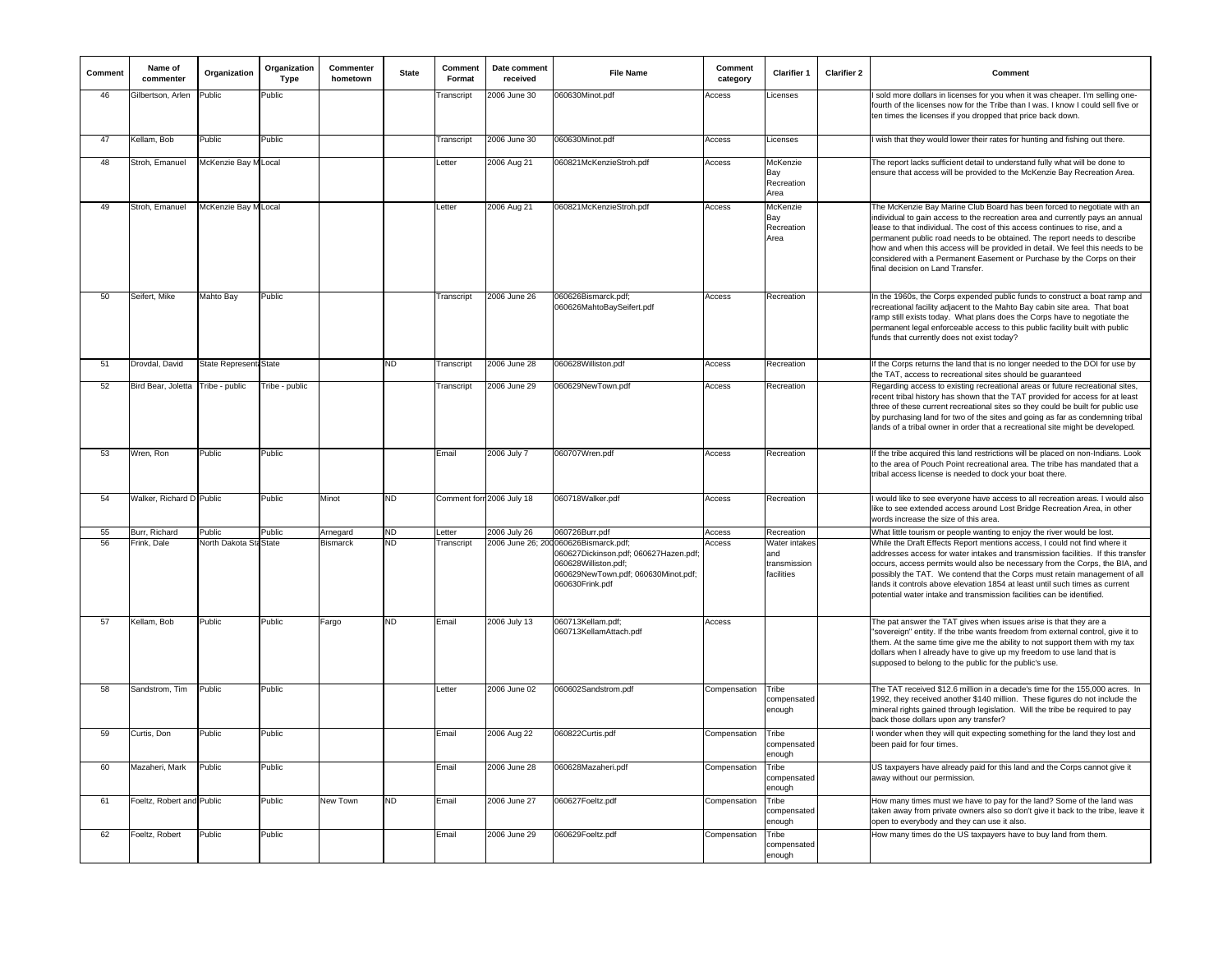| Comment | Name of<br>commenter              | Organization                | Organization<br>Type | Commenter<br>hometown | <b>State</b> | Comment<br>Format | Date comment<br>received | <b>File Name</b>                                                                                                                                                   | Comment<br>category | <b>Clarifier 1</b>                 | <b>Clarifier 2</b> | Comment                                                                                                                                                                                                                                                                                                                                                                              |
|---------|-----------------------------------|-----------------------------|----------------------|-----------------------|--------------|-------------------|--------------------------|--------------------------------------------------------------------------------------------------------------------------------------------------------------------|---------------------|------------------------------------|--------------------|--------------------------------------------------------------------------------------------------------------------------------------------------------------------------------------------------------------------------------------------------------------------------------------------------------------------------------------------------------------------------------------|
| 63      | Freud                             | Public                      | Public               |                       |              | Email             | 2006 June 27             | 060627Freud.pdf                                                                                                                                                    | Compensation        | Tribe<br>compensated<br>enough     |                    | There was a lot of private land taken also and I think Native Indians have<br>been paid enough.                                                                                                                                                                                                                                                                                      |
| 64      | Stafslien, Jason                  | Public                      | Public               | Minot                 | ND.          | Email             | 2006 June 27             | 060627Stafslien.pdf                                                                                                                                                | Compensation        | Tribe<br>compensated<br>enough     |                    | The tribe has already been paid for these lands.                                                                                                                                                                                                                                                                                                                                     |
| 65      | Webster, AI and M Public          |                             | Public               |                       |              | Email             | 2006 June 27             | 060627Webster.pdf                                                                                                                                                  | Compensation        | Tribe<br>compensated<br>enough     |                    | We have bought and paid for this land more than once.                                                                                                                                                                                                                                                                                                                                |
| 66      | Gilbertson, Arlen                 | Public                      | Public               |                       |              | Transcript        | 2006 June 30             | 060630Minot.pdf                                                                                                                                                    | Compensation        | Tribe<br>compensated<br>enough     |                    | The TAT is already getting rental proceeds off this land, are they not? So as<br>far as the money thing, I think they're already getting some income off of it,<br>which I don't think some of the public is aware of.                                                                                                                                                               |
| 67      | Starke, Richard                   | Public                      | Public               | Burlington            | ND.          | Letter            |                          | 2006 June 30; 200 060630Starke.pdf; 060701Starke.pdf;<br>060702Starke.pdf                                                                                          | Compensation        | Tribe<br>compensated<br>enough     |                    | The 120,000 acres were bought from the tribes for two payments of<br>\$200,000,000 and \$149,000,000 at a cost of \$2,908 per acre. Our land used<br>for Interstate 94 sold for \$75/acre, the going rate at the time.                                                                                                                                                               |
| 68      | Luttschwager, Ken Public          |                             | Public               | Williston             | ND.          | Letter            | 2006 July 19             | 060719Luttschwager.pdf                                                                                                                                             | Compensation        | Tribe<br>compensated<br>enough     |                    | These lands have been paid for on at least two occasions to set up funds for<br>the Tribes. The amount of public lands was from my tax dollars to<br>compensate for the taking of these lands has already been accomplished.<br>Therefore, it is unfair to the public to have them pay for these lands, and then<br>give them back.                                                  |
| 69      | Burr, Richard                     | Public                      | Public               | Arnegard              | ND           | Letter            | 2006 July 26             | 060726Burr.pdf                                                                                                                                                     | Compensation        | Tribe<br>compensated<br>enough     |                    | We have paid for the land many times over. To give it to the tribes would be a<br>disaster.                                                                                                                                                                                                                                                                                          |
| 70      | Anonymous                         | Public                      | Public               |                       |              |                   | Comment forr 2006 Aug 12 | 060812Anon.pdf                                                                                                                                                     | Compensation        | Tribe<br>compensated<br>enough     |                    | We have paid for the land many times over. To give it to the tribes would be a<br>disaster.                                                                                                                                                                                                                                                                                          |
| 71      | Lavelle, Tom                      | Public                      | Public               |                       |              | Email             | 2006 June 29             | 060629Lavelle.pdf                                                                                                                                                  | Compensation        | Tribe<br>compensated<br>enough     |                    | It was my understanding that the land was paid for when it was taken to be<br>used for the Garrison construction project. Is it the intention to have the tribe<br>and everyone else that the land was bought from buy it back from the<br>aovernment?                                                                                                                               |
| 72      | Erickson, Ladd                    | <b>McLean County County</b> |                      | Washburn              | ND           | Transcript        | 2006 June 26             | 060626McLeanErickson.pdf:<br>060626Bismarck.pdf                                                                                                                    | Compensation        | Tribe<br>compensated<br>enough     |                    | In 1984 the State donated millions of dollars in oil, gas, coal, and other<br>mineral interests to the TAT under the promise from the TAT that the FBMRA<br>would never be used for things like this proposed land transfer, and all of that<br>is laid out in the congressional record                                                                                              |
| 73      | Kellam, Bob                       | Public                      | Public               | Fargo                 | <b>ND</b>    | Email             | 2006 July 13             | 060713Kellam.pdf;<br>060713KellamAttach.pdf                                                                                                                        | Compensation        | Tribe<br>compensated<br>enough     |                    | Will this be the final payment by the taxpaying public of the US to the TAT for<br>the supposed injustice of, as the Tribe puts it, "losing their spiritual<br>connection to the land?" This is an event that happened in another time and<br>another era. How many times, how many years and how much more must we<br>pay to satisfy this so-called emotional burden to the tribes. |
| 74      | Scarlett, Bob                     | Public                      | Public               | <b>Bismarck</b>       | ND           | Email             | 2006 July 20             | 060720Scarlett.pdf                                                                                                                                                 | Compensation        | Tribe<br>compensated<br>enough     |                    | There is no doubt the Indians were dealt a bad deal throughout the 1800's<br>and up till the middle of the 20th century, but when is this "making it up" going<br>to stop?                                                                                                                                                                                                           |
| 75      | Olson, Barry                      | Public                      | Public               |                       |              | Transcript        | 2006 June 30             | 060630Minot.pdf                                                                                                                                                    | Compensation        | Tribe<br>compensated<br>enough     |                    | The Tribe or whoever got the land, was paid for the land and now we're going<br>to give it to somebody free to manage? I guess I think that would be wrong. It<br>would be different then somebody taking some farmer's land and giving it to<br>someone else to manage.                                                                                                             |
| 76      | Hall, Tex                         | Three Affiliated TTribe     |                      |                       | ND           | Transcript        |                          | 2006 June 26; 200 060629TATHall.pdf;<br>060626Bismarck.pdf;<br>060627Dickinson.pdf; 060627Hazen.pdf;<br>060628Williston.pdf;<br>060629NewTown.pdf; 060630Minot.pdf | Compensation        | Tribe not<br>compensated<br>enough |                    | Under the FCA approximately \$5 million was allocated for the Garrison<br>Reservoir and deposited in the US Treasury to the credit of the Tribe; the<br>funds were to be used in accordance with the terms of a contract negotiated<br>between the Tribe and the US, approved by a majority of the adult members<br>of said Tribe and enacted into law by Congress                   |
| 77      | Hall, Tex                         | Three Affiliated 1 Tribe    |                      |                       | <b>ND</b>    |                   | 2006 June 26             | 060629TATHall.pdf;<br>060626Bismarck.pdf;<br>060627Dickinson.pdf; 060627Hazen.pdf;<br>060628Williston.pdf;<br>060629NewTown.pdf; 060630Minot.pdf                   | Compensation        | Tribe not<br>compensated<br>enough |                    | The US breached its trust responsibility to the Tribe. All the lands, including<br>the taking lands, were reserved to the Tribe by treaty. It was a gross injustice<br>for the Corps and the US Congress to take these lands without the approval<br>of the tribe as required by the FCA.                                                                                            |
| 78      | Bird Bear, Joletta Tribe - public |                             | Tribe - public       |                       |              | Transcript        | 2006 June 29             | 060629NewTown.pdf                                                                                                                                                  | Compensation        | Tribe not<br>compensated<br>enough |                    | This is not a difficult issue for us. It is simply the return of land that was<br>rightfully under our ownership before it was removed from our ownership.                                                                                                                                                                                                                           |
| 79      | Gillette, Vance                   | Tribe - public              | Tribe - public       |                       |              | Transcript        | 2006 June 29             | 060629NewTown.pdf                                                                                                                                                  | Compensation        | Tribe not<br>compensated<br>enough |                    | In the 1950s when they flooded the lake here, the Tribe didn't have no say.                                                                                                                                                                                                                                                                                                          |
| 80      | Hall, Richard                     | Tribe - public              | Tribe - public       |                       |              | Transcript        | 2006 June 29             | 060629NewTown.pdf                                                                                                                                                  | Compensation        | Tribe not<br>compensated<br>enough |                    | It's time to pay back. Give it back.                                                                                                                                                                                                                                                                                                                                                 |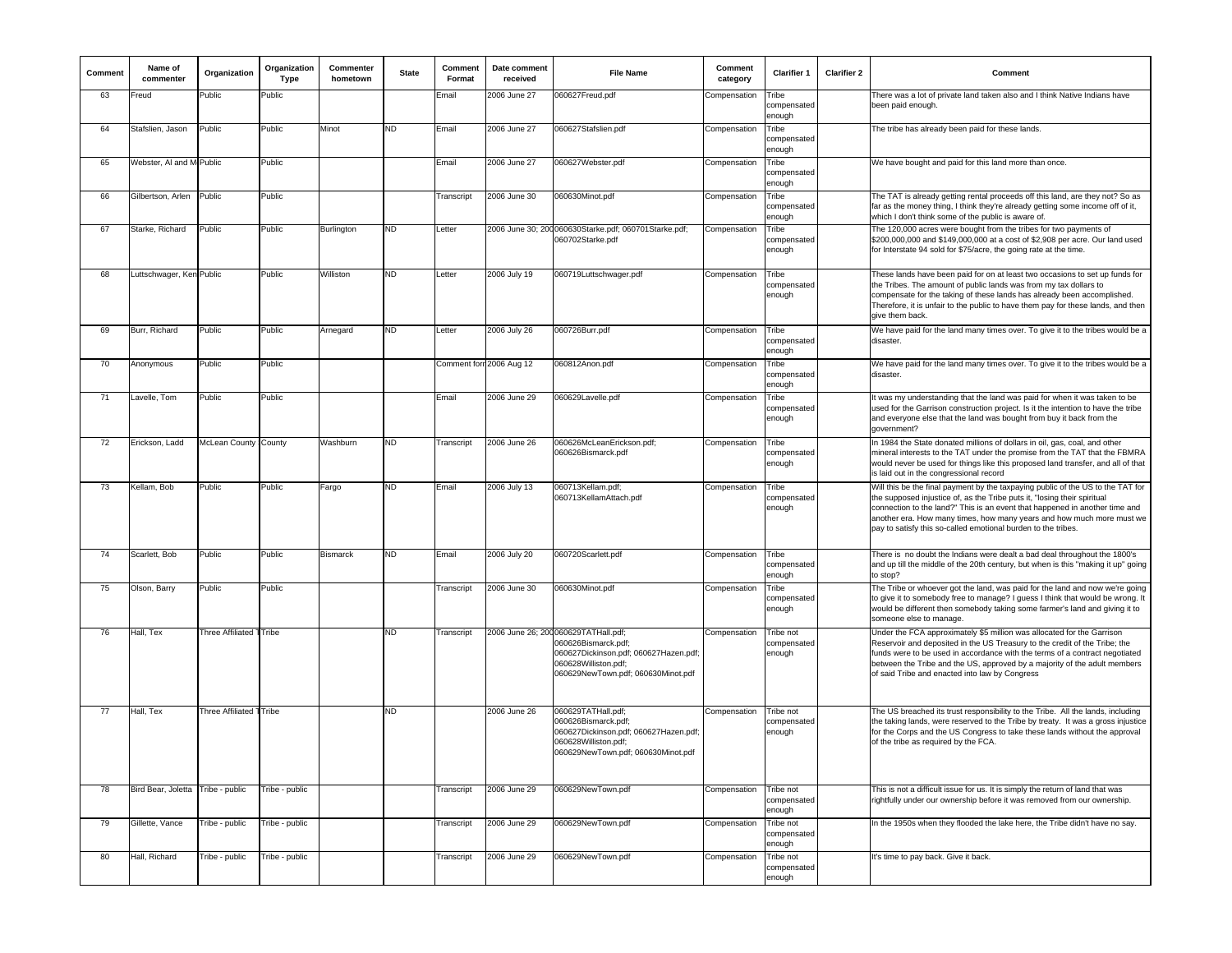| Comment | Name of<br>commenter              | Organization            | Organization<br>Type                      | Commenter<br>hometown | <b>State</b> | Comment<br>Format | Date comment<br>received | <b>File Name</b>                                                                                                                                 | Comment<br>category         | <b>Clarifier 1</b>         | <b>Clarifier 2</b> | Comment                                                                                                                                                                                                                                                                                                                                                                                                                                                                                                               |
|---------|-----------------------------------|-------------------------|-------------------------------------------|-----------------------|--------------|-------------------|--------------------------|--------------------------------------------------------------------------------------------------------------------------------------------------|-----------------------------|----------------------------|--------------------|-----------------------------------------------------------------------------------------------------------------------------------------------------------------------------------------------------------------------------------------------------------------------------------------------------------------------------------------------------------------------------------------------------------------------------------------------------------------------------------------------------------------------|
| 81      | Smetana, George                   | Public                  | Public                                    | Garrison              | <b>ND</b>    | Email             | 2006 Aug 10              | 060810Smetana.pdf                                                                                                                                | Corps<br>Management         | Access                     |                    | The Corps needs to open that land to the public all the way to the water that<br>way one could drive down by the water anywhere and shore fish                                                                                                                                                                                                                                                                                                                                                                        |
| 82      | Christmann, Randy Public          |                         | Public                                    | Dickinson             | <b>ND</b>    | Transcript        | 2006 June 27             | 060627Dickinson.pdf                                                                                                                              | Corps<br>Management         | Mineral rights             |                    | When the condemnation process went through, the Corps - or the US<br>government took our mineral rights under the lands, which not only was a loss<br>of our mineral rights, but it also devalued the minerals that we had left<br>because of different rules and regulations that the Corps has as far as access<br>and developing those mineral rights. Those also should be given back. I<br>don't know what reason the Corps needs mineral rights for to manage the<br>dam.                                       |
| 83      | Wright, Joyce E.                  | Public                  | Public                                    |                       |              | Email             | 2006 June 21             | 060621Wright.pdf                                                                                                                                 | Corps<br>Management         | Mineral rights             |                    | We would like to know about the mineral rights under this property; in the<br>original contract w/the Federal government at the time of sale, it is not stated<br>that the minerals were transferred with the surface                                                                                                                                                                                                                                                                                                 |
| 84      | Thrall, Brad                      |                         | Friends of Lake § Private organization    |                       |              | Transcript        |                          | 2006 June 26; 200060626FLSThrall.pdf;<br>060626Bismarck.pdf; 060627Hazen.pdf;<br>060630Minot.pdf                                                 | Corps<br>Management         | New<br>recreation<br>areas |                    | Let's put our heads together to see what we can do to develop a few more<br>sites along the shores of some deepwater bays in Lake Sakakawea that will<br>give us a more stable future; we would suggest that you look at the following<br>areas as a few of the locations that have been suggested during the master<br>plan process: Douglas Bay, Little Knife, the area between Little Knife and<br>White Earth Bay, Little Missouri grassland, Pick City grassland, an area near<br>the Girl Scout camp, Nishu Bay |
| 85      | Bird Bear, Joletta Tribe - public |                         | Tribe - public                            |                       |              | Transcript        | 2006 June 29             | 060629NewTown.pdf                                                                                                                                | Corps<br>Management         | Noxious<br>weeds           |                    | I question how well has the Corps managed noxious weeds along the<br>shoreline today within the boundaries of the Fort Berthold Reservation? What<br>priority did the Corps place on removing, maintaining noxious weeds?                                                                                                                                                                                                                                                                                             |
| 86      | Curtis, Don                       | Public                  | Public                                    |                       |              | Email             | 2006 Aug 22              | 060822Curtis.pdf                                                                                                                                 | Corps<br>Management         |                            |                    | Your offices lowering of the lake is another prime example that you don't care<br>for our survival in North Dakota. The fish are skinny and will not make it<br>through the winter. Come and visit us next year and see how good the fishing<br>is. What's next?                                                                                                                                                                                                                                                      |
| 87      | Hall, Tex                         | Three Affiliated TTribe |                                           |                       | <b>ND</b>    |                   | 2006 June 26             | 060629TATHall.pdf;<br>060626Bismarck.pdf;<br>060627Dickinson.pdf; 060627Hazen.pdf;<br>060628Williston.pdf;<br>060629NewTown.pdf; 060630Minot.pdf | Corps<br>Management         |                            |                    | If the lands were transferred to the BIA for the benefit of the Tribe, these<br>lands would be free of limitations presently exercised by the Corps.                                                                                                                                                                                                                                                                                                                                                                  |
| 88      | Patten, Dale                      | McKenzie Count Local    |                                           |                       | <b>ND</b>    | Transcript        | 2006 June 28             | 060628Williston.pdf                                                                                                                              | Corps<br>Management         |                            |                    | I ask that you identify any reduction in budgets that the Corps will have as a<br>result of the transfer. There should be a significant reduction in costs<br>associated with the Corps.                                                                                                                                                                                                                                                                                                                              |
| 89      | Fougner, Jon                      | Public                  | Public                                    |                       |              | Email             | 2006 July 27             | 060727Fougner.pdf                                                                                                                                | Corps<br>Management         |                            |                    | Just cannot figure out the mentality of the Corps going out and posting stakes<br>at access trails leading down to the sand. Sure I can see not wanting driving<br>on the beach, but come on, what problem do you have about people driving<br>down to the sand? You don't have to pose these signs halfway up these trails.<br>Are you even sure they're at the 1850 elevation. Was this surveyed? I'm<br>talking about the red mike area.                                                                           |
| 90      | Buck, Kim                         | Tribe - public          | Tribe - public                            |                       |              | Transcript        | 2006 June 29             | 060629NewTown.pdf                                                                                                                                | Hisorical trauma<br>of dam  |                            |                    | I submit the issue today is not the taken areas. The issue is the oppression<br>the people live under, the losses our mothers, our fathers, our grandparents<br>lived through. It is our duty, our obligation to them to see the return of our<br>taken lands.                                                                                                                                                                                                                                                        |
| 91      | Hale, Nathan                      |                         | Three Affiliated TThree Affiliated Tribes |                       |              | Transcript        | 2006 June 29             | 060629NewTown.pdf                                                                                                                                | Hisorical trauma<br>of dam  |                            |                    | We didn't come in here and take any land. This was our land. The white<br>people came and took it. You're the ones that wiped out our buffalo. You're<br>the ones that messed up our natural resources, then stuck us on a little piece<br>of land. And now when we have the opportunity to get some of that back,<br>you're fighting us again.                                                                                                                                                                       |
| 92      | Zwingel, David                    | Public                  | Public                                    | Rugby                 | <b>ND</b>    | Email             | 2006 June 14             | 060614Zwingel.pdf                                                                                                                                | Historical<br>trauma of dam | General                    |                    | The Garrison Project devastated the culture and population of the TAT and<br>this return of land will help in uniting the TAT                                                                                                                                                                                                                                                                                                                                                                                         |
| 93      | Anonymous                         | Public                  | Public                                    |                       |              |                   | Comment for 2006 June 26 | 060626Anon.pdf                                                                                                                                   | Historica<br>trauma of dam  | General                    |                    | Non-Indians are concerned about making money; one speaker had<br>mentioned about the hardships if the water is transferred back to Ft. Berthold.<br>Well, did the non-Indians think of the hardships when the floodwaters went<br>through the reservation for the Native Americans.                                                                                                                                                                                                                                   |
| 94      | Thrall, Brad                      |                         | Friends of Lake § Private organization    |                       |              | Transcript        |                          | 2006 June 26; 200 060626FLSThrall.pdf;<br>060626Bismarck.pdf; 060627Hazen.pdf;<br>060630Minot.pdf                                                | Historical<br>trauma of dam | <b>General</b>             |                    | We hold no ill will against our TAT neighbors. We realize that they suffered a<br>great hardship when fruitful river bottomland experienced federal<br>government's The Great Flood. Please bear in mind that Europeans who<br>settled the land that is now Lake Sakakawea also lost their way of life and<br>future prospects; the uprooting of a culture did not single out the TAT                                                                                                                                 |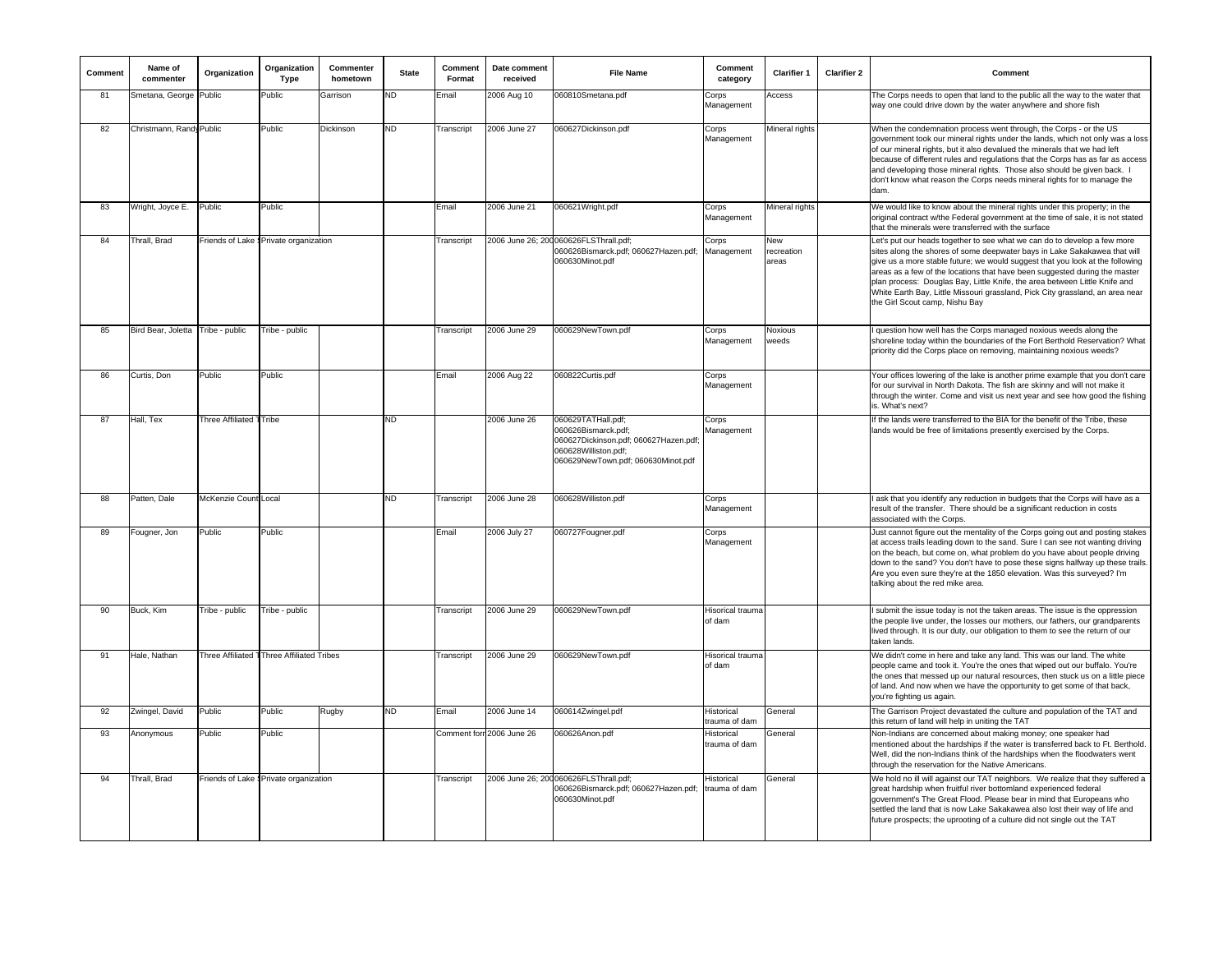| Comment | Name of<br>commenter              | Organization            | Organization<br>Type                   | Commenter<br>hometown | <b>State</b> | Comment<br>Format | Date comment<br>received | <b>File Name</b>                                                                                                                                                   | Comment<br>category                      | <b>Clarifier 1</b> | <b>Clarifier 2</b> | Comment                                                                                                                                                                                                                                                                                                                                                                                                                                                                           |
|---------|-----------------------------------|-------------------------|----------------------------------------|-----------------------|--------------|-------------------|--------------------------|--------------------------------------------------------------------------------------------------------------------------------------------------------------------|------------------------------------------|--------------------|--------------------|-----------------------------------------------------------------------------------------------------------------------------------------------------------------------------------------------------------------------------------------------------------------------------------------------------------------------------------------------------------------------------------------------------------------------------------------------------------------------------------|
| 95      | Hall, Tex                         | Three Affiliated        | Tribe                                  |                       | ND           | Transcript        |                          | 2006 June 26; 200 060629TATHall.pdf;<br>060626Bismarck.pdf;<br>060627Dickinson.pdf; 060627Hazen.pdf;<br>060628Williston.pdf;<br>060629NewTown.pdf; 060630Minot.pdf | Historical<br>rauma of dam               |                    |                    | The Tribe's sole purpose in requesting the transfer is to hold the US to the<br>many promises it made to us in 1948 when the Tribe reluctantly agreed to the<br>forced flooding of the most precious lands of our reservation                                                                                                                                                                                                                                                     |
| 96      | Fettig, LeRoy                     | Public                  | Public                                 | Dickinson             | ND           | Transcript        | 2006 June 27             | 060627Dickinson.pdf                                                                                                                                                | Historical<br>rauma of dam:              |                    |                    | Currently, a North Dakota resident fishing license it \$10. To access fishing<br>across the areas proposed for transfer would also required a \$10 tribal<br>conservation license fee, doubling the licensing cost of fishing in those areas.                                                                                                                                                                                                                                     |
| 97      | Thrall, Brad                      |                         | Friends of Lake § Private organization |                       |              | Transcript        |                          | 2006 June 26; 200 060626FLSThrall.pdf;<br>060626Bismarck.pdf; 060627Hazen.pdf;<br>60630Minot.pdf                                                                   | Historical<br>trauma of dam              |                    |                    | We, too, have our stories of the devastation that has been caused up and<br>down Main Streets of many of our communities because of the less than<br>stellar management of Lake Sakakawea                                                                                                                                                                                                                                                                                         |
| 98      | Hall, Tex                         | Three Affiliated TTribe |                                        |                       | <b>ND</b>    | Transcript        |                          | 2006 June 26; 200 060629TATHall.pdf;<br>060626Bismarck.pdf;<br>060627Dickinson.pdf; 060627Hazen.pdf;<br>060628Williston.pdf:<br>060629NewTown.pdf; 060630Minot.pdf | Historical<br>trauma of the<br>dam       |                    |                    | We believe that the great citizens of North Dakota and all others that use the<br>lake will agree that the lands should be transferred to the Tribe in accordance<br>with the 1948 contract once they learn the history of the transfer and how the<br>Tribe was wronged by the US government.                                                                                                                                                                                    |
| 99      | Neff, Vern                        | Public                  | Public                                 |                       |              | Transcript        | 2006 June 28             | 060628Williston.pdf                                                                                                                                                | <b>Historical</b><br>rauma of the<br>dam |                    |                    | The eminent domain actions which were undertaken in the 1950s and in the<br>1960s caused a great deal of stress, a great deal of anxiety, a great deal of<br>hardship for landowners who had lost bottomlands which formed a grass and<br>hay basis as well as numerous fields.                                                                                                                                                                                                   |
| 100     | Neff, Vern                        | Public                  | Public                                 |                       |              | Transcript        | 2006 June 28             | 060628Williston.pdf                                                                                                                                                | Historica<br>trauma of the<br>dam        |                    |                    | You've got 40-acre tracts around the reservoir right now where it's 30, 40, and<br>50 feet above the water level of 1850 and it was simply taken because it was<br>easier to determine and describe tracts by 40-acre tracts rather than to follow<br>the meander lines. So what has happened then is it's created a substantial<br>amount of hardship for these landowners                                                                                                       |
| 101     | Birdbear, Roger                   | Tribe - public          | Tribe - public                         |                       |              | Transcript        | 2006 June 29             | 060629NewTown.pdf                                                                                                                                                  | Historical<br>trauma of the<br>dam       |                    |                    | The U.S. took this land along the Missouri River, they took it from the Indians<br>illegally. The broke trust doctrine, which consists of the Johnson decision, the<br>Worcester decision, and the Cherokee decision. They also broke the 1825<br>treaties with the three tribes, the Sanish, the Hidatsa and the Mandan, and<br>they also broke the 1851 treaty. And with regard to the Indian landowners,<br>they broke the General Allotment Act, which prohibited alienation. |
| 102     | Embry, Glenda                     | Tribe - public          | Tribe - public                         |                       |              | Transcript        | 2006 June 29             | 060629NewTown.pdf                                                                                                                                                  | Historical<br>rauma of the<br>dam        |                    |                    | As our neighbors, you shouldn't criticize us, you shouldn't talk about us in a<br>negative way, and you sure shouldn't do that with a glass of water in your<br>hands or a fishing pole or the keys to your boat. Because of the tremendous<br>sacrifices made by the Mandan, the Hidatsa and the Arikara people, you have<br>all those things today. As our neighbors, you should be happy for us,<br>especially some of the older folks who are here and you saw what we lost.  |
| 103     | Embry, Glenda                     | Tribe - public          | Tribe - public                         |                       |              | Transcript        | 2006 June 29             | 060629NewTown.pdf                                                                                                                                                  | Historical<br>trauma of the<br>dam       |                    |                    | was raised in a warm extended family until the dam tore us apart. It tore my<br>family apart where, you know, we couldn't visit each other, we were just<br>scattered all over, and many of my uncles and aunts that I had thought so<br>much of were sent off on relocation.                                                                                                                                                                                                     |
| 104     | Hall, Richard                     | Tribe - public          | Tribe - public                         |                       |              | Transcript        | 2006 June 29             | 060629NewTown.pdf                                                                                                                                                  | Historical<br>trauma of the<br>dam       |                    |                    | Going back to Elbowoods, I heard a lot of stories from my dad and grandpas,<br>my uncles, people from the Tribe here. They said they took a bridge away<br>from us, a hospital, ranches, ways of life. And we're starting to get some of<br>that back.                                                                                                                                                                                                                            |
| 105     | Mandan, Adam                      | Tribe - public          | Tribe - public                         |                       |              | Transcript        | 2006 June 29             | 060629NewTown.pdf                                                                                                                                                  | Historical<br>trauma of the<br>dam       |                    |                    | I don't even go to this lake to swim or fish because of what this dam done to<br>our people. It killed a lot of our elders. When they moved us to different<br>districts, they were sitting there lonesome.                                                                                                                                                                                                                                                                       |
| 106     | Wilkinson, Wilbur                 | Three Affiliated TTribe |                                        |                       |              | Transcript        | 2006 June 29             | 060629NewTown.pdf                                                                                                                                                  | Historical<br>trauma of the<br>dam       |                    |                    | The dam took the heart out of our reservation.                                                                                                                                                                                                                                                                                                                                                                                                                                    |
| 107     | Wilkinson, Wilbur Tribe - public  |                         | Tribe - public                         |                       |              | Transcript        | 2006 June 29             | 060629NewTown.pdf                                                                                                                                                  | Historical<br>trauma of the<br>dam       |                    |                    | The U.S. Government by force took 156,000 acres of land to build this<br>Garrison Dam. This land was Indian owned and a small percentage was white<br>owned. While white America prospered, we as Indians suffered and died.                                                                                                                                                                                                                                                      |
| 108     | Yellow Bird, Pemin Tribe - public |                         | Tribe - public                         |                       |              | Transcript        | 2006 June 29             | 060629NewTown.pdf                                                                                                                                                  | Historical<br>rauma of the<br>dam        |                    |                    | Beaver Creek, that's where my dad was raised, and it's all under water.                                                                                                                                                                                                                                                                                                                                                                                                           |
| 109     | Wright, Stanley                   | Mountrail County Local  |                                        |                       |              | Transcript        | 2006 June 30             | 060630Minot.pdf                                                                                                                                                    | Historical<br>trauma of the<br>dam       |                    |                    | I think the misleading point that is being expressed is that the only people<br>who lost land when the lake was formed was just Indians. Please remember<br>that we all lost in that situation.                                                                                                                                                                                                                                                                                   |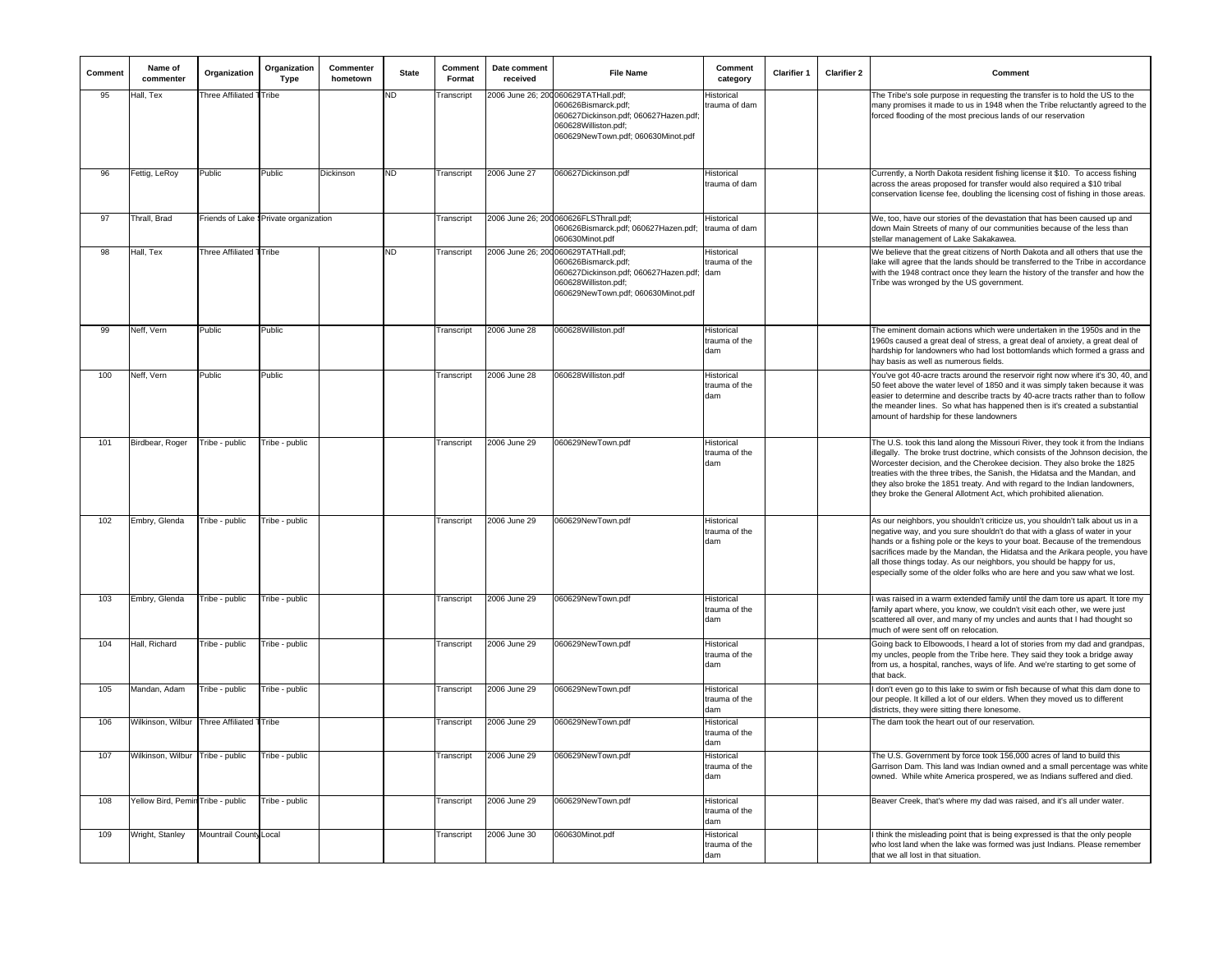| Comment | Name of<br>commenter              | Organization            | Organization<br>Type | Commenter<br>hometown | <b>State</b> | Comment<br>Format | Date comment<br>received | <b>File Name</b>                                                                                                                                                         | Comment<br>category                | Clarifier 1               | <b>Clarifier 2</b> | Comment                                                                                                                                                                                                                                                                                                                                                                                                                                                                                                                                                                             |
|---------|-----------------------------------|-------------------------|----------------------|-----------------------|--------------|-------------------|--------------------------|--------------------------------------------------------------------------------------------------------------------------------------------------------------------------|------------------------------------|---------------------------|--------------------|-------------------------------------------------------------------------------------------------------------------------------------------------------------------------------------------------------------------------------------------------------------------------------------------------------------------------------------------------------------------------------------------------------------------------------------------------------------------------------------------------------------------------------------------------------------------------------------|
| 110     | Gilbertson, Arlen                 | Public                  | Public               |                       |              | Transcript        | 2006 June 30             | 060630Minot.pdf                                                                                                                                                          | Historical<br>trauma of the<br>dam |                           |                    | And Tex talks about broken promises. Well, they told us the same thing. No<br>help moving, no Mineral Restoration Act. The minerals that they took from us<br>I think Tex has them now.                                                                                                                                                                                                                                                                                                                                                                                             |
| 111     | Malnourie, Mel                    | Public                  | Public               |                       |              | Email             | 2006 June 30             | 060630Malnourie.pdf                                                                                                                                                      | Historical<br>trauma of the<br>dam |                           |                    | These people have paid a huge price (more than anyone can even imagine).<br>Families were split up as was their homes. Treaties and promises were made<br>and broken by the federal government to them. Please don't be a part of<br>another group of federal people to break more.                                                                                                                                                                                                                                                                                                 |
| 112     | Medicine Stone, Di Tribe - public |                         | Tribe - public       |                       |              | Email             | 2006 June 30             | 060630MedicineStone.pdf                                                                                                                                                  | Historical<br>trauma of the<br>dam |                           |                    | Most individuals share about the historic healing however, we continue to<br>suffer and experience geographic hardship due to the Garrison Dam.                                                                                                                                                                                                                                                                                                                                                                                                                                     |
| 113     | Schlag, Allen                     | Public                  | Public               |                       |              | Email             | 2006 Aug 16              | 060816Schlag.pdf                                                                                                                                                         | Historical<br>rauma of the<br>dam  |                           |                    | The Historical Trauma of Dam section does not speak of the historical trauma<br>suffered by the non-natives who also lost their land and will now be forced to<br>watch the Corps give their former lands to TAT, nor does it speak of the future<br>trauma to these same non-natives if the Corps and TAT success in giving<br>their land away to other than the original owners. I would suggest that this<br>entire section in the documented to inflame people's emotions and is not<br>relevant to today's issues at hand and as such should be stricken from the<br>document. |
| 114     | Barsness, Michael Public          |                         | Public               | <b>Indian Hills</b>   | <b>ND</b>    | Email             | 2006 June 13             | 060613Barsness.pdf                                                                                                                                                       | Investment                         | Cabin owners              |                    | The value of the property I own in the Indian Hills area will be devalued                                                                                                                                                                                                                                                                                                                                                                                                                                                                                                           |
| 115     | Seifert, Mike                     | Mahto Bay               | Public               |                       |              | Transcript        | 2006 June 26             | 060626Bismarck.pdf;<br>060626MahtoBaySeifert.pdf                                                                                                                         | Investment                         | Cabin owners              |                    | Will the Corps protect the investment made by our association by not<br>transferring the lands between the 80 acres at the south end of Mahto Bay<br>that we own and our cabin sites? We would be very happy to provide you the<br>legal and the specific descriptions of the location of that 80 acres should you<br>so desire.                                                                                                                                                                                                                                                    |
| 116     | Sandstrom, Tim                    | Public                  | Public               |                       |              | Letter            | 2006 June 02             | 060602Sandstrom.pdf                                                                                                                                                      | Investment                         | General                   |                    | The State, county, private, and public entities have entered agreements<br>understanding the COE would be the controlling lessor investing millions for<br>recreation, fish and wildlife management, and transportation improvement.<br>Will those monies be returned?                                                                                                                                                                                                                                                                                                              |
| 117     | Barsness, Michael Public          |                         | Public               | Indian Hills          | ND           | Email             | 2006 June 13             | 060613Barsness.pdf                                                                                                                                                       | Investment                         | Public/taxpay<br>ers      |                    | Americans have been paying taxes to maintain and support this land for<br>years, and now you want to turn it over to the reservation                                                                                                                                                                                                                                                                                                                                                                                                                                                |
| 118     | Steinwand, Terry                  | North Dakota Ga State   |                      | Bismarck              | <b>ND</b>    | Transcript        |                          | 2006 June 26; 200 060626NDGFSteinwand.pdf;<br>060626Bismarck.pdf;<br>060627Dickinson.pdf; 060627Hazen.pdf;<br>060628Williston.pdf;<br>060629NewTown.pdf; 060630Minot.pdf | Investment                         |                           |                    | In a random sample of the 24,000 acres that remain in the transfer proposal,<br>90 percent of those scored in the top half of the evaluation, meaning they met<br>the minimum requirements for hunting recreational value. We estimate that it<br>would cost the state approximately \$60,000 in direct payments per year to<br>replace just the free recreational hunting value currently enjoyed by the public<br>on these lands.                                                                                                                                                 |
| 119     | Starke, Richard                   | Public                  | Public               | <b>Burlington</b>     | <b>ND</b>    | Letter            | 2006 July 2              | 060702Starke.pdf                                                                                                                                                         | Investment                         |                           |                    | The present worth is \$5,706,272,000.00 adjusted for increase in 50 years of<br>land values. Seeing the magnitude of the dollars puts the tribe out of<br>contention and the land is needed.                                                                                                                                                                                                                                                                                                                                                                                        |
| 120     | Sandstrom, Tim                    | Public                  | Public               |                       |              | _etter            | 2006 June 02             | 060602Sandstrom.pdf                                                                                                                                                      | Jurisdictional<br>Confusion        | Police/fire/am<br>bulance |                    | Jurisdiction would suffer in matters of ambulance, law enforcement, fish,<br>wildlife, and conservation enforcement, et cetera.                                                                                                                                                                                                                                                                                                                                                                                                                                                     |
| 121     | Hall, Tex                         | Three Affiliated Tribes |                      |                       | <b>ND</b>    | Transcript        | 2006 June 30             | 060630Minot.pdf                                                                                                                                                          | Jurisdictional<br>Confusion        | Police/fire/am<br>bulance |                    | If somebody breaks the law, whether they're Indian or non-Indian, they should<br>be punished for the full extent of the law.                                                                                                                                                                                                                                                                                                                                                                                                                                                        |
| 122     | Stroh, Emanuel                    | McKenzie Bay M Local    |                      |                       |              | Letter            | 2006 Aug 21              | 060821McKenzieStroh.pdf                                                                                                                                                  | Jurisdictional<br>Confusion        | Police/fire/am<br>bulance |                    | The transfer document does not address police protection. At McKenzie Bay,<br>this continues to be a problem. Who do we call? How is police protection<br>going to be handled on the transferred lands?                                                                                                                                                                                                                                                                                                                                                                             |
| 123     | Sandstrom, Tim                    | Public                  | Public               |                       |              | Letter            | 2006 June 02             | 060602Sandstrom.pdf                                                                                                                                                      | Jurisdictional<br>Confusion        | Survey                    |                    | In 1993 the COE estimated the cost of surveying and marking the elevation<br>line of 1860 msl within the Fort Berthold Indian Reservation would total \$21<br>million dollars (828 miles of shoreline), five times the value of the land. The<br>cost today would be even higher with the proposed line of 1854 msl. Who<br>pays?                                                                                                                                                                                                                                                   |
| 124     | Sandstrom, Tim                    | Public                  | Public               |                       |              | Letter            | 2006 June 02             | 060602Sandstrom.pdf                                                                                                                                                      | Jurisdictional<br>Confusion        | Survey                    |                    | Metes and bounds must be enacted on any land transfer to ensure accuracy<br>and jurisdiction. Who will pay for this expensive endeavor?                                                                                                                                                                                                                                                                                                                                                                                                                                             |
| 125     | Curtis, Don                       | Public                  | Public               |                       |              | Email             | 2006 June 18             | 060618Curtis.pdf                                                                                                                                                         | Jurisdictional<br>Confusion        | Survey                    |                    | Another area of concern is your comments associated with identifying the<br>boundaries of 1855 elevation and establishing a way to determine if you are<br>on Corps land or Tribal land. I found a small statement that said you would<br>endeavor to establish these boundaries, but there was no explanation in any<br>detail as to how you were going to accomplish this. I would appreciate finding<br>out where I can look in the report, page number, etc.                                                                                                                    |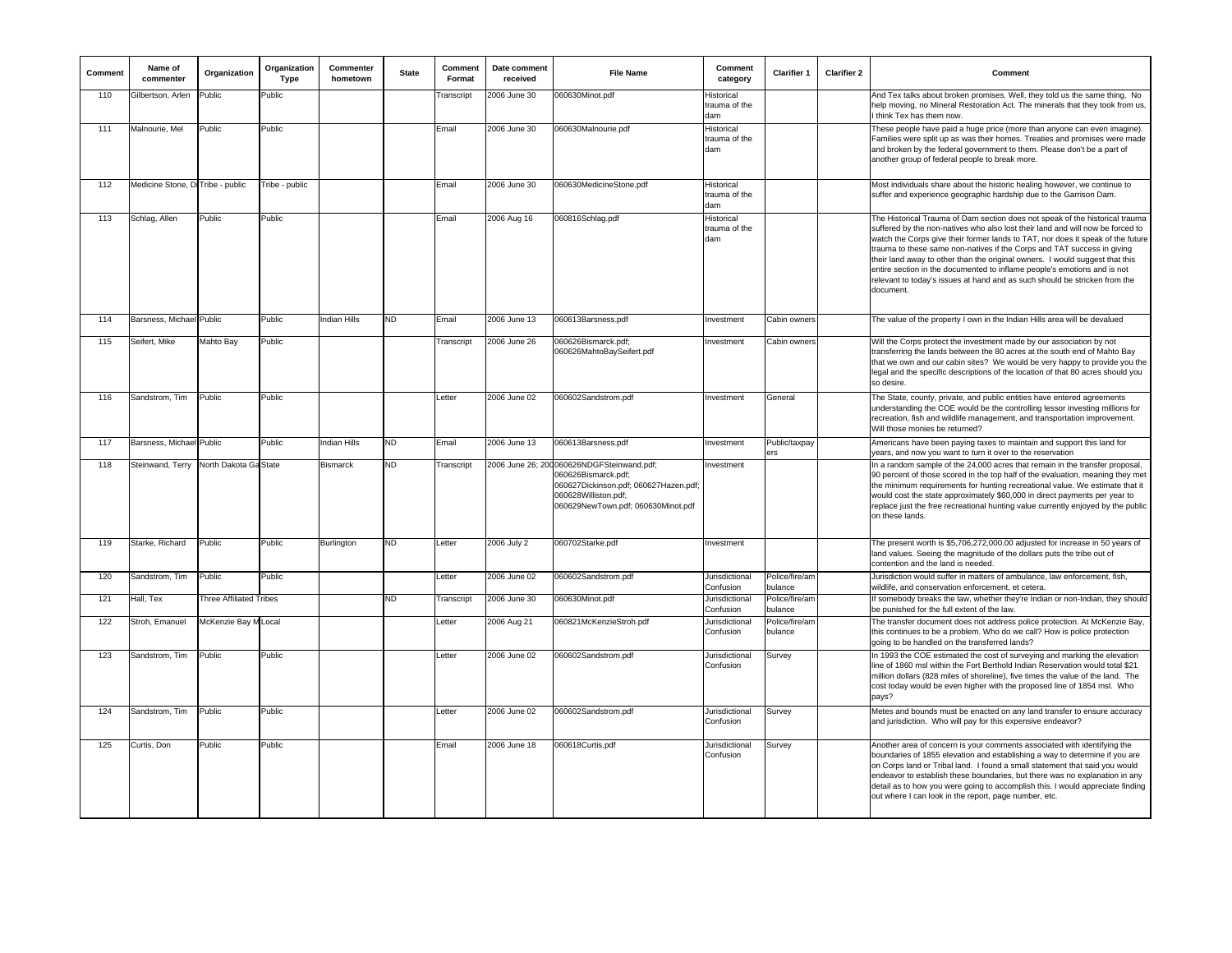| Comment | Name of<br>commenter             | Organization                              | Organization<br><b>Type</b> | Commenter<br>hometown | <b>State</b> | Comment<br>Format | Date comment<br>received | <b>File Name</b>                                                                                                                                                        | Comment<br>category                      | Clarifier 1 | <b>Clarifier 2</b> | Comment                                                                                                                                                                                                                                                                                                                                                                                                                                                                                                     |
|---------|----------------------------------|-------------------------------------------|-----------------------------|-----------------------|--------------|-------------------|--------------------------|-------------------------------------------------------------------------------------------------------------------------------------------------------------------------|------------------------------------------|-------------|--------------------|-------------------------------------------------------------------------------------------------------------------------------------------------------------------------------------------------------------------------------------------------------------------------------------------------------------------------------------------------------------------------------------------------------------------------------------------------------------------------------------------------------------|
| 126     | Hall, Tex                        | Three Affiliated TTribe                   |                             |                       | <b>ND</b>    |                   | 2006 June 26             | 060629TATHall.pdf;<br>060626Bismarck.pdf;<br>060627Dickinson.pdf; 060627Hazen.pdf;<br>060628Williston.pdf;<br>060629NewTown.pdf; 060630Minot.pdf                        | Jurisdictional<br>Confusion              | Survey      |                    | Mr. Erickson says that the lands cannot be transferred by the 1854 msl line.<br>Mr. Erickson assumes that this is how the land will be transferred. This issue<br>has not been worked out yet. All I can say is that the lands will be transferred<br>legally and in a way that makes the lands identifiable.                                                                                                                                                                                               |
| 127     | Patten, Dale                     | McKenzie Count Local                      |                             |                       | ND           | Transcript        | 2006 June 28             | 060628Williston.pdf                                                                                                                                                     | Jurisdictional<br>Confusion              | Survey      |                    | We believe that the Corps' comments were nonrepsonsive when it came to<br>defining the legal description of the land to be transferred. The Corps is<br>continuing to use elevations as a boundary for the transfer, and you'll be<br>unable to file any deed or record of the land transfer with any of the county<br>recorders in the state because that type of description does not comply with<br>state law.                                                                                           |
| 128     | Kellam, Bob                      | Public                                    | Public                      | Fargo                 | ND           | Email             | 2006 July 13             | 060713Kellam.pdf;<br>060713KellamAttach.pdf                                                                                                                             | Jurisdictional<br>Confusion              | Survey      |                    | Why is this land changing hands, using an archaic method of land<br>identification? Metes and bounds survey methods as well as GPS data must<br>be used and must not be a cost burden put upon anyone other than the<br>beneficiaries of this land transfer.                                                                                                                                                                                                                                                |
| 129     | Schlag, Allen                    | Public                                    | Public                      |                       |              | Email             | 2006 Aug 16              | 060816Schlag.pdf                                                                                                                                                        | Jurisdictional<br>Confusion              | Survey      |                    | Any transfer based upon the Public Land Survey System would eventually<br>give the TAT ownership of land under Sakakawea and subsequently they<br>would receive ownership of portions of Lake Sakakawea. How this will be<br>avoided needs to be addressed.                                                                                                                                                                                                                                                 |
| 130     | Hoeven, Governor Governor        |                                           | <b>State</b>                | <b>Bismarck</b>       | ND.          | Transcript        |                          | 2006 June 26; 200060626NDHoeven.pdf;<br>060626Bismarck.pdf;<br>060627Dickinson.pdf; 060627Hazen.pdf;<br>060628Williston.pdf;<br>060629NewTown.pdf; 060630Minot.pdf      | Jurisdictional<br>Confusion              | Survey      |                    | The land you proposed to transfer has not been adequately described. No<br>one will know when they have crossed the boundary defined as "land above<br>1854, m.s.l." This will make it difficult to determine what government has civil<br>or criminal jurisdiction. It will make it difficult for counties to determine the<br>amount of acres for which the Corps makes payments in lieu of taxes. It will<br>make it difficult for users of the lake to know where they can and cannot hunt<br>or visit. |
| 131     | Frink, Dale                      | North Dakota Sta State                    |                             | <b>Bismarck</b>       | ND           | Transcript        |                          | 2006 June 26; 200 060626Bismarck.pdf;<br>060627Dickinson.pdf; 060627Hazen.pdf;<br>060628Williston.pdf;<br>060629NewTown.pdf; 060630Minot.pdf;<br>060630Frink.pdf        | Jurisdictional<br>Confusion              | General     |                    | Just determining which agency is responsible for funding will be problematic,<br>but determining general management issues such as jurisdiction and<br>regulatory requirements will be far more challenging and time consuming.                                                                                                                                                                                                                                                                             |
| 132     | Klapprodt, Lee                   | Public                                    | Public                      |                       |              | Transcript        | 2006 June 26             | 060626Bismarck.pdf                                                                                                                                                      | Jurisdictional<br>Confusion              |             |                    | If we have the DOI, BIA, and TAT, it's going to be very difficult to know who to<br>go to get permission to do any kind of development or to enforce any kind of<br>reclamation or recreation, or to take care of the weed issues that we have<br>around the lake.                                                                                                                                                                                                                                          |
| 133     | Steinwand, Terry                 | North Dakota Ga State                     |                             | <b>Bismarck</b>       | ND           | Transcript        |                          | 2006 June 26; 200060626NDGFSteinwand.pdf;<br>060626Bismarck.pdf:<br>060627Dickinson.pdf; 060627Hazen.pdf;<br>060628Williston.pdf:<br>060629NewTown.pdf; 060630Minot.pdf | Jurisdictional<br>Confusion              |             |                    | This proposal does not have any provisions for fencing or clearly delineating<br>the property boundaries that will exist not in straight lines, but in a<br>meandering line that follows the 1.854 elevation contour. As the shoreline<br>erodes with time, many areas that are currently above 1.854 will erode into<br>the lake. When the lake refills, some areas will not have any non-tribal<br>shoreline.                                                                                             |
| 134     | Drovdal, David                   | State Represent: State                    |                             |                       | ND           | Transcript        | 2006 June 28             | 060628Williston.pdf                                                                                                                                                     | Jurisdictional                           |             |                    | There definitely is a jurisdictional conflict that must be resolved before we can                                                                                                                                                                                                                                                                                                                                                                                                                           |
| 135     | Danks, John                      | Three Affiliated TThree Affiliated Tribes |                             |                       |              | Transcript        | 2006 June 29             | 060629NewTown.pdf                                                                                                                                                       | Confusion<br>Jurisdictional<br>Confusion |             |                    | continue to go forward with any agreements.<br>If you think that the high water mark, the 1854 mark is your boundary, you're<br>wrong. We found out today your boundary goes back a quarter of a mile off<br>the shoreline.                                                                                                                                                                                                                                                                                 |
| 136     | Wilkinson, Wilbur Tribe - public |                                           | Tribe - public              |                       |              | Transcript        | 2006 June 29             | 060629NewTown.pdf                                                                                                                                                       | Jurisdictional<br>Confusion              |             |                    | The BIA is a federal agency. We are a federally recognized tribe. If you don't<br>understand that, criminal and civil jurisdiction when administered by the feds<br>applies to you whether you're write, black, red or whatever color you are.<br>That's not even an issue here.                                                                                                                                                                                                                            |
| 137     | Luttschwager, Ken Public         |                                           | Public                      | Williston             | ND           | Letter            | 2006 July 19             | 060719Luttschwager.pdf                                                                                                                                                  | Jurisdictional<br>Confusion              |             |                    | To return land based on an elevation is ridiculous and will create a ring<br>around portions of the lake where very few enforcement agencies, user<br>public, or administrators will know the boundary and which jurisdiction applies.                                                                                                                                                                                                                                                                      |
| 138     | Hall, Todd                       | Tribe - public                            | Tribe - public              |                       |              | Transcript        | 2006 June 29             | 060626Bismarck.pdf;<br>060629NewTown.pdf;<br>060629HallTodd.pdf                                                                                                         | Leases                                   |             |                    | Current leases should be honored and extended by the Tribe to provide for<br>recreational opportunity for the public. While these leases are in effect, a<br>comanagement agreement by the State and Tribe will address issues specific<br>to those areas.                                                                                                                                                                                                                                                  |
| 139     | Handorff, Merriam Public         |                                           | Public                      | New Town              | ND           | Email             | 2006 July 18             | 060718HandorffMirriam.pdf                                                                                                                                               | Leases                                   |             |                    | Wilber Wilkinson spoke most unkindly of the whites and of their leasing land<br>and having their "exclusive" groups. Which makes me wonder how many<br>Wilber Wilkinsons will appear on the scene if any land is transferred?                                                                                                                                                                                                                                                                               |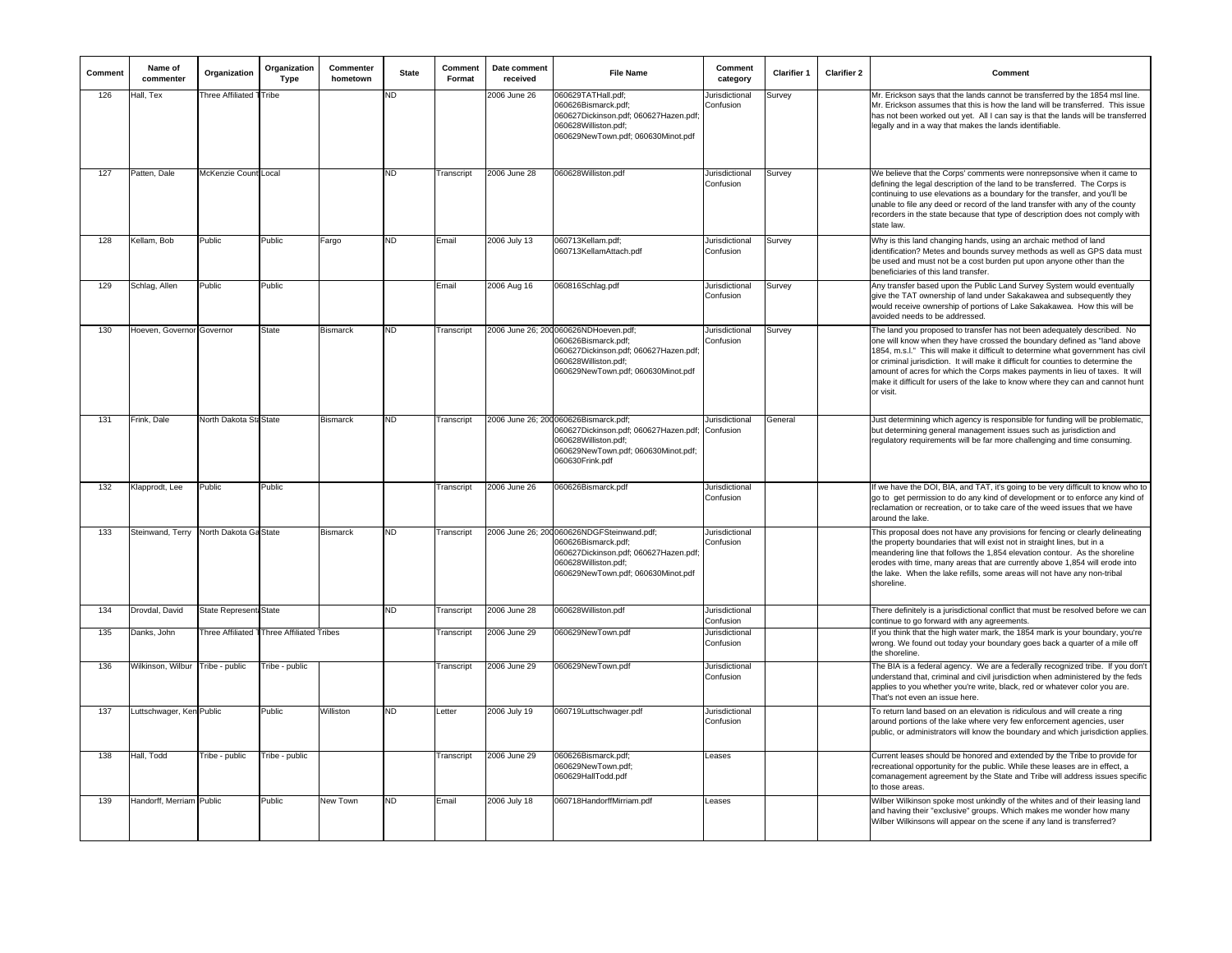| Comment | Name of<br>commenter      | Organization                    | Organization<br><b>Type</b> | Commenter<br>hometown | <b>State</b> | Comment<br>Format | Date comment<br>received | <b>File Name</b>                                                                                                                                                    | Comment<br>category | <b>Clarifier 1</b>  | <b>Clarifier 2</b> | Comment                                                                                                                                                                                                                                                                                                                                                                                                                                                                                                                                                                                                                        |
|---------|---------------------------|---------------------------------|-----------------------------|-----------------------|--------------|-------------------|--------------------------|---------------------------------------------------------------------------------------------------------------------------------------------------------------------|---------------------|---------------------|--------------------|--------------------------------------------------------------------------------------------------------------------------------------------------------------------------------------------------------------------------------------------------------------------------------------------------------------------------------------------------------------------------------------------------------------------------------------------------------------------------------------------------------------------------------------------------------------------------------------------------------------------------------|
| 140     | Hall, Tex                 | <b>Three Affiliated 1 Tribe</b> |                             |                       | ND           | ranscript         |                          | 2006 June 26; 200060629TATHall.pdf;<br>060626Bismarck.pdf;<br>060627Dickinson.pdf; 060627Hazen.pdf;<br>060628Williston.pdf:<br>060629NewTown.pdf; 060630Minot.pdf   | egal                | <b>Enabling Act</b> |                    | In the Enabling Act of 1949, the terms of the Fort Berthold Contract were<br>changed to eliminate the rights and interests of the Tribe without the Tribe's<br>approval; Article X of the contract and the rights the Tribe had negotiated<br>were excluded from the bill.                                                                                                                                                                                                                                                                                                                                                     |
| 141     | Neff, Vern                | Public                          | Public                      |                       |              | Transcript        | 2006 June 28             | 060628Williston.pdf                                                                                                                                                 | Legal               | EO 12898            |                    | If the Corps transfers the management cost to the TAT or BIA the Corps<br>would be remiss in their obligations under EO 12898 by dropping additional<br>costs for proper land management on a minority population that presently has<br>a high unemployment rate and poverty levels or, worse yet, they would put<br>fiduciary responsibilities under the BIA which doesn't make any sense<br>whatsoever.                                                                                                                                                                                                                      |
| 142     | Sandstrom, Tim            | Public                          | Public                      |                       |              | Letter            | 2006 June 26             | 060626Sandstrom.pdf                                                                                                                                                 | Legal               | <b>FBMRA</b>        |                    | The Corps is assuming the FBMRA gives them the ability to transfer lands<br>back to the TAT. Given the TAT's boundary before 1970, the reservation line<br>was approximately 12 miles south of New Town. During the 1970's, the line<br>was moved about 15 miles north engulfing New Town and the lands<br>surrounding the city. Comparing lands bought in the 1950's to the current<br>lands, it is concluded those lands are not transferable under the FBMRA<br>because these lands were not owned by the TAT prior to the flooding. The<br>Corps must provide documentation regarding this issue before moving<br>forward. |
| 143     | Erickson, Ladd            | <b>McLean County</b>            | <b>County</b>               | Washburn              | ND           |                   | 2006 June 26             | 060626McLeanErickson.pdf                                                                                                                                            | Legal               | <b>FBMRA</b>        |                    | The FBMRA is not a land transfer law                                                                                                                                                                                                                                                                                                                                                                                                                                                                                                                                                                                           |
| 144     | Hall, Tex                 | Three Affiliated TTribe         |                             |                       | 4D           | ranscript         | 2006 June 26; 200        | 060629TATHall.pdf;<br>060626Bismarck.pdf;<br>060627Dickinson.pdf; 060627Hazen.pdf;<br>060628Williston.pdf;<br>060629NewTown.pdf; 060630Minot.pdf                    | Legal               | FBMRA               |                    | The Tribe's intent and understanding of the FBMRA is reflected in the May 20,<br>1948 contract approved by the Tribal Business Council and a majority of the<br>Tribe. This contract clearly contemplated that the Tribe would use these<br>lands for grazing, recreation, and for hunting and fishing. It also<br>contemplated that non-Indians would be able to utilize these lands in<br>accordance with regulations and schedules of rates approved by the Tribe<br>with the concurrence or approval of the Corps.                                                                                                         |
| 145     | Hall, Tex                 | Three Affiliated TTribe         |                             |                       | ND.          |                   |                          | 2006 June 26; 200060629TATHall.pdf;<br>060626Bismarck.pdf;<br>060627Dickinson.pdf; 060627Hazen.pdf;<br>060628Williston.pdf;<br>060629NewTown.pdf; 060630Minot.pdf   | Legal               | FBMRA               |                    | Mr. Erickson says the FBMRA was only intended to transfer mineral<br>ownership to the Tribe. This is not true. Although the Act does transfer<br>mineral ownership to the Tribe, it also specifically authorizes the transfer of<br>"lands no longer needed" for the project.                                                                                                                                                                                                                                                                                                                                                  |
| 146     | Hoeven, Governor Governor |                                 | <b>State</b>                | <b>Bismarck</b>       | ND.          | Transcript        |                          | 2006 June 26; 200 060626NDHoeven.pdf;<br>060626Bismarck.pdf;<br>060627Dickinson.pdf; 060627Hazen.pdf;<br>060628Williston.pdf;<br>060629NewTown.pdf; 060630Minot.pdf | Legal               | <b>FBMRA</b>        |                    | The [FBMRA] was designed to "return to the Mandan, Hidatsa and Arikara<br>Tribes beneficial ownership of mineral rights" and, also, to "permit land<br>exchanges around the edge of the project, as needed." (Statement of Senator<br>Quentin Burdick, U.S. Senate, Select Committee on Indian Affairs, June 21,<br>1984). It was never intended to allow the Corps to make a transfer of this<br>nature.                                                                                                                                                                                                                      |
| 147     | Houdek, Duane             | Governor's Office State         |                             | <b>Bismarck</b>       | ND.          | Transcript        | 2006 June 27             | 060627Dickinson.pdf; 060627Hazen.pdf                                                                                                                                | Legal               | <b>FBMRA</b>        |                    | Whether you look at the internal language of the Act itself, that is, how the<br>Corps has arrived at its criteria for lands no longer needed, or whether you<br>look at this Act, as you must, in conjunction with the FCA, other federal acts,<br>other state laws, it is clear to us that the authority does not exist to make the<br>transfer.                                                                                                                                                                                                                                                                             |
| 148     | Patten, Dale              | McKenzie Count Local            |                             |                       | ND.          | Transcript        | 2006 June 28             | 060628Williston.pdf                                                                                                                                                 | Legal               | <b>FBMRA</b>        |                    | The proposed transfer is contrary to the Congressional Record regarding the<br>FBMRA. The Congressional Record reflects many reasons for the Act, of<br>which the transfer of 24,000 acres of land was never identified.                                                                                                                                                                                                                                                                                                                                                                                                       |
| 149     | Wilkinson, Wilbur         | Tribe - public                  | Tribe - public              |                       |              | <b>Transcript</b> | 2006 June 29             | 060629NewTown.pdf                                                                                                                                                   | Legal               | <b>FBMRA</b>        |                    | A federal decision was made at the behest of the tribal chairman that this land<br>could be conveyed to the Tribe under the FBMRA. That decision is done.<br>That's not negotiable.                                                                                                                                                                                                                                                                                                                                                                                                                                            |
| 150     | Schlag, Allen             | Public                          | Public                      |                       |              | Email             | 2006 Aug 16              | 060816Schlag.pdf                                                                                                                                                    | Legal               | FBMRA               |                    | A substantial amount of testimony with respect to the "intent" of FBMRA has<br>been offered at the public hearings. I request that the ASA (CW) be made<br>aware of this testimony and the referenced congressional testimony that lead<br>to the passing of FBMRA. Without full knowledge of this information one can<br>only reach the conclusion that the ASA (CW) acted in an arbitrary and<br>capricious manner to give away public property to another sovereign nation.                                                                                                                                                 |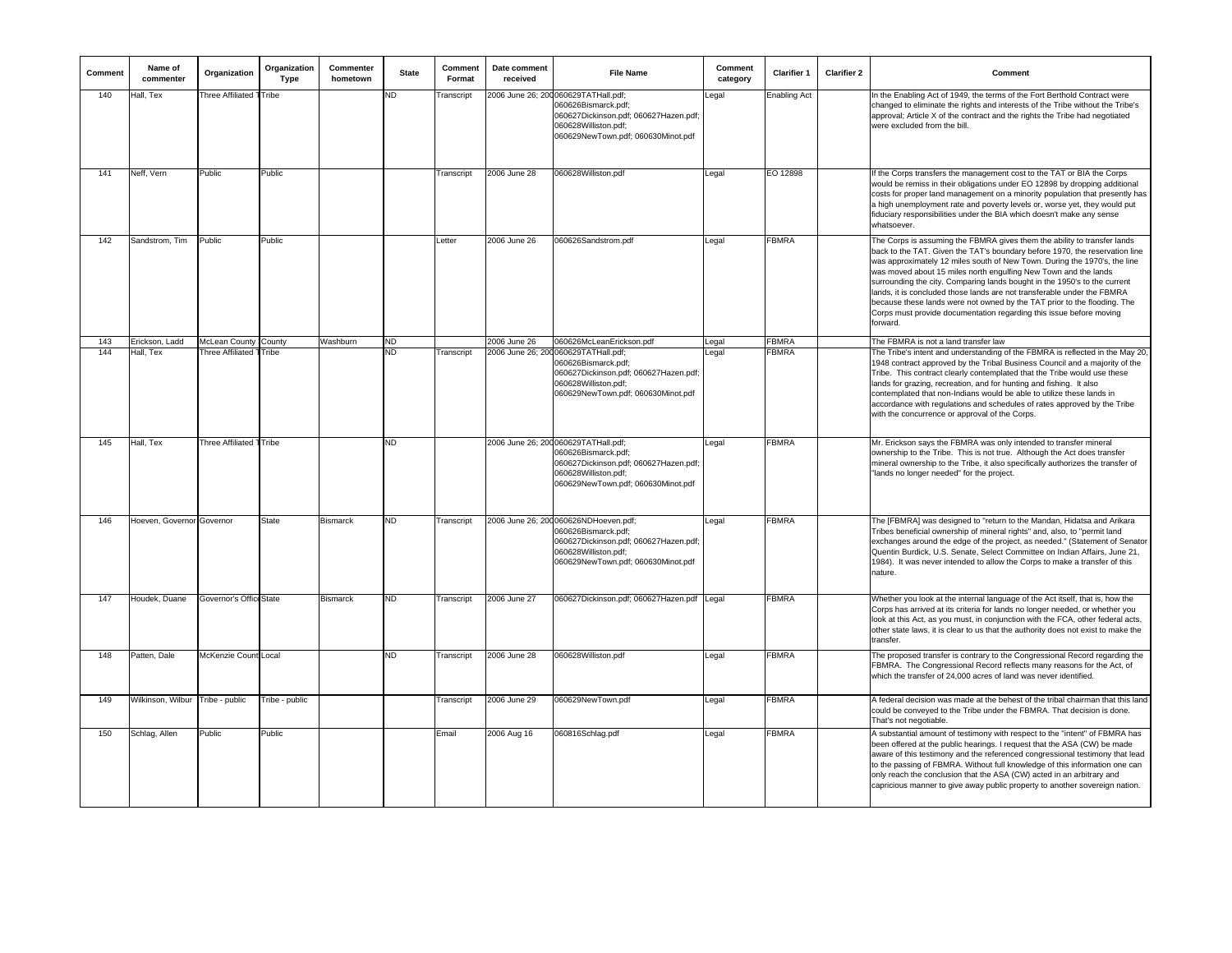| Comment | Name of<br>commenter     | Organization                  | Organization<br>Type | Commenter<br>hometown | <b>State</b> | Comment<br>Format | Date comment<br>received | <b>File Name</b>                                                                                                                                                   | Comment<br>category | <b>Clarifier 1</b>        | <b>Clarifier 2</b> | Comment                                                                                                                                                                                                                                                                                                                                                                                                                                                                                                                                                                                                                                                                                                                                                                                                                                                                                                                                                                                                                                                                                                                                                                                    |
|---------|--------------------------|-------------------------------|----------------------|-----------------------|--------------|-------------------|--------------------------|--------------------------------------------------------------------------------------------------------------------------------------------------------------------|---------------------|---------------------------|--------------------|--------------------------------------------------------------------------------------------------------------------------------------------------------------------------------------------------------------------------------------------------------------------------------------------------------------------------------------------------------------------------------------------------------------------------------------------------------------------------------------------------------------------------------------------------------------------------------------------------------------------------------------------------------------------------------------------------------------------------------------------------------------------------------------------------------------------------------------------------------------------------------------------------------------------------------------------------------------------------------------------------------------------------------------------------------------------------------------------------------------------------------------------------------------------------------------------|
| 151     | Schlag, Allen            | Public                        | Public               |                       |              | Email             | 2006 Aug 16              | 060816Schlag.pdf                                                                                                                                                   | egal                | <b>FBMRA</b>              |                    | Under Section 4.4 Historical Trauma of Dam "It was always TAT's<br>understanding that these lands would be returned." Did they actually envision<br>the Corps would give them land that they had never owned? Or did they<br>expect to receive back Tribal Lands that were taken? Again, this seems to<br>suggest that the interpretation of FBMRA has been taken to an extreme that<br>was not likely envisioned in the original taking of the land for the Garrison<br>Project, nor in the drafting and testimony presented for FBMRA.                                                                                                                                                                                                                                                                                                                                                                                                                                                                                                                                                                                                                                                   |
| 152     | Erickson, Ladd           | <b>McLean County I County</b> |                      | Washburn              | <b>ND</b>    |                   | 2006 June 26             | 060626McLeanErickson.pdf                                                                                                                                           | _egal               | <b>FBMRA</b>              |                    | For the Corps to find that Section 206 of the FBMRA permits this transfer to<br>the Corps must find that the gesture of the State in 1984 when it donated its<br>mineral interests to the TAT and the agreement the Tribe made is<br>meaningless; that the clear intention of Congress based on the congressional<br>record that this law is intended only to transfer some mineral interests and is<br>to be read to protect the State's and public's surface interests in this land is<br>meaningless; and that the language in Section 206(b) that states that lands<br>'no longer needed" for project purposes does not mean physically needed but<br>not needed for project purposes based on a political determination.                                                                                                                                                                                                                                                                                                                                                                                                                                                              |
| 153     | Kellam, Bob              | Public                        | Public               | Fargo                 | ND.          | Email             | 2006 July 13             | 060713Kellam.pdf;<br>060713KellamAttach.pdf                                                                                                                        | egal                | <b>FBMRA</b>              |                    | The FBMRA is a questionable vessel for this transfer in that it specifically<br>mentions "mineral interests in the lands located within the exterior boundaries<br>of the FBIR." That being said it is amended and the paragraph was added<br>SEC.206(a) specifically in question "any land near Garrison Dam and the<br>Reservoir Project." Please define "near." Where does the Missouri<br>River/Little Missouri River channel fit into this? Is it all encompassed by the<br>word "reservoir"? Where is it that the rivers end and the reservoir begins?<br>Please clarify this point, as it appears some of the land in the potential<br>transfer is near the original Missouri/Little Missouri river channels.                                                                                                                                                                                                                                                                                                                                                                                                                                                                       |
| 154     | Luttschwager, Ken Public |                               | Public               | Williston             | <b>ND</b>    | Letter            | 2006 July 19             | 060719Luttschwager.pdf                                                                                                                                             | Legal               | <b>FBMRA</b>              |                    | The intent of the FBMRA was not to return surface acres. It is likely against<br>the law, which must be clarified. Even if legal, the intent was not to return<br>surface acres.                                                                                                                                                                                                                                                                                                                                                                                                                                                                                                                                                                                                                                                                                                                                                                                                                                                                                                                                                                                                           |
| 155     | Patten, Dale             | McKenzie Count Local          |                      |                       | <b>ND</b>    | Transcript        | 2006 June 28             | 060628Williston.pdf                                                                                                                                                | Legal               | <b>FCA</b>                |                    | The proposal is also in direct conflict with the FCA.                                                                                                                                                                                                                                                                                                                                                                                                                                                                                                                                                                                                                                                                                                                                                                                                                                                                                                                                                                                                                                                                                                                                      |
| 156     | Erickson, Ladd           | McLean County County          |                      | Washburn              | <b>ND</b>    | Transcript        | 2006 June 26             | 060626McLeanErickson.pdf;<br>060626Bismarck.pdf                                                                                                                    | Legal               | Fort Berthold<br>Act      |                    | That's one indication that this is not a land transfer law, the Fort Berthold Act.<br>because none of the mechanics of actually doing a land transfer are laid out<br>in the law, as it would be if this was a land transfer type of law and it would<br>specifically lay out how things are going to be done.                                                                                                                                                                                                                                                                                                                                                                                                                                                                                                                                                                                                                                                                                                                                                                                                                                                                             |
| 157     | Hall, Tex                | Three Affiliated TTribe       |                      |                       | <b>ND</b>    | Transcript        |                          | 2006 June 26; 200 060629TATHall.pdf;<br>060626Bismarck.pdf;<br>060627Dickinson.pdf; 060627Hazen.pdf;<br>060628Williston.pdf;<br>060629NewTown.pdf; 060630Minot.pdf | Legal               | Fort Berthold<br>Contract |                    | Under Fort Berthold Contract of 1948, Tribe negotiated rights with BIA<br>concerning lands that would not be used for the Corps at the conclusion of<br>the construction of the Garrison Project. Under Article X of contract, plan was<br>to be developed that would allow for grazing of livestock between the taking<br>line and actual water line of the Garrison Reservoir within the FBR; hunting<br>and trapping rights expressly reserved to Tribe; Council's right to issue<br>licenses in accordance with tribal regulations reserved; right of Tribe and its<br>members to establish boat harbors, wharfs, and recreational areas within the<br>taking area reserved to Tribe under such terms and conditions as determined<br>by the Tribal Council and in accordance with plans approved by the Corps;<br>contract further provided that service and dock privileges would not be made<br>available to non-members of the Tribe within the taking area of the Reservoir<br>located wtihin the exterior boundaries of the reservation except in accordance<br>with regulations and scheudules of rates approved by the Tribe wtih the<br>concurrence or approval of the Corps. |
| 158     | Zschomlor, Stan          | Public                        | Public               |                       |              | Transcript        | 2006 June 26             | 060626Bismarck.pdf                                                                                                                                                 | egal                | <b>FWCA</b>               |                    | would urge the State of North Dakota and Game and Fish to check out - and<br>the Corps to check out - the legality of any proposed land transfer through the<br>Fish and Wildlife Coordination Act.                                                                                                                                                                                                                                                                                                                                                                                                                                                                                                                                                                                                                                                                                                                                                                                                                                                                                                                                                                                        |
| 159     | Erickson, Ladd           | McLean County County          |                      | Washburn              | ND.          | Transcript        | 2006 June 26             | 060626McLeanErickson.pdf;<br>060626Bismarck.pdf                                                                                                                    | Legal               | Survey                    |                    | The FCA does not distinguish access points to the Lake and the rest of the<br>project lands. The FCA and the U.S. Supreme Court in the South Dakota v.<br>Bourland, 508 U.S. 679 (1993) which was a shoreline case, states: "[T]he<br>clear effect of the Flood Control Act is to open the lands taken for the Oahe<br>Dam and Reservoir project for general recreational use of the public." Id. at<br>689-690. What the Corps is proposing directly conflicts with the FCA.                                                                                                                                                                                                                                                                                                                                                                                                                                                                                                                                                                                                                                                                                                              |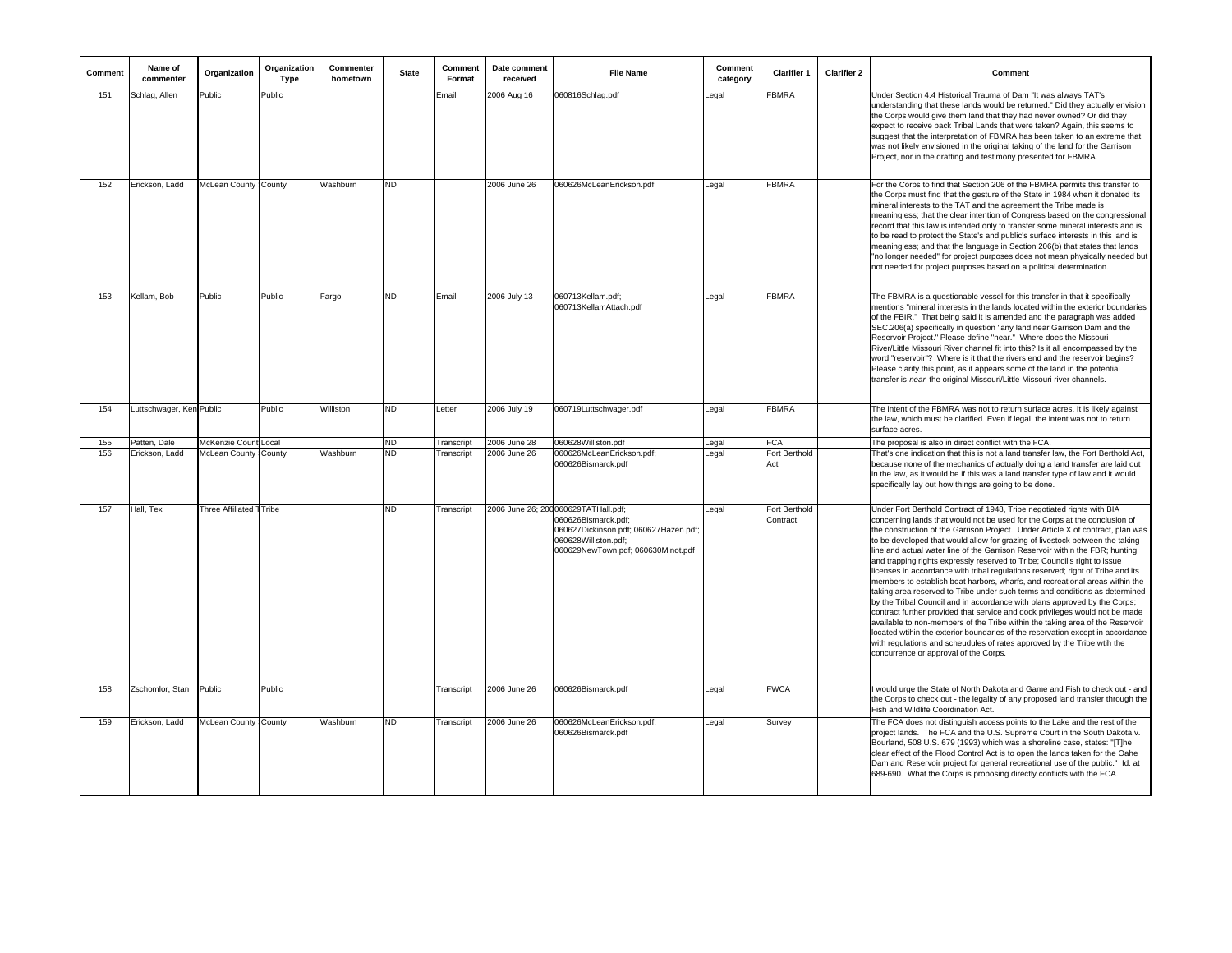| Comment | Name of<br>commenter      | Organization                  | Organization<br><b>Type</b>            | Commenter<br>hometown | <b>State</b> | Comment<br>Format | Date comment<br>received | <b>File Name</b>                                                                                                                                                    | Comment<br>category  | <b>Clarifier 1</b> | <b>Clarifier 2</b> | Comment                                                                                                                                                                                                                                                                                                                                                                                                                                                                                                                                                                                                                                                                                                                                                                                                                                                                                                                                                                                                                                                                                                                                                                                                                                            |
|---------|---------------------------|-------------------------------|----------------------------------------|-----------------------|--------------|-------------------|--------------------------|---------------------------------------------------------------------------------------------------------------------------------------------------------------------|----------------------|--------------------|--------------------|----------------------------------------------------------------------------------------------------------------------------------------------------------------------------------------------------------------------------------------------------------------------------------------------------------------------------------------------------------------------------------------------------------------------------------------------------------------------------------------------------------------------------------------------------------------------------------------------------------------------------------------------------------------------------------------------------------------------------------------------------------------------------------------------------------------------------------------------------------------------------------------------------------------------------------------------------------------------------------------------------------------------------------------------------------------------------------------------------------------------------------------------------------------------------------------------------------------------------------------------------|
| 160     | Erickson, Ladd            | <b>McLean County : County</b> |                                        | Washburn              | ND           | ranscript         | 2006 June 26             | 060626McLeanErickson.pdf;<br>060626Bismarck.pdf                                                                                                                     | egal                 | Survev             |                    | The Corps followed state law in this area when the Garrison project was built,<br>and the obligation to follow state law persists. Under N.D.C.C. 57-02-39, "If<br>any tract or lot of land is divided into irregular shapes which can be described<br>only by metes and bounds,the owner of such tract or tracts, upon the<br>request of the county auditor, shall have the land platted or replatted, as the<br>case may be, into lots or blocks according to deeds on record. If such plat<br>cannot be made without an actual survey of land, the same must be surveyed<br>and platted and the plat thereof recorded"                                                                                                                                                                                                                                                                                                                                                                                                                                                                                                                                                                                                                          |
| 161     | Erickson, Ladd            | McLean County : County        |                                        | Washburn              | ND.          | Transcript        | 2006 June 26             | 060626McLeanErickson.pdf;<br>060626Bismarck.pdf                                                                                                                     | Legal                | Survey             |                    | The fact that the U.S. government will still own all the land does not matter<br>under North Dakota law. Those tracts must be surveyed and platted because<br>the local school districts and surrounding counties get Payment in Lieu of<br>Taxes (PILT) on a per acre basis of Corps land; the elevation line will become<br>the jurisdictional line for state and tribal criminal and civil jurisdicition; and the<br>public has a right to fair notice of the land status because a tribal hunting<br>license will be required above elevation 1854 and a state hunting license<br>below that elevation. This section of state law is not preempted by any<br>federal laws, and federal agencies are bound by it. In other words, 1) It is not<br>preempted by any federal law; 2) It does not conflict with federal law; 3) Nor is<br>it in an area where Congress as evidenced an intent to occupy the field of<br>regulation. State v. Liberty National Bank and Trust Co., 427 N.W. 2d 307,<br>309 (N.D. 1988); Also see United States v. Clifford Matley Family Trust, 354<br>F.3d 1154 (9th Cir. 2004); United States v. Srnsky, 271 F.3d 595 (4th Cir.<br>2001); Reid v. United States, 715 F.2d 1148 (7th Cir. 1983); Citizens & Landov |
| 162     | Sandstrom, Tim            | Public                        | Public                                 |                       |              | Letter            | 2006 June 02             | 060602Sandstrom.pdf                                                                                                                                                 | Legal                |                    |                    | The Corps does not have the legal authority; it's been documented through<br>decades of contests                                                                                                                                                                                                                                                                                                                                                                                                                                                                                                                                                                                                                                                                                                                                                                                                                                                                                                                                                                                                                                                                                                                                                   |
| 163     | Sandstrom, Tim            | Public                        | Public                                 |                       |              | Letter            | 2006 June 02             | 060602Sandstrom.pdf                                                                                                                                                 | Legal                |                    |                    | The case New Mexico v. Mescalero Apache Tribe could apply to ND. This<br>case found NM did not have significant interest in retaining its jurisdiction<br>based on the amount of tribal land vs nontribal land within that reservation.                                                                                                                                                                                                                                                                                                                                                                                                                                                                                                                                                                                                                                                                                                                                                                                                                                                                                                                                                                                                            |
| 164     | Mazaheri, Mark            | Public                        | Public                                 |                       |              | Email             | 2006 June 28             | 060628Mazaheri.pdf                                                                                                                                                  | Legal                |                    |                    | Indian reservations are recognized as sovereign nations and giving land to<br>any such entity would require congressional approval. It is no different than<br>giving land to Canada or Mexico and we would never consider that.                                                                                                                                                                                                                                                                                                                                                                                                                                                                                                                                                                                                                                                                                                                                                                                                                                                                                                                                                                                                                   |
| 165     | Hudson, Marilyn           | Tribe - public                | Tribe - public                         |                       |              | Transcript        | 2006 June 29             | 060629NewTown.pdf                                                                                                                                                   | Legal                |                    |                    | If you look at the Taking Act, Public Law 81-437, they took 156,000 acres of<br>Johnny Sitting Crow's land, Robert Birdbear's land, Martin Cross's land, and<br>all the other Indians, but they only took 2,000 acres of the Tribe's land.<br>Maybe the Tribe really isn't the entity to receive possession of this issue.                                                                                                                                                                                                                                                                                                                                                                                                                                                                                                                                                                                                                                                                                                                                                                                                                                                                                                                         |
| 166     | Frink, Dale               | North Dakota Sta State        |                                        | Bismarck              | ND.          | Transcript        |                          | 2006 June 26; 200 060626Bismarck.pdf;<br>060627Dickinson.pdf; 060627Hazen.pdf;<br>060628Williston.pdf;<br>060629NewTown.pdf; 060630Minot.pdf;<br>060630Frink.pdf    | Master Plan          | Corps              |                    | The updated plan must provide direction for future development that provides<br>the greatest public benefit over the life of the project. The Corps should not<br>make a decision concerning this transfer before the project master plan is<br>completed.                                                                                                                                                                                                                                                                                                                                                                                                                                                                                                                                                                                                                                                                                                                                                                                                                                                                                                                                                                                         |
| 167     | Hoeven, Governor Governor |                               | State                                  | Bismarck              | ND.          | Transcript        |                          | 2006 June 26; 200 060626NDHoeven.pdf;<br>060626Bismarck.pdf:<br>060627Dickinson.pdf; 060627Hazen.pdf;<br>060628Williston.pdf;<br>060629NewTown.pdf; 060630Minot.pdf | Master Plan          | Corps              |                    | Nothing has been done to ensure that the land uses, which will now be<br>controlled by two different management plans, will be compatible By<br>transferring now, before the [Lake Sakakawea Master Plan] is completed, the<br>Corps is ignoring the long-term, potential uses of the project it is supposed to<br>manage.                                                                                                                                                                                                                                                                                                                                                                                                                                                                                                                                                                                                                                                                                                                                                                                                                                                                                                                         |
| 168     | Prchal, Doug              | North Dakota Pa State         |                                        | Bismarck              | ND.          | Transcript        |                          | 2006 June 26; 200060626Bismarck.pdf;<br>060628Williston.pdf;<br>060628NDPRHansen.pdf;<br>060630Minot.pdf                                                            | Master Plan          | Corps              |                    | Removing the proposed 24,000 acres from this collective planning process<br>creates incompatibility across the reservoir. Consistency of public use,<br>resource management, and overall recreation opportunity is jeopardized<br>under this proposal, creating a fracture planning process.                                                                                                                                                                                                                                                                                                                                                                                                                                                                                                                                                                                                                                                                                                                                                                                                                                                                                                                                                       |
| 169     | Stroh, Emanuel            | McKenzie Bay M Local          |                                        |                       |              | Letter            | 2006 Aug 21              | 060821McKenzieStroh.pdf                                                                                                                                             | Master Plan          | Corps              |                    | The Corps is currently in the middle of the Lake Sakakawea master planning<br>effort and there is a future need for more recreation areas. Until that process<br>is completed, how does the Corps know that some of this land is not needed<br>for more recreation areas?                                                                                                                                                                                                                                                                                                                                                                                                                                                                                                                                                                                                                                                                                                                                                                                                                                                                                                                                                                          |
| 170     | Klapprodt, Lee            | Public                        | Public                                 |                       |              | Transcript        | 2006 June 26             | 060626Bismarck.pdf                                                                                                                                                  | Master Plan          | Tribal             |                    | If the land is to be transferred, is there resources and a clear-cut plan for how<br>those lands are going to be managed?                                                                                                                                                                                                                                                                                                                                                                                                                                                                                                                                                                                                                                                                                                                                                                                                                                                                                                                                                                                                                                                                                                                          |
| 171     | Sandstrom, Tim            | Public                        | Public                                 |                       |              | Letter            | 2006 June 26             | 060626Sandstrom.pdf                                                                                                                                                 | Tribal<br>Management |                    |                    | The Corps must demand that set-in-stone documentation ensures the "intent"<br>and management of lands will be legally protected. Until this is done, the<br>proposed transfer must not be approved.                                                                                                                                                                                                                                                                                                                                                                                                                                                                                                                                                                                                                                                                                                                                                                                                                                                                                                                                                                                                                                                |
| 172     | Thrall, Brad              |                               | Friends of Lake § Private organization |                       |              | Transcript        |                          | 2006 June 26; 200 060626FLSThrall.pdf;<br>060626Bismarck.pdf; 060627Hazen.pdf;<br>060630Minot.pdf                                                                   | Master Plan          | Tribal             |                    | It would be far easier to agree to the transfer if we saw clear plans on how the<br>Tribes intend to use the sizable acreage and how they would fund<br>development and long-term operation and maintenance                                                                                                                                                                                                                                                                                                                                                                                                                                                                                                                                                                                                                                                                                                                                                                                                                                                                                                                                                                                                                                        |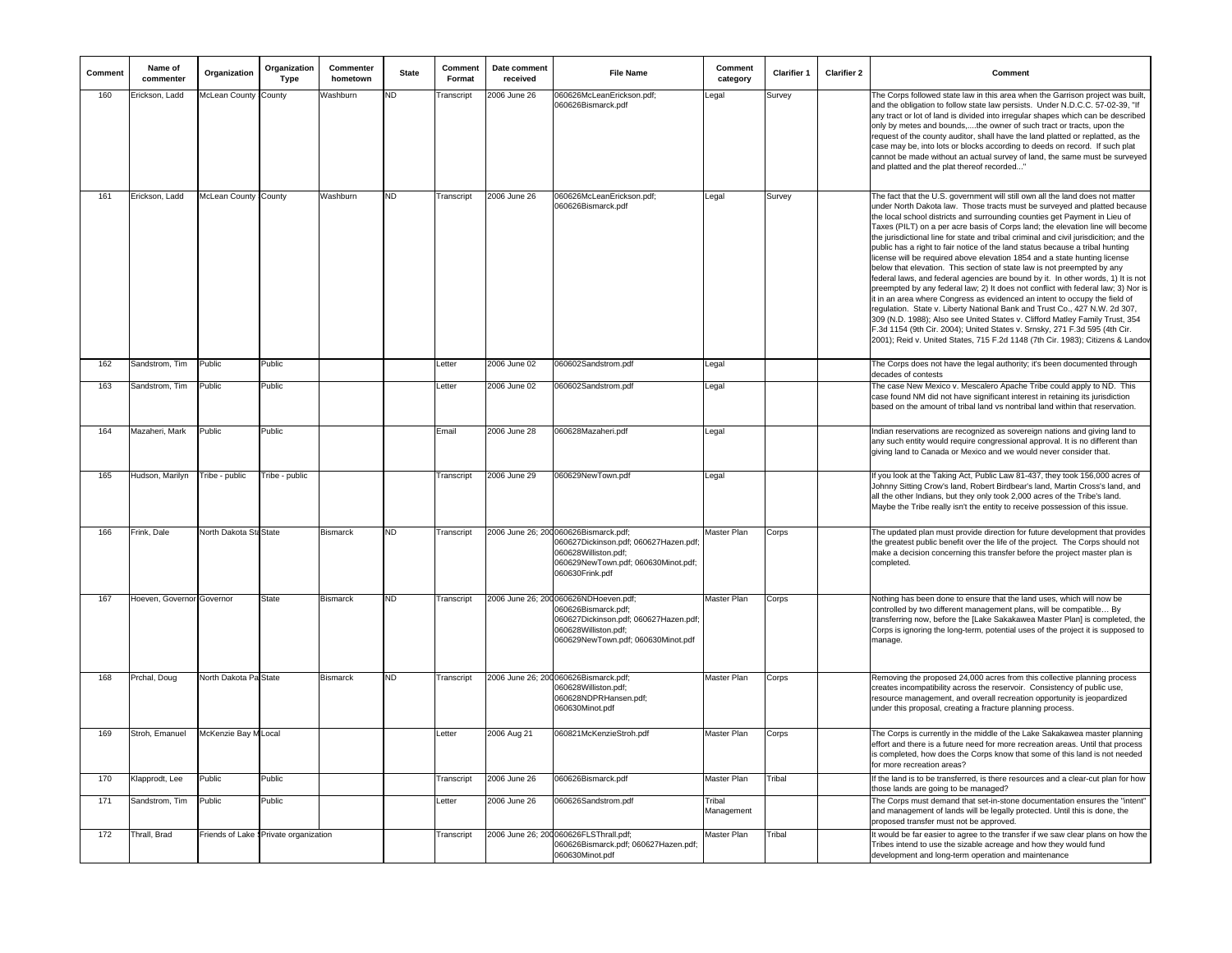| Comment | Name of<br>commenter           | Organization           | Organization<br><b>Type</b> | Commenter<br>hometown | <b>State</b> | Comment<br>Format | Date comment<br>received  | <b>File Name</b>                                              | Comment<br>category | <b>Clarifier 1</b>    | <b>Clarifier 2</b> | Comment                                                                                                                                                                                                                                                                                                                                                                                                                                                                           |
|---------|--------------------------------|------------------------|-----------------------------|-----------------------|--------------|-------------------|---------------------------|---------------------------------------------------------------|---------------------|-----------------------|--------------------|-----------------------------------------------------------------------------------------------------------------------------------------------------------------------------------------------------------------------------------------------------------------------------------------------------------------------------------------------------------------------------------------------------------------------------------------------------------------------------------|
| 173     | Schlag, Allen                  | Public                 | Public                      |                       |              | Email             | 2006 Aug 16               | 060816Schlag.pdf                                              | <b>Master Plan</b>  | Tribal                |                    | How can one possibly consider transferral of land to any agency that does not<br>have a management strategy in place? A full resource management plan<br>needs to go through the public NEPA process prior to any land transfer.                                                                                                                                                                                                                                                  |
| 174     | Sandstrom, Tim                 | Public                 | Public                      |                       |              | _etter            |                           | 2006 June 02; 200 060602Sandstrom.pdf;<br>060626Sandstrom.pdf | Master Plan         | <b>Tribal</b>         |                    | TAT has not publicly announced a master manual depicting their<br>management goals                                                                                                                                                                                                                                                                                                                                                                                                |
| 175     | Stroh, Emanuel                 | McKenzie Bay M Local   |                             |                       |              | _etter            | 2006 Aug 21               | 060821McKenzieStroh.pdf                                       | Master Plan         | Tribal                |                    | The document gives no indication of what the future plans are for the lands<br>being transferred. What are the land use plans? Will the future land use affect<br>the McKenzie Bay Recreation Area? If so, how? If not, why not? We also<br>desire to purchase our lots and will still be willing to manage the recreation<br>area for the park board.                                                                                                                            |
| 176     | Kellam, Bob                    | Public                 | Public                      | Fargo                 | ND           | Email             | 2006 July 13              | 060713Kellam.pdf;<br>060713KellamAttach.pdf                   | Master Plan         | Tribal                |                    | Where is the Tribal management/Corps maintenance plan/budget plan for this<br>newly acquired property?                                                                                                                                                                                                                                                                                                                                                                            |
| 177     | Handorff, Merriam              | Public                 | Public                      | New Town              | <b>ND</b>    | Email             | 2006 July 18              | 060718HandorffMirriam.pdf                                     | Master Plan         | Tribal                |                    | The Corps has too many generalities from the TAT as to how they will take<br>care and manage the land and no specifics. The Corps knows good business<br>management usually indicates having a plan in place before making changes.                                                                                                                                                                                                                                               |
| 178     | Handorff, Jim                  | Public                 | Public                      | New Town              | ND           | Email             | 2006 July 18              | 60718HandorffJim.pdf                                          | Master Plan         | Tribal                |                    | No plan is in place for management of the land or the water.                                                                                                                                                                                                                                                                                                                                                                                                                      |
| 179     | Bird Bear, Joletta             | Tribe - public         | Tribe - public              |                       |              | Transcript        | 2006 June 29              | 060629NewTown.pdf                                             | Ownership           | Allottees             |                    | For we who refer to our allotments, we can deal with this at a later date. I<br>encourage all tribal members to join the Missouri River Allottees Association.<br>For us to debate that in front of this group today merely clouds an issue and<br>will limit or delay the time that it takes to transfer these small parcels of land<br>that we can all own them together, and I ask our neighbors to support us in<br>this effort and that we can work this thing out together. |
| 180     | Birdbear, Roger                | Tribe - public         | Tribe - public              |                       |              | Transcript        | 2006 June 29              | 060629NewTown.pdf                                             | Ownership           | Allottees             |                    | The landowners aren't entirely supportive of giving the land to the Tribes<br>directly, per se. We are most interested in giving the land directly to only the<br>allottees in 1949. The Tribe hasn't acted in the Indian landowners' best<br>interest. The land should be transferred directly to them or their heirs.                                                                                                                                                           |
| 181     | Hall, Richard                  | Tribe - public         | Tribe - public              | Parshall              | <b>ND</b>    | Transcript        | 2006 June 29              | 060629NewTown.pdf                                             | Ownership           | Allottees             |                    | In 1959 our tribal council, recognized that a lot of people lost land, asked for<br>legislation to sell land back to the people that lost land from the tribe. I would<br>ask our tribal council members that are here today to go back into that history,<br>to take a look and respect the rights of individual landowners. And we need to<br>have someone advocating for landowners at all levels of government.                                                               |
| 182     | Hudson, Marilyn                | Tribe - public         | Tribe - public              | Parshall              | <b>ND</b>    | Transcript        | 2006 June 29              | 060629NewTown.pdf                                             | Ownership           | <b>Allottees</b>      |                    | This land belongs to original allottees. The land all belonged to individual<br>people. We must not forget those people.                                                                                                                                                                                                                                                                                                                                                          |
| 183     | Patten, Dale                   | McKenzie Count Local   |                             |                       | <b>ND</b>    | Transcript        | 2006 June 28              | 060628Williston.pdf                                           | Ownership           | Counties              |                    | f you continue to go forward with this transfer process, there will probably be<br>a formal request from those counties located outside the boundaries of the<br>reservation to address and initiate a process of transferring those lands that<br>are located above 1854.                                                                                                                                                                                                        |
| 184     | Wright, Stanley                | Mountrail County Local |                             |                       |              | Transcript        | 2006 June 30              | 060630Minot.pdf:<br>060630MountrailWright.pdf                 | Ownership           | County                |                    | The potential transfer would be better served to the public in private<br>ownership and use of such lands by transferring these lands to Mountrail<br>County. Mountrail County could then sell this real estate to the former owners<br>or auction the tracts involved to farmers and ranchers. Such ownership would<br>be placed on the tax rolls for Mountrail County. Any tracts that do not sell<br>would become established parks and recreational areas.                    |
| 185     | Hudson, Marilyn Tribe - public |                        | Tribe - public              | Parshall              | <b>ND</b>    | Transcript        | 2006 June 29              | 060629NewTown.pdf                                             | Ownership           | Current<br>landowners |                    | If a landowner owns land and it is adjacent to the taken area, you're going to<br>add another layer, maybe just a very thin strip of land, so you're going to have<br>another layer of ownership. Is there anything in that provision that would be<br>detrimental to the present landowners?                                                                                                                                                                                     |
| 186     | Webster, AI and M Public       |                        | Public                      |                       |              | Email             | 2006 June 27              | 060627Webster.pdf                                             | Ownership           | Don't transfer        |                    | It should remain public land.                                                                                                                                                                                                                                                                                                                                                                                                                                                     |
| 187     | Kraft, Jim and Card Public     |                        | Public                      | Minot                 | <b>ND</b>    |                   | Comment forr 2006 July 21 | 060721Kraft.pdf                                               | Ownership           | Don't transfer        |                    | The land should remain public for the entire public to enjoy.                                                                                                                                                                                                                                                                                                                                                                                                                     |
| 188     | Barsness, Michae               | Public                 | Public                      | <b>Indian Hills</b>   | ND           | Email             | 2006 June 13              | 060613Barsness.pdf                                            | Ownership           | Don't transfer        |                    | do not feel this land transfer should take place; I will be prepared to join<br>whatever legal action is necessary to stop it                                                                                                                                                                                                                                                                                                                                                     |
| 189     | Lavelle, Tom                   | Public                 | Public                      | Fargo                 | ND           | Email             | 2006 June 19              | 060619Lavelle.pdf                                             | Ownership           | Don't transfer        |                    | I have had a recreational place at New Town for over 20 years and I would<br>like to go on record as being opposed to the transfer of government controlled<br>lands to Indian control                                                                                                                                                                                                                                                                                            |
| 190     | Mazaheri, Mark                 | Public                 | Public                      | Fargo                 | <b>ND</b>    | Email             | 2006 June 19              | 060619Mazaheri.pdf                                            | Ownership           | Don't transfer        |                    | would like to voice my total and complete opposition to any plan that would<br>transfer any lands along Lake Sakakawea back to control of the Indians. It<br>appears this land would become part of the Fort Berthold Indian Reservation                                                                                                                                                                                                                                          |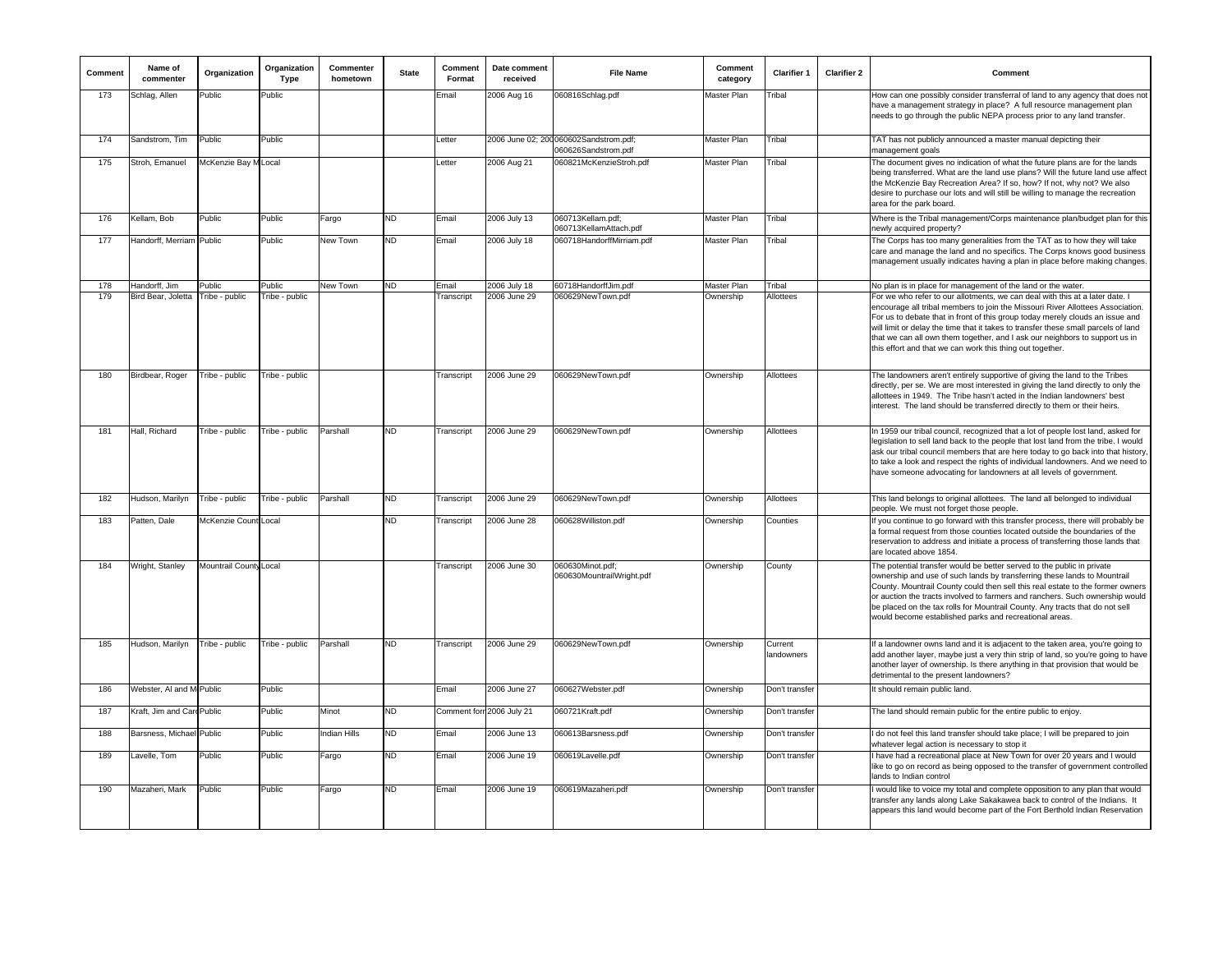| Comment    | Name of<br>commenter      | Organization                         | Organization<br>Type | Commenter<br>hometown | <b>State</b> | Comment<br>Format | Date comment<br>received | <b>File Name</b>                                                                                                                                                    | Comment<br>category | <b>Clarifier 1</b> | <b>Clarifier 2</b> | Comment                                                                                                                                                                                                                                                                                                                                                                       |
|------------|---------------------------|--------------------------------------|----------------------|-----------------------|--------------|-------------------|--------------------------|---------------------------------------------------------------------------------------------------------------------------------------------------------------------|---------------------|--------------------|--------------------|-------------------------------------------------------------------------------------------------------------------------------------------------------------------------------------------------------------------------------------------------------------------------------------------------------------------------------------------------------------------------------|
| 191        | Donahue, Mike             | North Dakota Wildlife Federation     |                      |                       |              | Transcript        | 2006 June 26             | 060626Bismarck.pdf                                                                                                                                                  | Ownership           | Don't transfer     |                    | The North Dakota Wildlife Federation, which consists of 1,862 members here<br>in the state and 21 affiliated clubs, and we also have 93 individual members,<br>we support the comments of our state government, specifically Gov. Hoeven<br>and the various agency comments. It's our expectations that once everything<br>is sand and done, that there will be no transfer.  |
| 192        | Hoeven, Governor Governor |                                      | <b>State</b>         | <b>Bismarck</b>       | ND           | Transcript        |                          | 2006 June 26; 200 060626NDHoeven.pdf;<br>060626Bismarck.pdf;<br>060627Dickinson.pdf; 060627Hazen.pdf;<br>060628Williston.pdf;<br>060629NewTown.pdf; 060630Minot.pdf | Ownership           | Don't transfer     |                    | The Corps listed more than 800 public comments in its Draft Effects Report,<br>and all but a very few opposed this transfer.                                                                                                                                                                                                                                                  |
| 193        | Prchal, Doug              | North Dakota Pa State                |                      | <b>Bismarck</b>       | ND           | Transcript        |                          | 2006 June 26; 200 060626Bismarck.pdf;<br>060628Williston.pdf;<br>060628NDPRHansen.pdf:<br>060630Minot.pdf                                                           | Ownership           | Don't transfer     |                    | The proposed transfer of 24,000 acres to the DOI to be held in tribal trust is<br>not in the public interest. Currently, only 5 percent of ND land base is in<br>public ownership. Losing an additional 24,000 acres creates unnecessary<br>hardships.                                                                                                                        |
| 194        | Christmann, Randy Public  |                                      | Public               |                       | ND           | Transcript        | 2006 June 27             | 060627Hazen.pdf                                                                                                                                                     | Ownership           | Don't transfer     |                    | On behalf of myself and numerous people from this area who have talked to<br>me and are adamantly opposed to this transfer, I agree with [Lee Klapprodt,<br>Duane Houdek, Terry Steinwand] comments, and I really appreciate the<br>efforts of Governor Hoeven and his whole team to work as hard on this as<br>they have.                                                    |
| 195        | Christmann, Randy Public  |                                      | Public               |                       | ND           | Transcript        | 2006 June 27             | 060627Hazen.pdf                                                                                                                                                     | Ownership           | Don't transfer     |                    | The original transfer was decades ago, and we're not able to give it back to<br>the original owners, so I firmly believe that it ought to stay under the present<br>ownership and be operated for the recreational opportunities for the people of<br>North Dakota                                                                                                            |
| 196        | Fettig, LeRoy             | Public                               | Public               |                       | ND           | Transcript        | 2006 June 27             | 060627Dickinson.pdf                                                                                                                                                 | Ownership           | Don't transfer     |                    | At this point we definitely would be against this proposal.                                                                                                                                                                                                                                                                                                                   |
| 197        | Foeltz, Robert and Public |                                      | Public               | New Town              | ND.          | Email             | 2006 June 27             | 060627Foeltz.pdf                                                                                                                                                    | Ownership           | Don't transfer     |                    | Please do not transfer the Corps land back to the tribe as that is public land<br>open for everybody.                                                                                                                                                                                                                                                                         |
| 198        | Foeltz, Robert            | Public                               | Public               |                       |              | Email             | 2006 June 29             | 060629Foeltz.pdf                                                                                                                                                    | Ownership           | Don't transfer     |                    | Don't transfer the land back to the tribe                                                                                                                                                                                                                                                                                                                                     |
| 199        | Freud                     | Public                               | Public               |                       |              | Email             | 2006 July 29             | 060729Freud.pdf                                                                                                                                                     | Ownership           | Don't transfer     |                    | Don't give the land back we do not need more gambling.                                                                                                                                                                                                                                                                                                                        |
| 200        | Johnson, Neil             | Public                               | Public               | Fargo                 | ND           | Email             | 2006 June 27             | 060627Johnson.pdf                                                                                                                                                   | Ownership           | Don't transfer     |                    | oppose the transfer of this land. I'm a ND hunter and fisherman and I don't<br>feel this is the best interest of the people of ND.                                                                                                                                                                                                                                            |
| 201        | Kading, Vern and Public   |                                      | Public               | Fargo                 | ND.          | Email             | 2006 June 27             | 060627Kading.pdf                                                                                                                                                    | Ownership           | Don't transfer     |                    | I am opposed to the possibilities of the Corps transferring this land to the<br>TAT. This land should remain as is and Governor Hoeven is correct about it<br>creating confusion on the go no-go aspect if this land is transferred to the<br>tribes. As Governor Hoeven points out this land was not owned by the tribal<br>governments and should not be transferred to it. |
| 202        | Monson, Karen             | North Dakota Ou Private organization |                      |                       |              | Email             | 2006 June 27             | 060627Monson.pdf                                                                                                                                                    | Ownership           | Don't transfer     |                    | The North Dakota Outdoor Heritage Coalition opposes the Sakakawea land<br>transfer back to the tribe.                                                                                                                                                                                                                                                                         |
| 203        | Resner, Mark              | Public                               | Public               | Mott                  | ND           | Email             | 2006 June 27             | 060627Resner.pdf                                                                                                                                                    | Ownership           | Don't transfer     |                    | urge the Corps not to make a transfer.                                                                                                                                                                                                                                                                                                                                        |
| 204        | Sorenson, Richard Public  |                                      | Public               | Beulah                | ND           | Letter            | 2006 June 27             | 060627Sorenson.pdf                                                                                                                                                  | Ownership           | Don't transfer     |                    | I support the Governor's position on the proposed transfer of public land<br>adjacent to Lake Sakakawea to the tribal government.                                                                                                                                                                                                                                             |
| 205        | Stafslien, Jason          | Public                               | Public               | Minot                 | ND.          | Email             | 2006 June 27             | 060627Stafslien.pdf                                                                                                                                                 | Ownership           | Don't transfer     |                    | would like to urge the Corps not to transfer any of the proposed lands<br>adjacent to Lake Sakakwea to the TAT.                                                                                                                                                                                                                                                               |
| 206        | Webster, AI and M Public  |                                      | Public               |                       |              | Email             | 2006 June 27             | 060627Webster.pdf                                                                                                                                                   | Ownership           | Don't transfer     |                    | This land should not be given back to the Indians.                                                                                                                                                                                                                                                                                                                            |
| 207        | Weigum, Rodney            | <b>Beulah School D Local</b>         |                      | Zap                   | ND           | Transcript        | 2006 June 27             | 060627Hazen.pdf                                                                                                                                                     | Ownership           | Don't transfer     |                    | I'm asking that these lands not be transferred.                                                                                                                                                                                                                                                                                                                               |
| 208        | Drovdal, David            | State Represent: State               |                      |                       | ND           | Transcript        | 2006 June 28             | 060628Williston.pdf                                                                                                                                                 | Ownership           | Don't transfer     |                    | thank you for your decision after the first round of public comments by<br>listening to the comments that were made and recognizing the importance<br>that recreation has to the people of North Dakota by excluding those 12,000<br>acres, including the land management, wildlife management.                                                                               |
| <b>ZOA</b> | Dukart, Tim               | -uplic                               | -uplic               |                       |              | Email             | 2006 June 28             | ∪ь∪ь∠8Duкaπ.pα                                                                                                                                                      | Ownersnip           | Don τ transfe      |                    | am against giving the Corps land back to the indians                                                                                                                                                                                                                                                                                                                          |
| 210        | Dihle, Mark               | Public                               | Public               | Mandan                | ND           | Email             | 2006 June 29             | 060629Dihle.pdf                                                                                                                                                     | Ownership           | Don't transfer     |                    | I believe that transferring the land back to the tribe would not be in the best<br>interest of the people that you work for, the entire population of taxpayers.                                                                                                                                                                                                              |
| 211        | Gilbertson, Arlen Public  |                                      | Public               |                       |              | Transcript        | 2006 June 30             | 060630Minot.pdf                                                                                                                                                     | Ownership           | Don't transfer     |                    | I'm not for moving this land into the BIA trust.                                                                                                                                                                                                                                                                                                                              |
| 212        | Kellam, Bob               | Public                               | Public               | Fargo                 | ND           | Email             | 2006 July 13             | 060713Kellam.pdf;<br>060713KellamAttach.pdf                                                                                                                         | Ownership           | Don't transfer     |                    | am not totally against this land transfer; however, if it is proceed I would like<br>to respectfully demand honest and straightforward answers without excuses<br>to questions and equitable policy to govern in the aftermath of this event.                                                                                                                                 |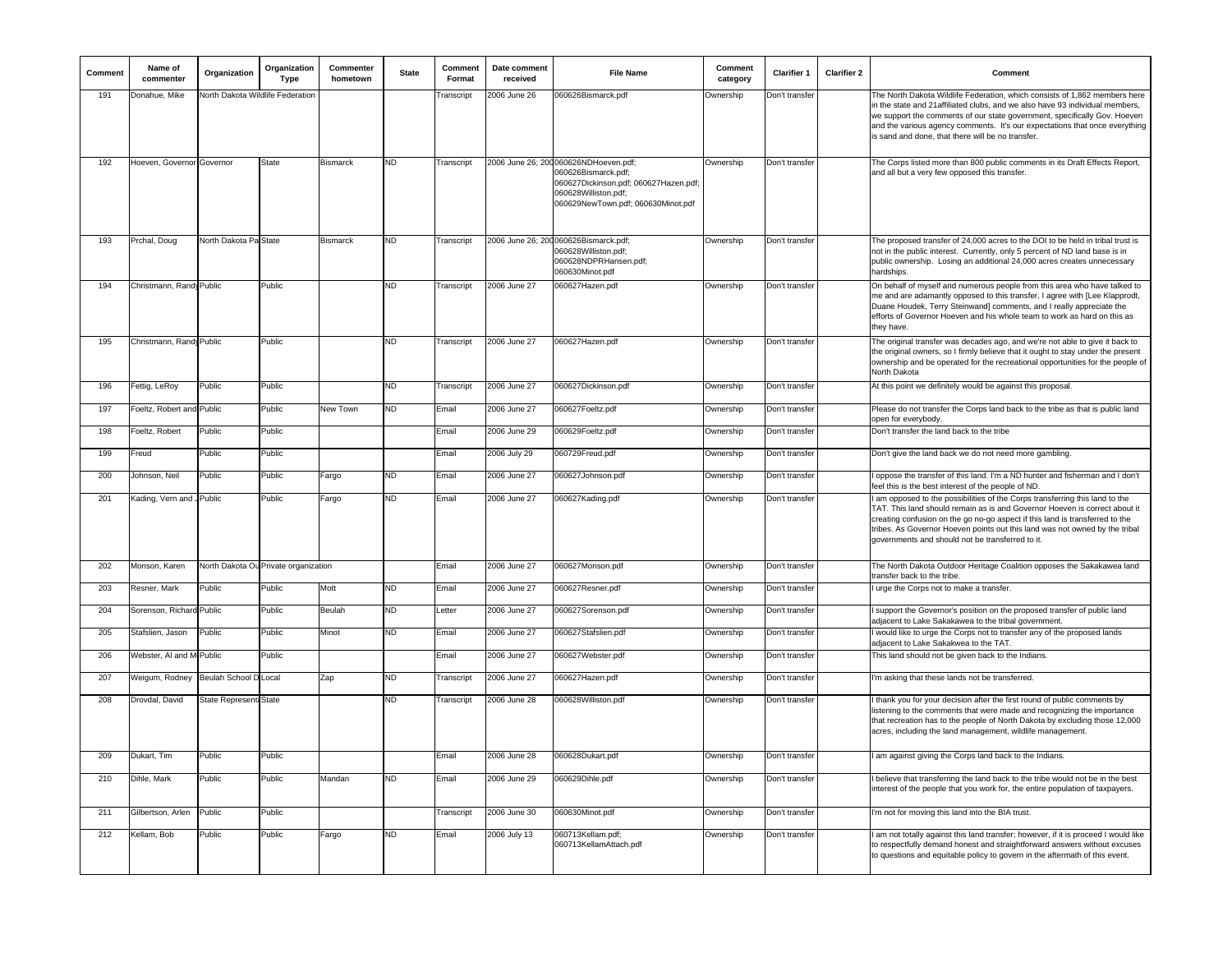| Comment | Name of<br>commenter      | Organization            | Organization<br>Type | Commenter<br>hometown | <b>State</b> | Comment<br>Format | Date comment<br>received | <b>File Name</b>                                                                                                                                 | Comment<br>category | <b>Clarifier 1</b>    | <b>Clarifier 2</b> | Comment                                                                                                                                                                                                                                                                                                                                                                                                                                              |
|---------|---------------------------|-------------------------|----------------------|-----------------------|--------------|-------------------|--------------------------|--------------------------------------------------------------------------------------------------------------------------------------------------|---------------------|-----------------------|--------------------|------------------------------------------------------------------------------------------------------------------------------------------------------------------------------------------------------------------------------------------------------------------------------------------------------------------------------------------------------------------------------------------------------------------------------------------------------|
| 213     | Mitchell, Jason           | Public                  | Public               |                       |              | Email             | 2006 July 2              | 060702Mitchell.pdf                                                                                                                               | Ownership           | Don't transfer        |                    | extremely oppose the transfer of Corps land to the TAT. Much of this Corps<br>and is extremely beneficial and valuable to the state of North Dakota through<br>recreation                                                                                                                                                                                                                                                                            |
| 214     | Loff, Donavon             | Public                  | Public               |                       |              | Email             | 2006 July 4              | 060704Loff.pdf                                                                                                                                   | Ownership           | Don't transfer        |                    | I am very much opposed to the transfer of any more land to the Indian Tribes.                                                                                                                                                                                                                                                                                                                                                                        |
| 215     | Rexine, Bob               | Public                  | Public               |                       |              | Email             | 2006 July 13             | 060713Rexine.pdf                                                                                                                                 | Ownership           | Don't transfer        |                    | Please think twice about this transfer of land                                                                                                                                                                                                                                                                                                                                                                                                       |
| 216     | Handorff, Merriam         | Public                  | Public               | New Town              | ND           | Email             | 2006 July 18             | 060718HandorffMirriam.pdf                                                                                                                        | Ownership           | Don't transfer        |                    | I now feel strongly no land at this time should be considered for transfer.                                                                                                                                                                                                                                                                                                                                                                          |
| 217     | Handorff, Jim             | Public                  | Public               | New Town              | <b>ND</b>    | Email             | 2006 July 18             | 60718HandorffJim.pdf                                                                                                                             | Ownership           | Don't transfer        |                    | After attending the Transfer of Public Land Input meeting at Four Bears June<br>29, 2006 I am left with a firm no to transferring any of the 36,000 acres to the<br>TAT.                                                                                                                                                                                                                                                                             |
| 218     | Luttschwager, Ken Public  |                         | Public               | Williston             | ND           | Letter            | 2006 July 19             | 060719Luttschwager.pdf                                                                                                                           | Ownership           | Don't transfer        |                    | am opposed to any land transfer from the Corps to the DOI and BIA around<br>Lake Sakakawea                                                                                                                                                                                                                                                                                                                                                           |
| 219     | Lesmann, Steve            | Public                  | Public               |                       |              | Email             | 2006 July 27             | 060727Lesmann.pdf                                                                                                                                | Ownership           | Don't transfer        |                    | hope you guys decide against this transfer. I strongly disagree with this idea.<br>hope you understand that you guys have been rubbing ND the wrong way<br>since 1997. I would like for this to stop.                                                                                                                                                                                                                                                |
| 220     | Ronning, Robert           | Public                  | Public               |                       |              | Email             | 2006 Aug 1               | 060801Ronning.pdf                                                                                                                                | Ownership           | Don't transfer        |                    | I strongly recommend that you not invoke this plan and leave the Garrison<br>Dam and its land as is.                                                                                                                                                                                                                                                                                                                                                 |
| 221     | Schlosser, Gabriel Public |                         | Public               | Glendive              | <b>MT</b>    | Email             | 2006 Aug 3               | 060803Schlosser.pdf                                                                                                                              | Ownership           | Don't transfer        |                    | It would be a great injustice to the people that use and love Lake Sakakawea<br>to give it back to the TAT. The ramifications of giving it to them will be greater<br>than I think anyone can imagine.                                                                                                                                                                                                                                               |
| 222     | Smetana, George Public    |                         | Public               | Garrison              | <b>ND</b>    | Email             | 2006 Aug 10              | 060810Smetana.pdf                                                                                                                                | Ownership           | Don't transfer        |                    | Since the Corps took the land it should stay in their control and they should<br>maintain and care for the land and not give any of the land they took back to<br>anvone                                                                                                                                                                                                                                                                             |
| 223     | Scarlett, Bob             | Public                  | Public               | <b>Bismarck</b>       | ND           | Email             | 2006 July 20             | 060720Scarlett.pdf                                                                                                                               | Ownership           | Federal               |                    | Transfer the land to the NDGF or USFWS or any group that guarantees public<br>use in perpetuity                                                                                                                                                                                                                                                                                                                                                      |
| 224     | Hall, Tex                 | Three Affiliated T      | Tribe                |                       | ND           |                   | 2006 June 26; 200        | 060629TATHall.pdf;<br>060626Bismarck.pdf:<br>060627Dickinson.pdf; 060627Hazen.pdf;<br>060628Williston.pdf;<br>060629NewTown.pdf; 060630Minot.pdf | Ownership           | General               |                    | Unlike the Governor, I do not believe in federal control. I would prefer that the<br>local government control these lands.                                                                                                                                                                                                                                                                                                                           |
| 225     | Hall, Todd                | Tribe - public          | Tribe - public       |                       |              | Transcript        | 2006 June 26             | 060626Bismarck.pdf;<br>060629NewTown.pdf;<br>060629HallTodd.pdf                                                                                  | Ownership           | General               |                    | I pray he the Governor would change his position because this proposed<br>transfer would, essentially, return these lands to local control.                                                                                                                                                                                                                                                                                                          |
| 226     | Hall, Tex                 | Three Affiliated TTribe |                      |                       | ND           |                   | 2006 June 26             | 060629TATHall.pdf;<br>060626Bismarck.pdf;<br>060627Dickinson.pdf; 060627Hazen.pdf;<br>060628Williston.pdf;<br>060629NewTown.pdf; 060630Minot.pdf | Ownership           | Grazing rights        |                    | The Governor also apparently does not understand that all or virtually all of<br>the 24,000 acres that the Corps intends to transfer is presently leased by the<br>BIA for grazing purposes. Our tribal members lease the lands for grazing and<br>Congress has specifically passed a law that gives our Tribal members<br>preference in grazing these lands.                                                                                        |
| 227     | Wright, Joyce E.          | Public                  | Public               |                       |              | Email             | 2006 June 21             | 060621Wright.pdf                                                                                                                                 | Ownership           | Landowner<br>question |                    | It appears our former (taken by the government) land in Sections 12-152-93<br>and 13-152-93 in Mountrail County is shaded in blue, presently controlled by<br>the New Town Park Board. We would like verification that this land is not in<br>the proposed transfer.                                                                                                                                                                                 |
| 228     | Curtis, Don               | Public                  | Public               |                       |              | Email             | 2006 Aug 22              | 060822Curtis.pdf                                                                                                                                 | Ownership           | Original<br>owners    |                    | How can you justify giving any of the land to anyone unless you give it to the<br>original owners which is obviously not what you plan on doing.                                                                                                                                                                                                                                                                                                     |
| 229     | Bird Bear, Joletta        | Tribe - public          | Tribe - public       |                       |              | Transcript        | 2006 June 29             | 060629NewTown.pdf                                                                                                                                | Ownership           | Original<br>owners    |                    | The land now considered excess by the Corps should be returned to the<br>rightful owners, and that is the original owners and the descendent heirs of<br>this land.                                                                                                                                                                                                                                                                                  |
| 230     | Gilbertson, Arlen         | Public                  | Public               |                       |              | Transcript        | 2006 June 30             | 060630Minot.pdf                                                                                                                                  | Ownership           | Original<br>owners    |                    | It is a fairness issue to me, because it cut our ranch right in half and so taking<br>land from us. If I wasn't on the Game and Fish management area, our land<br>would be in the proposed package. And there are people who are not in the<br>management area that their lands will be going back if this goes through.                                                                                                                             |
| 231     | Olson, Barry              | Public                  | Public               |                       |              | Transcript        | 2006 June 30             | 060630Minot.pdf                                                                                                                                  | Ownership           | Original<br>owners    |                    | The biggest heartburn most people have is probably that the land is not going<br>back to the original owners. The people that have family ties, maybe a<br>hundred years or longer, here in North Dakota, they made the effort and came<br>out here and got land, I think they should get the first chance to get the land<br>back. As far as tribal lands, if it goes that way, I think they should get the land<br>only that was theirs initially. |
| 232     | Handorff, Jim             | Public                  | Public               | New Town              | <b>ND</b>    | Email             | 2006 July 18             | 60718HandorffJim.pdf                                                                                                                             | Ownership           | Original<br>owners    |                    | am in favor of both Native Americans and whites who owned the land that<br>was taken to have their individual acreage returned to the original owners or<br>ancestors.                                                                                                                                                                                                                                                                               |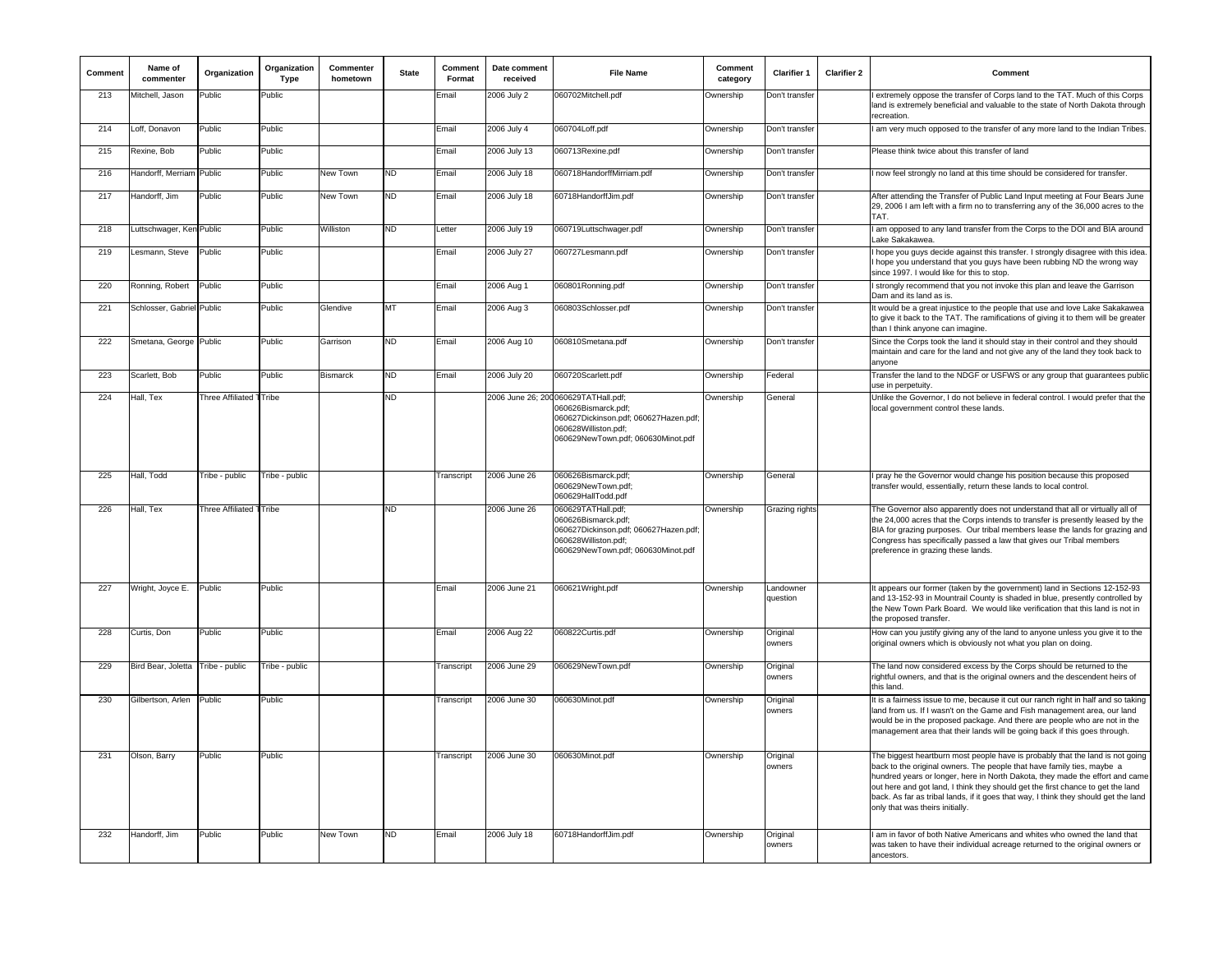| Comment | Name of<br>commenter      | Organization                   | Organization<br><b>Type</b> | Commenter<br>hometown | <b>State</b> | Comment<br>Format | Date comment<br>received | <b>File Name</b>                                                                                                                                                    | Comment<br>category | <b>Clarifier 1</b>       | <b>Clarifier 2</b> | Comment                                                                                                                                                                                                                                                                                                                                                                                                                                                                                                                                                                                                                                                    |
|---------|---------------------------|--------------------------------|-----------------------------|-----------------------|--------------|-------------------|--------------------------|---------------------------------------------------------------------------------------------------------------------------------------------------------------------|---------------------|--------------------------|--------------------|------------------------------------------------------------------------------------------------------------------------------------------------------------------------------------------------------------------------------------------------------------------------------------------------------------------------------------------------------------------------------------------------------------------------------------------------------------------------------------------------------------------------------------------------------------------------------------------------------------------------------------------------------------|
| 233     | Murphy, Russ              | Public                         | Public                      |                       |              | Email             | 2006 July 20             | 060720Murphy.pdf                                                                                                                                                    | Ownership           | Original<br>owners       |                    | f all land taken to create this dam that are deemed excess are not given back<br>to their rightful owners, well then none of it should be transferred.                                                                                                                                                                                                                                                                                                                                                                                                                                                                                                     |
| 234     | Speldrich, Lucille        | Public                         | Public                      | Sykeston              | <b>ND</b>    | Letter            | 2006 July 20             | 060720Speldrich.pdf                                                                                                                                                 | Ownership           | Original<br>owners       |                    | I think we should be compensated for our loss too, why just the Indians.                                                                                                                                                                                                                                                                                                                                                                                                                                                                                                                                                                                   |
| 235     | Burr, Richard             | Public                         | Public                      | Arnegard              | ND           | Letter            | 2006 July 26             | 060726Burr.pdf                                                                                                                                                      | Ownership           | Original<br>owners       |                    | Instead of giving it back to the Tribes, we deserve to have it back at a fair<br>price. The land should be sold to the original owner, heirs of the original<br>owners, or property owners who purchased land from the original land<br>owners.                                                                                                                                                                                                                                                                                                                                                                                                            |
| 236     | Ronning, Robert           | Public                         | Public                      |                       |              | Email             | 2006 Aug 1               | 060801Ronning.pdf                                                                                                                                                   | Ownership           | Original<br>owners       |                    | How can you give back land to the tribes when you are not going to give back<br>land to the original non-member tribal individuals?                                                                                                                                                                                                                                                                                                                                                                                                                                                                                                                        |
| 237     | Schlag, Allen             | Public                         | Public                      |                       |              | Email             | 2006 Aug 16              | 060816Schlag.pdf                                                                                                                                                    | Ownership           | Original<br>owners       |                    | It is incomprehensible to believe that the historical records of original land<br>ownership do not exist. Why does the Corps insist in not detailing the original<br>ownership of lands to be transferred? I request the Corps perform its job with<br>the U.S. taxpayer in mind and document this information.                                                                                                                                                                                                                                                                                                                                            |
| 238     | Hudson, Marilyn           | Tribe - public                 | Tribe - public              | Parshall              | <b>ND</b>    | Transcript        | 2006 June 29             | 060629NewTown.pdf                                                                                                                                                   | Owinership          | Original<br>owners       |                    | I'm very glad to hear Governor Hoeven say the honorable thing to do is return<br>the land to the previous owners, and that goes for the entire lake. And he<br>supports our position.                                                                                                                                                                                                                                                                                                                                                                                                                                                                      |
| 239     | Curtis, Don               | Public                         | Public                      |                       |              | Email             | 2006 June 18             | 060618Curtis.pdf                                                                                                                                                    | Ownership           | Original<br>owners - all |                    | For those comments you received, such as 514 and 519, where did you<br>respond to those who wanted the lands returned to the previous owners? I<br>would appreciate finding out where I can look in the report, page number, etc                                                                                                                                                                                                                                                                                                                                                                                                                           |
| 240     | Lavelle, Tom              | Public                         | Public                      |                       |              | Email             | 2006 June 29             | 060629Lavelle.pdf                                                                                                                                                   | Ownership           | Original<br>owners - all |                    | How about the other nonIndian land owners that had land purchased for this<br>project will they also get the opportunity to get their land back.                                                                                                                                                                                                                                                                                                                                                                                                                                                                                                           |
| 241     | Wright, Joyce E.          | Public                         | Public                      |                       |              | Email             | 2006 June 21             | 060621Wright2.pdf                                                                                                                                                   | Ownership           | Original<br>owners - all |                    | In fairness, non-natives lost "bought and paid for" land due to the Garrison<br>Dam project and if the Corps has made the decision that it should be "given<br>back," then non-natives, as well as natives, should be the beneficiaries                                                                                                                                                                                                                                                                                                                                                                                                                    |
| 242     | Hall, Tex                 | <b>Three Affiliated Tribes</b> |                             |                       | <b>ND</b>    | Transcript        | 2006 June 30             | 060630Minot.pdf                                                                                                                                                     | Ownership           | Original<br>owners - all |                    | Why couldn't we stand together like they did in South Dakota and support<br>legislation that would return lands back to Indians and non-Indians? Why are<br>we fighting about 24,000 acres when we could be standing together on a<br>much larger piece of legislation, just like South Dakota, with Governor Bill<br>Janklow and Senator Tom Daschle, that returned lands to Indians and non-<br>Indians?                                                                                                                                                                                                                                                 |
| 243     | Hoeven, Governor Governor |                                | <b>State</b>                | <b>Bismarck</b>       | ND           | Transcript        |                          | 2006 June 26; 200 060626NDHoeven.pdf;<br>060626Bismarck.pdf;<br>060627Dickinson.pdf; 060627Hazen.pdf;<br>060628Williston.pdf;<br>060629NewTown.pdf; 060630Minot.pdf | Ownership           | Original<br>owners - all |                    | Any land transfer must be done equitably. That is, the land must be<br>transferred to the person it was taken from. This is not only a matter of<br>fundamental fairness, it is one of the Corps' "quiding principles" when<br>transferring land. (Public Information Paper Transfer of Lands at Lake<br>Sakakawea and Lake Oahe, October 11, 1994). And yet, under this proposal,<br>the Corps would transfer all land to the DOI to be held in trust for the tribal<br>government, even though the vast majority of the land was taken from<br>individual tribal members who held it as allotted lands, or from non-members<br>who held the land in fee. |
| 244     | Holtan, Byron             | Public                         | Public                      |                       |              | Transcript        | 2006 June 26             | 060626Bismarck.pdf                                                                                                                                                  | Ownership           | Original<br>owners - all |                    | The land that the Corps purchased from my parents, or from my family, I don't<br>think that should be transferred back to the tribe. I think that should either go<br>back to me, or you, as the Corps, should stay in your hands.                                                                                                                                                                                                                                                                                                                                                                                                                         |
| 245     | Prchal, Doug              | North Dakota Pa State          |                             | <b>Bismarck</b>       | <b>ND</b>    | Transcript        |                          | 2006 June 26; 200 060626Bismarck.pdf;<br>060628Williston.pdf;<br>060628NDPRHansen.pdf;<br>060630Minot.pdf                                                           | Ownership           | Original<br>owners - all |                    | Those lands, rather than go to tribal trust, should go back to those prior<br>owners. And that includes non-Indian and Indian lands.                                                                                                                                                                                                                                                                                                                                                                                                                                                                                                                       |
| 246     | Fettig, LeRoy             | Public                         | Public                      | Dickinson             | ND           | Transcript        | 2006 June 27             | 060627Dickinson.pdf                                                                                                                                                 | Ownership           | Original<br>owners - all |                    | If this transaction goes through to the Tribe, then I think that we should<br>equally be given the right to repurchase or somehow gain our lands back that<br>were taken from us in the private sector.                                                                                                                                                                                                                                                                                                                                                                                                                                                    |
| 247     | Halstead, Dave            | Public                         | Public                      |                       | ND.          | Transcript        | 2006 June 27             | 060627Dickinson.pdf                                                                                                                                                 | Ownership           | Original<br>owners - all |                    | We feel that the take land should be given back to the landowner where it was<br>taken from                                                                                                                                                                                                                                                                                                                                                                                                                                                                                                                                                                |
| 248     | Stafslien, Jason          | Public                         | Public                      | Minot                 | <b>ND</b>    | Email             | 2006 June 27             | 060627Stafslien.pdf                                                                                                                                                 | Ownership           | Original<br>owners - all |                    | None of these lands have been offered for return to the previous non-native<br>owners, why is that?                                                                                                                                                                                                                                                                                                                                                                                                                                                                                                                                                        |
| 249     | Neff, Vern                | Public                         | Public                      |                       |              | Transcript        | 2006 June 28             | 060628Williston.pdf                                                                                                                                                 |                     | nıyına<br>owners - all   |                    | If the U.S. government acquired lands by condemnation in the 1950s and the<br>1960s that it now no longer considers necessary for management of the<br>waters impounded behind the Garrison Dam, then it should make that land<br>available for repurchase by the then owners or their successors in interest.<br>It's an issue of fairness and we need to concentrate on that.                                                                                                                                                                                                                                                                            |
| 250     | Patten, Dale              | State Representa State         |                             |                       | <b>ND</b>    | Transcript        | 2006 June 28             | 060628Williston.pdf                                                                                                                                                 | Ownership           | Original<br>owners - all |                    | certainly would like to see land go back to the original owner, to the original<br>deed owner or to their heirs. If they cannot be found, I hope that we put it up<br>for public sale, with the money going into the Educational Trust Fund to<br>benefit all of the children of North Dakota, and if the land is not sold, that it be<br>given to the State of North Dakota or to the TAT, with any benefits to go to the<br><b>Educational Trust Fund.</b>                                                                                                                                                                                               |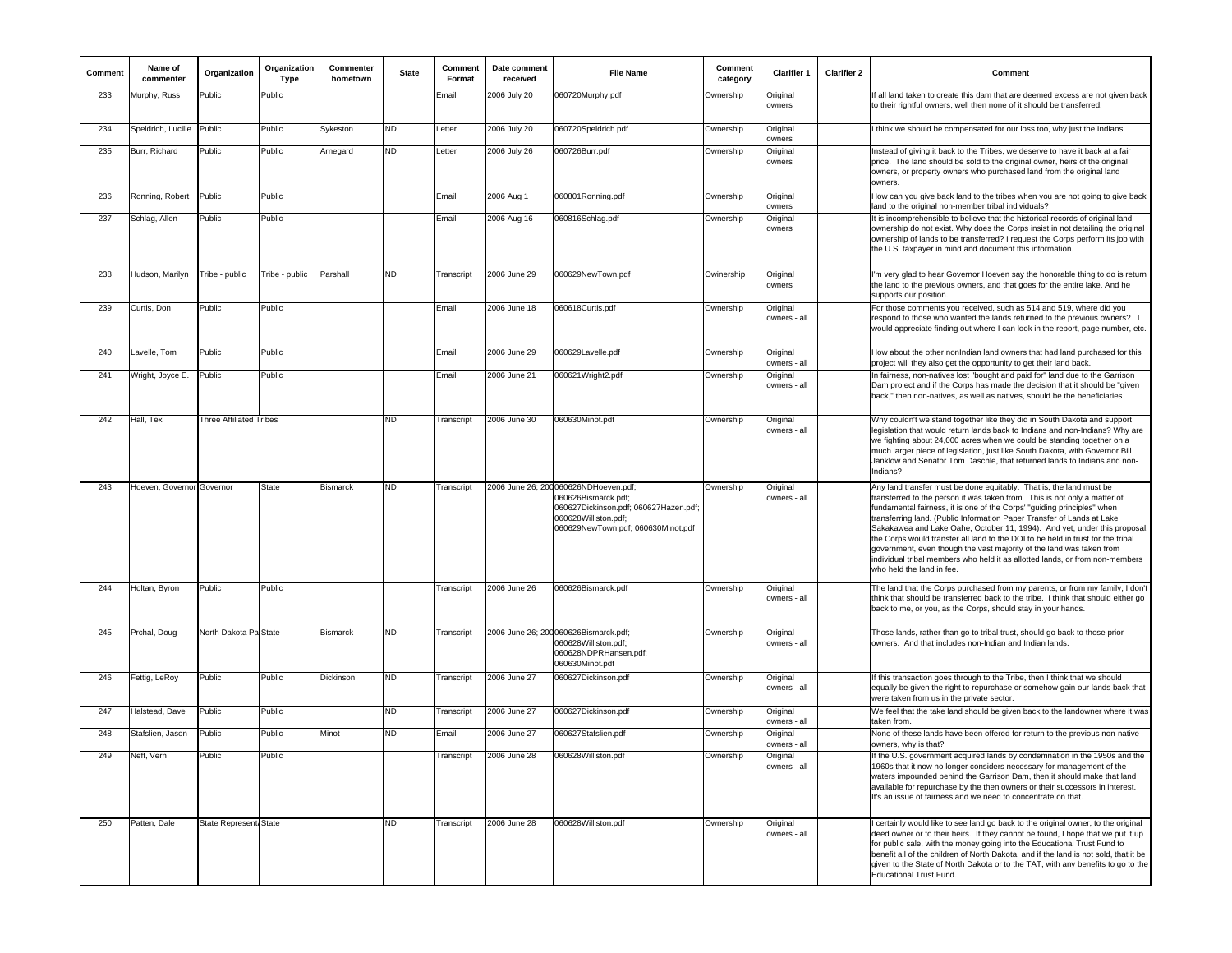| Comment | Name of<br>commenter              | Organization            | Organization<br>Type | Commenter<br>hometown | <b>State</b> | Comment<br>Format | Date comment<br>received  | <b>File Name</b>                                                                                                                                 | Comment<br>category | Clarifier 1                              | <b>Clarifier 2</b> | Comment                                                                                                                                                                                                                                                                                                                                                                                                                                                                                                             |
|---------|-----------------------------------|-------------------------|----------------------|-----------------------|--------------|-------------------|---------------------------|--------------------------------------------------------------------------------------------------------------------------------------------------|---------------------|------------------------------------------|--------------------|---------------------------------------------------------------------------------------------------------------------------------------------------------------------------------------------------------------------------------------------------------------------------------------------------------------------------------------------------------------------------------------------------------------------------------------------------------------------------------------------------------------------|
| 251     | Schmitz, G. John                  | Public                  | Public               |                       |              |                   | Comment forr 2006 June 28 | 060628Schmitz.pdf                                                                                                                                | Ownership           | Original<br>owners - all                 |                    | Why are we just returning land to the Indians? What about additional lands<br>further upstream no longer needed?                                                                                                                                                                                                                                                                                                                                                                                                    |
| 252     | Veeder, Gene                      | McKenzie Count Local    |                      |                       |              | Letter            | 2006 June 28              | 060628McKenzieVeeder.pdf                                                                                                                         | Ownership           | Original<br>owners - all                 |                    | Nontribal members were equally affected by the loss of quality grazing and<br>farmlands as well as displacement of buildings and lives along the Missouri<br>River. Prime agricultural land was taken out of production in nonreservation<br>areas in McKenzie County and those landowners should have the same right<br>to regain ownership of lands not meeting the management goals of the<br>project.                                                                                                           |
| 253     | Wolf, Gerald and K Public         |                         | Public               |                       |              | Email             | 2006 June 28              | 060628Wolf.pdf                                                                                                                                   | Ownership           | Original<br>owners - al                  |                    | strongly feel that if the Corps is going to return land that is above a certain<br>elevation or whatever they use to determine this return, that should apply to<br>evervone.                                                                                                                                                                                                                                                                                                                                       |
| 254     | Sitting Crow, Murp Tribe - public |                         | Tribe - public       |                       |              | Transcript        | 2006 June 29              | 060629NewTown.pdf                                                                                                                                | Ownership           | Original<br>owners - all                 |                    | want it back, all 36,000 or anything up to the shoreline, and I hope that you<br>give these Caucasians their land back along there, too. I think it's only right.                                                                                                                                                                                                                                                                                                                                                   |
| 255     | Hoff, Gloria                      | Public                  | Public               |                       |              | Fax               | 2006 June 30              | 060630Hoff.pdf                                                                                                                                   | Ownership           | Original<br>owners - all                 |                    | A more equitable solution would be to give the original landowners or their<br>heirs the opportunity to acquire the land initially purchased for the Garrison<br>Flood Control Project that is above the 1854 elevation which the Corps has<br>determined is no longer needed for operating the Garrison Project.                                                                                                                                                                                                   |
| 256     | Kellam, Bob                       | Public                  | Public               | Fargo                 | ND           | Email             | 2006 July 13              | 060713Kellam.pdf;<br>060713KellamAttach.pdf                                                                                                      | Ownership           | Original<br>owners - al                  |                    | The non-tribal previous owners of the land are in a sense being subjected to<br>the Corps version of eminent domain whereby they are not even being<br>considered eligible for any of the land they lost. Explain to me without<br>resorting to scapegoat/buck passing methods of "not defined by the FBMRA"<br>or "noted" why the government can take land from someone and give it to a<br>second party without due compensation to former affected landowners. Does<br>the U.S. Constitution bear on this issue? |
| 257     | Kraft, Jim and Card Public        |                         | Public               | Minot                 | ND.          |                   | Comment forr 2006 July 21 | 060721Kraft.pdf                                                                                                                                  | Ownership           | Original<br>owners - all                 |                    | Many people have shared in land losses for many reasons. The natives need<br>not be favored with a transfer. The natives close proximity to the project land<br>favors them over all others without a transfer.                                                                                                                                                                                                                                                                                                     |
| 258     | Brendle, Gail and FPublic         |                         | Public               | Parshall              | ND           |                   | Comment forn 2006 Aug 10  | 060802Brendle.pdf                                                                                                                                | Ownership           | Original<br>owners - all                 |                    | It is unfair to return it to anyone but the former owners or their heirs. If they<br>cannot be found in a specified, reasonable amount of time, then it should go<br>to the county so it can be returned to the tax roll.                                                                                                                                                                                                                                                                                           |
| 259     | Hall, Tex                         | Three Affiliated TTribe |                      |                       | ND.          |                   | 2006 June 26              | 060629TATHall.pdf;<br>060626Bismarck.pdf;<br>060627Dickinson.pdf; 060627Hazen.pdf;<br>060628Williston.pdf;<br>060629NewTown.pdf; 060630Minot.pdf | Ownership           | Original<br>owners - tribe               |                    | The Tribe always understood that the Tribe and its members would always be<br>able to utilize the lands. This is a fight that was fought in 1984 with the<br>FBMRA. Congress has spoken and this issue has already been decided.<br>The lands are to be returned to the Tribe and no one else.                                                                                                                                                                                                                      |
| 260     | Hoff, Gloria                      | Public                  | Public               |                       |              | Fax               | 2006 June 30              | 060630Hoff.pdf                                                                                                                                   | Ownership           | Recreation                               |                    | What, if any, assurances do we have that lands in the recreation areas (which<br>are now excluded from the transfer) will not be transferred to the TAT in the<br>future?                                                                                                                                                                                                                                                                                                                                           |
| 261     | Wright, Joyce E.                  | Public                  | Public               |                       |              | Email             | 2006 June 21              | 060621Wright.pdf                                                                                                                                 | Ownership           | Recreation<br>areas                      |                    | Is it true that the land coded in blue on the maps of your website, is land<br>definitely not designated for transfer to the tribes?                                                                                                                                                                                                                                                                                                                                                                                |
| 262     | Zschomlor, Stan                   | Public                  | Public               |                       |              | Transcript        | 2006 June 26              | 060626Bismarck.pdf                                                                                                                               | Ownership           | Recreation<br>areas                      |                    | I'm very pleased to see that Game and Fish lands are not considered in your<br>proposed transfer.                                                                                                                                                                                                                                                                                                                                                                                                                   |
| 263     | Stroh, Emanuel                    | McKenzie Bay M Local    |                      |                       |              | Letter            | 2006 Aug 21               | 060821McKenzieStroh.pdf                                                                                                                          | Ownership           | Recreation<br>areas                      |                    | We concur with the decision that the McKenzie Bay Recreation Areas has<br>been developed as a legitimate project purpose and should not be transferred                                                                                                                                                                                                                                                                                                                                                              |
| 264     | Prchal, Doug                      | North Dakota Pa State   |                      | <b>Bismarck</b>       | ND           | Transcript        |                           | 2006 June 26; 200 060626Bismarck.pdf;<br>060628Williston.pdf;<br>060628NDPRHansen.pdf;<br>060630Minot.pdf                                        | Ownership           | Recreation<br>areas                      |                    | Retaining recreation and wildlife lands under Corps ownership and oversight<br>is an appropriate action and a step in the right direction regarding the<br>proposed transfer of lands within the boundaries of FBR.                                                                                                                                                                                                                                                                                                 |
| 265     | Boley, Jim                        | Public                  | Public               | Minot                 | ND.          | Email             | 2006 June 28              | 060628Boley.pdf                                                                                                                                  | Ownership           | Retain or<br>transfer to<br><b>State</b> |                    | The land should stay with the Corps or transferred to the State of ND.                                                                                                                                                                                                                                                                                                                                                                                                                                              |
| 266     | Curtis, Don                       | Public                  | Public               |                       |              | Email             | 2006 Aug 22               | 060822Curtis.pdf                                                                                                                                 | Ownership           | <b>State</b>                             |                    | would like to know why you are not deeding the land to the state of North<br>Dakota in your proposal that is not being transferred to the BIA for the<br>Indians.                                                                                                                                                                                                                                                                                                                                                   |
| 267     | Handorff, Merriam Public          |                         | Public               | New Town              | ND           | Email             | 2006 July 18              | 060718HandorffMirriam.pdf                                                                                                                        | Ownership           | <b>State</b>                             |                    | The NDGF indicated any of the land currently being considered for transfer<br>does have future development potential by the NDGF.                                                                                                                                                                                                                                                                                                                                                                                   |
| 268     | Zwingel, David                    | Public                  | Public               | Rugby                 | ND.          | Email             | 2006 June 14              | 060614Zwingel.pdf                                                                                                                                | Ownership           | Transfer                                 |                    | would like to go on record that I am in support of the land transfer to the<br>TAT; I believe that land should rightfully be transferred back to the TAT since<br>this was their land                                                                                                                                                                                                                                                                                                                               |
| 269     | Anonymous                         | Public                  | Public               |                       |              |                   | Comment forn 2006 June 26 | 060626Anon.pdf                                                                                                                                   | Ownership           | Transfer                                 |                    | 24,000 acres of land that the COE has no use for anymore, why not give all<br>the land, 5.7 million acres, back to the TAT                                                                                                                                                                                                                                                                                                                                                                                          |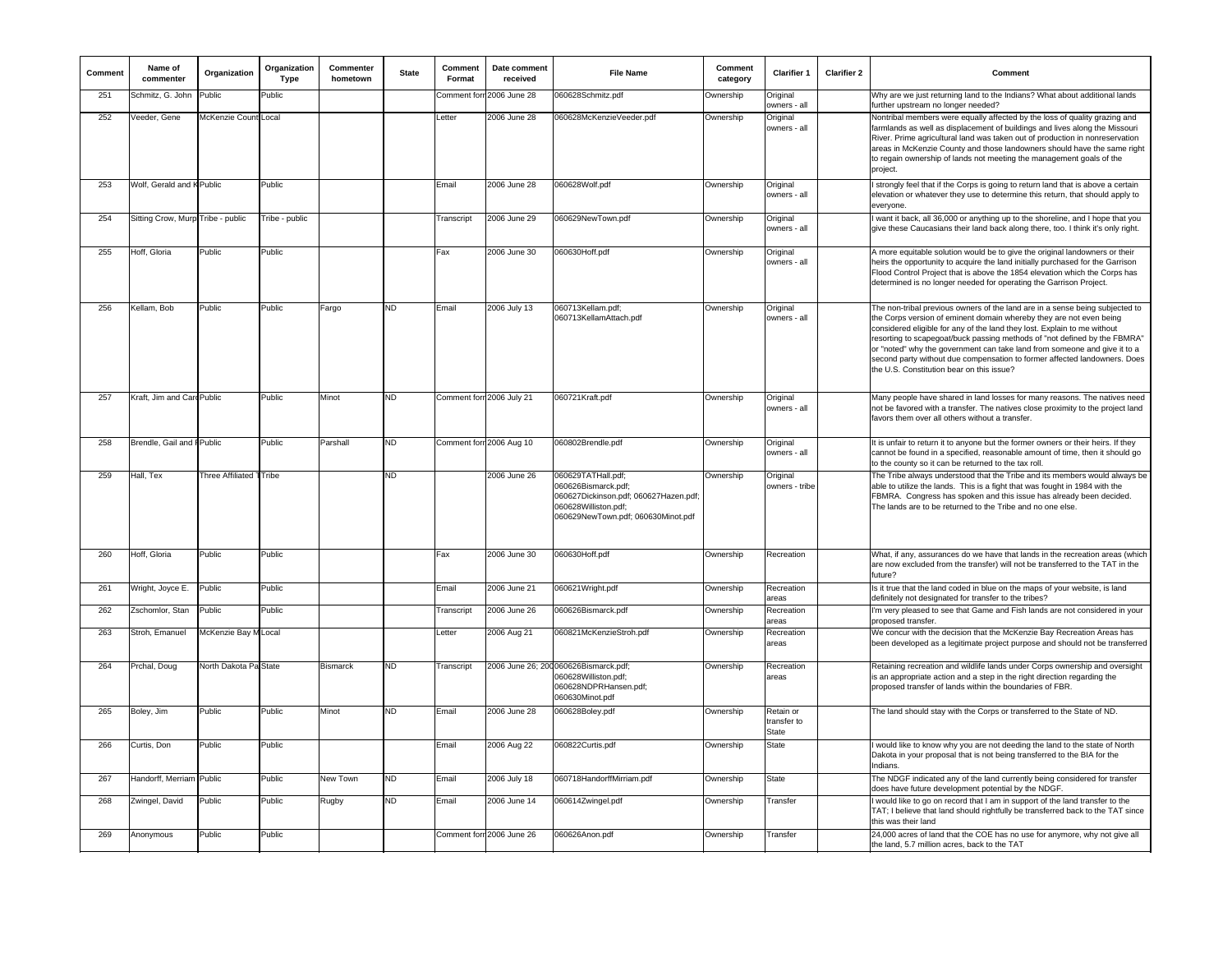| Comment | Name of<br>commenter              | Organization            | Organization<br><b>Type</b>               | Commenter<br>hometown | <b>State</b> | Comment<br>Format | Date comment<br>received  | <b>File Name</b>                                                                                                                                                   | Comment<br>category | <b>Clarifier 1</b>               | <b>Clarifier 2</b> | Comment                                                                                                                                                                                                                                                                                                                                                                                                    |
|---------|-----------------------------------|-------------------------|-------------------------------------------|-----------------------|--------------|-------------------|---------------------------|--------------------------------------------------------------------------------------------------------------------------------------------------------------------|---------------------|----------------------------------|--------------------|------------------------------------------------------------------------------------------------------------------------------------------------------------------------------------------------------------------------------------------------------------------------------------------------------------------------------------------------------------------------------------------------------------|
| 270     | Hall, Tex                         | Three Affiliated TTribe |                                           |                       | <b>ND</b>    |                   | 2006 June 26              | 060629TATHall.pdf;<br>060626Bismarck.pdf;<br>060627Dickinson.pdf; 060627Hazen.pdf;<br>060628Williston.pdf;<br>060629NewTown.pdf; 060630Minot.pdf                   | Ownership           | Transfer                         |                    | The Governor has said that he intends to legally challenge the transfer of<br>these lands. I have to ask; who is he representing? I must remind the<br>Governor that we probably have 9,000-10,000 tribal members that are also<br>ND citizens. Does the Governor have this many people opposed to the<br>transfer? I seriously doubt that the governor has even 1,000 people that<br>oppose the transfer. |
| 271     | Hall, Todd                        | Tribe - public          | Tribe - public                            |                       |              | Transcript        |                           | 2006 June 26; 200 060626Bismarck.pdf;<br>060629NewTown.pdf;<br>060629HallTodd.pdf                                                                                  | Ownership           | Transfer                         |                    | support the proposed transfer of these lands to TAT. This action is<br>consistent with the law and fully justifiable by the current and forecasted<br>management needs of the reservoir.                                                                                                                                                                                                                   |
| 272     | Hall, Todd                        | Tribe - public          | Tribe - public                            |                       |              | Transcript        | 2006 June 29              | 060626Bismarck.pdf;<br>060629NewTown.pdf;<br>060629HallTodd.pdf                                                                                                    | Ownership           | Transfer                         |                    | would encourage the Corps to consider and the tribal leadership to pursue<br>all the lands contained within the original scope of the pending land transfer,<br>which would include the management and recreation leased areas.                                                                                                                                                                            |
| 273     | Hall, Todd                        | Tribe - public          | Tribe - public                            |                       |              | Transcript        | 2006 June 29              | 060626Bismarck.pdf;<br>060629NewTown.pdf;<br>060629HallTodd.pdf                                                                                                    | Ownership           | Transfer                         |                    | The exclusion of the WMAs within the scope of the pending land transfer in<br>my eyes would only be justifiable if said wildlife management or those<br>recreational use areas contained lands with a critical habitat designation<br>under the ESA.                                                                                                                                                       |
| 274     | Anonymous                         | Public                  | Public                                    |                       |              |                   | Comment forr 2006 June 27 | 060627Anon.pdf                                                                                                                                                     | Ownership           | Transfer                         |                    | The transfer back to the TAT is long overdue. The Corps was way greedy in<br>taking too much acreage for their project. What the Native Americans wanted<br>was never incorporated into the act. Morally the correct answer is the land<br>transfer.                                                                                                                                                       |
| 275     | Birdbear, Roger                   | Tribe - public          | Tribe - public                            |                       |              | Transcript        | 2006 June 29              | 060629NewTown.pdf                                                                                                                                                  | Ownership           | Transfer                         |                    | I'm asking Governor Hoeven to change his mind and to think about all of us,<br>that we're citizens.                                                                                                                                                                                                                                                                                                        |
| 276     | Buck, Kim                         | Public                  | Public                                    |                       |              | Transcript        | 2006 June 29              | 060629NewTown.pdf                                                                                                                                                  | Ownership           | Transfer                         |                    | If you take something from someone and you make a wrong, you do it right,<br>you do what you need to do to return it, you do what you do to make it right to<br>people.                                                                                                                                                                                                                                    |
| 277     | Embry, Glenda                     | Tribe - public          | Tribe - public                            |                       |              | Transcript        | 2006 June 29              | 060629NewTown.pdf                                                                                                                                                  | Ownership           | Transfer                         |                    | want to have the whole 34,000 acres returned to us. If they're not needed<br>now, it makes me wonder if they were ever really needed in the first place.                                                                                                                                                                                                                                                   |
| 278     | Gillette, Vance                   | Tribe - public          | Tribe - public                            |                       |              |                   | Comment forn 2006 June 29 | 060629Gillette.pdf                                                                                                                                                 | Ownership           | Transfer                         |                    | The excess land should be returned to the tribe. The tribe can manage our<br>own land. The youth need a future and need the land.                                                                                                                                                                                                                                                                          |
| 279     | Mandan, Adam                      | Tribe - public          | Tribe - public                            |                       |              | Transcript        | 2006 June 29              | 060629NewTown.pdf                                                                                                                                                  | Ownership           | Transfer                         |                    | Do the right thing, the just thing, return this to the rightful owners, return it to<br>the TAT.                                                                                                                                                                                                                                                                                                           |
| 280     | Malnourie, Mel                    | Public                  | Public                                    |                       |              | Email             | 2006 June 30              | 060630Malnourie.pdf                                                                                                                                                | Ownership           | Transfer                         |                    | am in favor of the land transfer to the TAT.                                                                                                                                                                                                                                                                                                                                                               |
| 281     | Yellow Bird, Pemin Tribe - public |                         | Tribe - public                            |                       |              | Transcript        | 2006 June 29              | 060629NewTown.pdf                                                                                                                                                  | Ownership           | Transfer                         |                    | have some advice for folks who think that their land should be given back to<br>them just because ours was given to us. It wasn't given. We had to go to work<br>and get it. We used the American legal and political systems to get back land<br>that was taken from us, land that was always ours.                                                                                                       |
| 282     | Hall, Tex                         | Three Affiliated TTribe |                                           |                       | <b>ND</b>    | Transcript        |                           | 2006 June 26; 200 060629TATHall.pdf;<br>060626Bismarck.pdf;<br>060627Dickinson.pdf; 060627Hazen.pdf;<br>060628Williston.pdf;<br>060629NewTown.pdf; 060630Minot.pdf | Ownership           | Transfer all<br>36,000 acres     |                    | Although the TAT appreciates the Corps' initial conclusions and is pleased<br>that it believes that 24,000 acres are transferable under the FBMRA, the TAT<br>it disappointed that the Corps' initial response is that it cannot transfer the<br>wildlife management and recreation areas                                                                                                                  |
| 283     | Danks, John                       | Tribe - public          | Tribe - public                            |                       |              | Transcript        | 2006 June 29              | 060629NewTown.pdf                                                                                                                                                  | Ownership           | Transfer all<br>36,000 acres     |                    | As a tribal member I support the Tribe's position that all 36,000 acres should<br>be returned to the Tribe. They are surplus to the FCA. The chairman laid that<br>out very clear.                                                                                                                                                                                                                         |
| 284     | Hale, Nathan                      |                         | Three Affiliated TThree Affiliated Tribes |                       |              | Transcript        | 2006 June 29              | 060629NewTown.pdf                                                                                                                                                  | Ownership           | Transfer all<br>36,000 acres     |                    | support fully the total acreage, the 36,000 that was first brought in by law.                                                                                                                                                                                                                                                                                                                              |
| 285     | Hall, Richard                     | Tribe - public          | Tribe - public                            |                       |              | Transcript        | 2006 June 29              | 060629NewTown.pdf                                                                                                                                                  | Ownership           | Transfer all<br>36,000 acres     |                    | would like to say to Governor Hoeven's office, when this came down, I don't<br>know how you come up with 36,000 and go back to 24, and I heard there were<br>owners that were running resorts and stuff that were getting mad.                                                                                                                                                                             |
| 286     | Wren, Ron                         | Public                  | Public                                    |                       |              | Email             | 2006 July 7               | 060707Wren.pdf                                                                                                                                                     | Ownership           | Transfer to<br><b>ND</b>         |                    | The state of North Dakota is a much more logical choice for the land to be<br>transferred to. They manage the land for the good of all people regardless of                                                                                                                                                                                                                                                |
| 287     | Bonderud, James Public            |                         | Public                                    |                       |              | Email             | 2006 July 6               | 060706Bonderud.pdf                                                                                                                                                 | Ownership           | <b>Transfer</b> to<br>ND or NDGF |                    | I'm totally opposed to the land transfer to the tribes around Lake Sakakawea<br>as this land was paid for with taxpayers money and should be turned over to<br>either the state of ND or the NDGF so it can be open to all people and not just<br>the tribes.                                                                                                                                              |
| 288     | Barrett, Carole                   | Public                  | Public                                    |                       |              |                   | Comment forr 2006 June 26 | 060626Barrett.pdf                                                                                                                                                  | Ownership           | Trust                            |                    | Lands allotted to tribal members under the Dawes Act (1887) and other<br>legislation were not owned by the individual allottee. These lands were held<br>in trust by the federal government; former allotted lands would revert to trust<br>status - that is what they always were; The state officials are using terms<br>'tribal trust" and "federal trust" interchangeably - these are not the same     |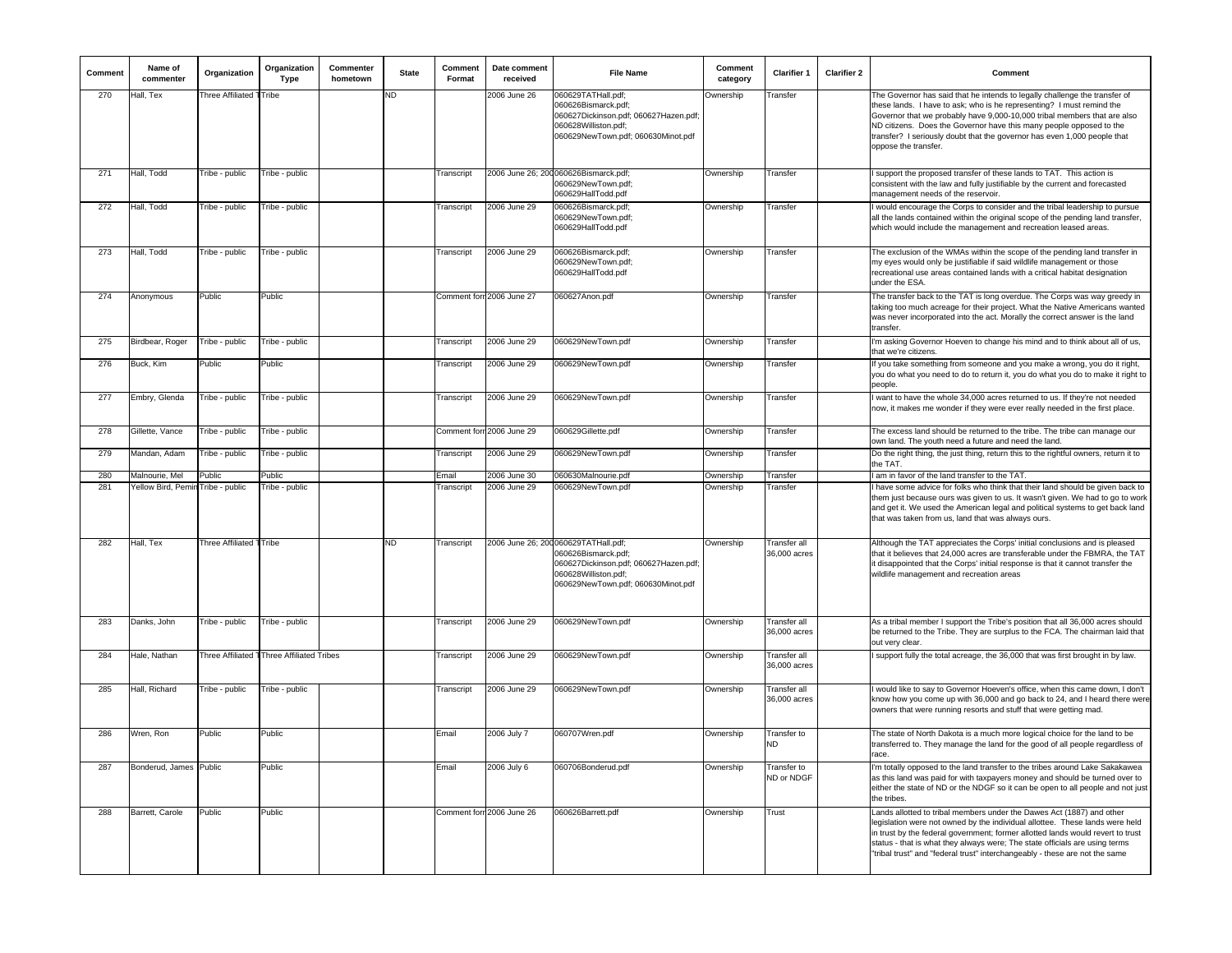| Comment | Name of<br>commenter              | Organization            | Organization<br>Type | Commenter<br>hometown | <b>State</b> | Comment<br>Format | Date comment<br>received | <b>File Name</b>                                                                                                                                                    | Comment<br>category            | <b>Clarifier 1</b> | <b>Clarifier 2</b> | Comment                                                                                                                                                                                                                                                                                                                                                                                                                                                                                                      |
|---------|-----------------------------------|-------------------------|----------------------|-----------------------|--------------|-------------------|--------------------------|---------------------------------------------------------------------------------------------------------------------------------------------------------------------|--------------------------------|--------------------|--------------------|--------------------------------------------------------------------------------------------------------------------------------------------------------------------------------------------------------------------------------------------------------------------------------------------------------------------------------------------------------------------------------------------------------------------------------------------------------------------------------------------------------------|
| 289     | Gillette, Vance                   | Tribe - public          | Tribe - public       |                       |              | Transcript        | 2006 June 29             | 060629NewTown.pdf                                                                                                                                                   | Ownership                      |                    |                    | The individual landowners of Fort Berthold hold majority ownership over the<br>land here and that must be understood by membership. Too often we think<br>the Tribe holds the majority.                                                                                                                                                                                                                                                                                                                      |
| 290     | Sitting Crow, Murp Tribe - public |                         | Tribe - public       |                       |              | Transcript        | 2006 June 29             | 060629NewTown.pdf                                                                                                                                                   | Ownership                      |                    |                    | This land is not ours. It's God's land. And everything that He put in here is<br>His. We have no ownership. So, therefore, we should be able to all live<br>together and enjoy this beautiful country.                                                                                                                                                                                                                                                                                                       |
| 291     | Ronning, Robert                   | Public                  | Public               |                       |              | Email             | 2006 Aug 1               | 060801Ronning.pdf                                                                                                                                                   | Ownership                      |                    |                    | How can you justify transferring this land back to the tribes when in effect they<br>did not own all of it in the beginning?                                                                                                                                                                                                                                                                                                                                                                                 |
| 292     | Sandstrom, Tim                    | Public                  | Public               |                       |              | Letter            | 2006 June 02             | 060602Sandstrom.pdf                                                                                                                                                 | Project purpose General        |                    |                    | "Excess property" means any property under the control of any Federal<br>agency, which is not required for its needs and the discharge of<br>responsibilities; project lands "not required for" versus "no longer needed"<br>clearly show a distinction without a difference                                                                                                                                                                                                                                 |
| 293     | Sandstrom, Tim                    | Public                  | Public               |                       |              | Letter            | 2006 June 02             | 060602Sandstrom.pdf                                                                                                                                                 | Project purpose General        |                    |                    | In 2004 there were no "excess" lands in the project area. How could in 2005<br>there suddenly be 36,000 acres of land "that is no longer needed" for project<br>purposes?                                                                                                                                                                                                                                                                                                                                    |
| 294     | Sandstrom, Tim                    | Public                  | Public               |                       |              | Letter            | 2006 June 02             | 060602Sandstrom.pdf                                                                                                                                                 | Project purpose General        |                    |                    | The COE claims 36,000 of 155,000 acres on FBIR "no longer needed" for the<br>project, but of 395,000 non-Indian acres, the COE claims there are no lands<br>considered "no longer needed". This will open up COE to litigation from<br>developers and speculators claiming tracts from the 395,000 acres as<br>'surplus property" proving the COE acted arbitrarily when determining land<br>above 1854 msl on FBIR "no longer needed" but land above the elevation off<br>the reservation is somehow needed |
| 295     | Sandstrom, Tim                    | Public                  | Public               |                       |              | Letter            | 2006 June 02             | 060602Sandstrom.pdf                                                                                                                                                 | Project purpose General        |                    |                    | In previous land transfer requests, the COE found that transfers should be as<br>'equitable" as possible to all interests and any transfer should ensure project<br>purposes of "flood control, navigation, hydropower, fish and wildlife, and<br>recreation" are maintained; COE's current proposal depicts hypocrisy at its<br>finest                                                                                                                                                                      |
| 296     | Sandstrom, Tim                    | Public                  | Public               |                       |              | Letter            | 2006 June 26             | 060626Sandstrom.pdf                                                                                                                                                 | Project purpose General        |                    |                    | In the early 1990s, the same request was put forth by the TAT involving "x"<br>amount of acres. In the end, nearly all acres were deemed by the Corps as<br>nonexcessive for the management of the Garrison Dam or dismissed by court<br>decisions. Therefore, concluding just ten years ago that land within the FAR<br>was needed for management of the Garrison Dam.                                                                                                                                      |
| 297     | Sandstrom, Tim                    | Public                  | Public               |                       |              | Letter            | 2006 June 26             | 060626Sandstrom.pdf                                                                                                                                                 | Project purpose General        |                    |                    | According to the Merriam-Webster dictionary, excess is defined as 1(a) the<br>state or an instance of surpassing usual, proper, or specified limits. Given the<br>project purposes and definition of "excess," it's clear the Corps would have a<br>difficult time defining (without a doubt) lands seen to be in excess of the<br>project.                                                                                                                                                                  |
| 298     | Sandstrom, Tim                    | Public                  | Public               |                       |              | Letter            | 2006 June 26             | 060626Sandstrom.pdf                                                                                                                                                 | Project purpose General        |                    |                    | In 2005 the Corps found 36,000 acres to be in "excess" but in June of 2006<br>they now only find 24,000 acres as excess? Is the Corps capable of making<br>sound decisions?                                                                                                                                                                                                                                                                                                                                  |
| 299     | Zwingel, David                    | Public                  | Public               | Rugby                 | <b>ND</b>    | Email             | 2006 June 14             | 060614Zwingel.pdf                                                                                                                                                   | Project purpose                | General            |                    | If this land is not needed under the Garrison Project then the land should<br>return to the TAT                                                                                                                                                                                                                                                                                                                                                                                                              |
| 300     | Erickson, Ladd                    | McLean County County    |                      | Washburn              | ND           |                   | 2006 June 26             | 060626McLeanErickson.pdf                                                                                                                                            | Project purpose General        |                    |                    | If the Corps' decision that the lands in question are no longer needed is not<br>based on an arbitrary political decision from Washington, then what physically<br>has changed on the Garrison project area or what changes have been made<br>to the FCA that has reduced the Corps' duty to the public over these lands?                                                                                                                                                                                    |
| 301     | Erickson, Ladd                    | McLean County County    |                      | Washburn              | <b>ND</b>    |                   | 2006 June 26             | 060626McLeanErickson.pdf                                                                                                                                            | Project purpose General        |                    |                    | The Corps has to reconcile its testimony before the JTAC committee in the<br>late 1980's that there were no excess lands on the Garrison Project, and<br>congressional testimony from Corps officials at least twice in the late 1980's<br>and early 1990's that there were no excess lands in the Garrison Project area                                                                                                                                                                                     |
| 302     | Hoeven, Governor Governor         |                         | <b>State</b>         | <b>Bismarck</b>       | <b>ND</b>    | Transcript        |                          | 2006 June 26; 200 060626NDHoeven.pdf;<br>060626Bismarck.pdf;<br>060627Dickinson.pdf; 060627Hazen.pdf;<br>060628Williston.pdf;<br>060629NewTown.pdf; 060630Minot.pdf | Project purpose General        |                    |                    | The transfer permanently limits any future development or expansion of<br>recreation or wildlife opportunities. By exempting existing recreation and<br>wildlife management areas from the transfer, the Corps acknowledges that<br>these are within the scope of the project. But by giving away all other land, it<br>effectively stops the further development of the project for these very same<br>purposes.                                                                                            |
| 303     | Hall, Tex                         | Three Affiliated TTribe |                      |                       |              | Transcript        | 2006 June 29             | 060629NewTown.pdf                                                                                                                                                   | Project purpose                | General            |                    | and the TAT understand the importance of Lake Sakakawea to North Dakota<br>and its citizens and all those who use the lake and the adioining land for<br>recreation, fishing, and hunting. We understand because we use the lake for<br>these purposes, as well, and these purposes are all very important to us.                                                                                                                                                                                            |
| 304     | Hoeven, Governor Governor         |                         | State                | <b>Bismarck</b>       | <b>ND</b>    | Transcript        | 2006 June 29             | 060629NewTown.pdf                                                                                                                                                   | Project purpose Grazing rights |                    |                    | Nontribal members are able to use the lake in some cases for livestock<br>watering and irrigation, and the transfer or these lands would create another<br>layer of government regulation administering that use.                                                                                                                                                                                                                                                                                            |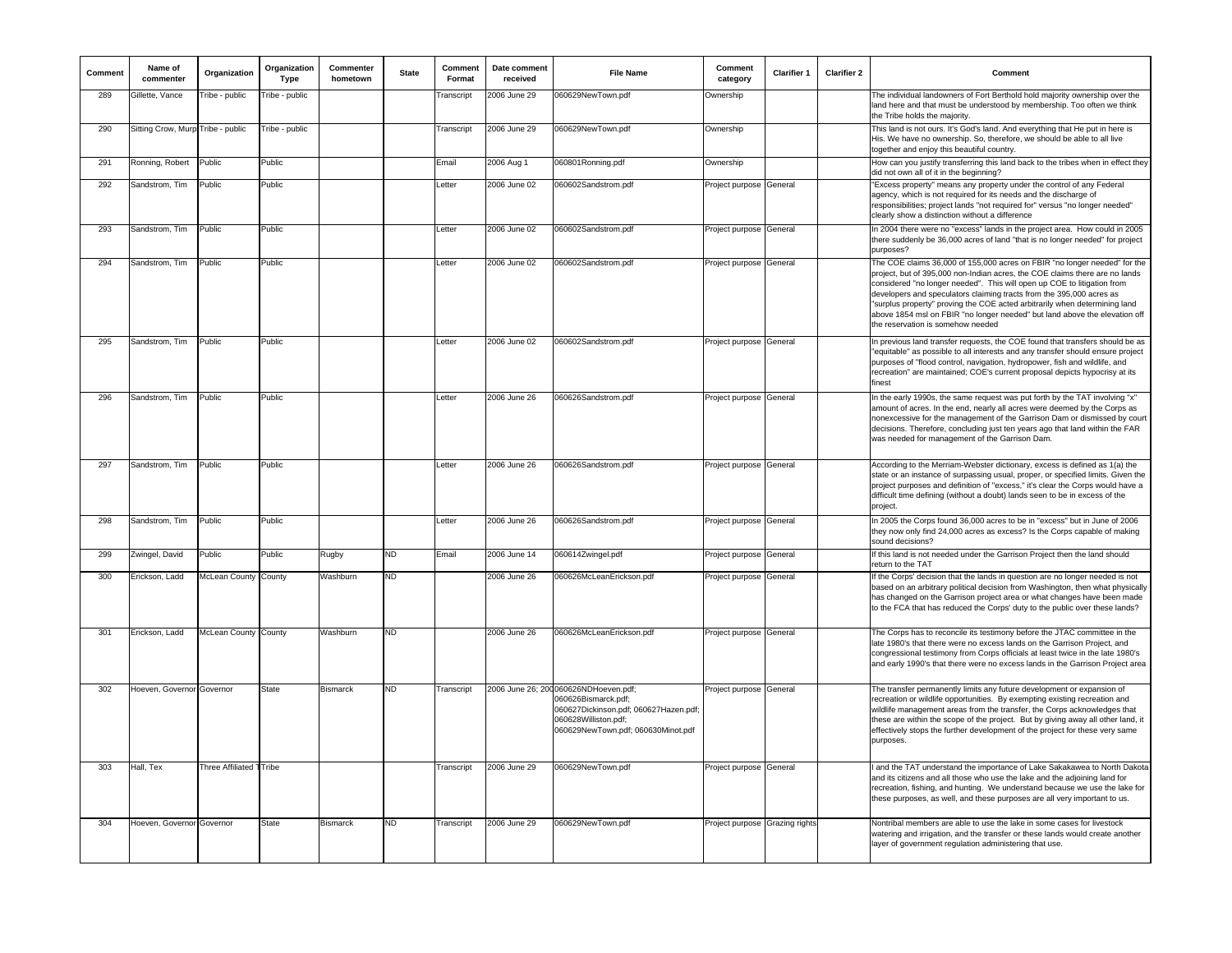| Comment | Name of<br>commenter                   | Organization          | Organization<br><b>Type</b> | Commenter<br>hometown | <b>State</b> | Comment<br>Format | Date comment<br>received | <b>File Name</b>                                                                                                                                                         | Comment<br>category        | Clarifier 1 | <b>Clarifier 2</b> | Comment                                                                                                                                                                                                                                                                                                                                                                                                                                                                                                                                                                                                                                                                                                                                                                                                                                                                                             |
|---------|----------------------------------------|-----------------------|-----------------------------|-----------------------|--------------|-------------------|--------------------------|--------------------------------------------------------------------------------------------------------------------------------------------------------------------------|----------------------------|-------------|--------------------|-----------------------------------------------------------------------------------------------------------------------------------------------------------------------------------------------------------------------------------------------------------------------------------------------------------------------------------------------------------------------------------------------------------------------------------------------------------------------------------------------------------------------------------------------------------------------------------------------------------------------------------------------------------------------------------------------------------------------------------------------------------------------------------------------------------------------------------------------------------------------------------------------------|
| 305     | Sandstrom, Tim                         | Public                | Public                      |                       |              | etter             | 2006 June 26             | 060626Sandstrom.pdf                                                                                                                                                      | Project purpose            | Irrigation  |                    | Only a year or two ago, a group of individuals began researching the<br>possibility of getting an irrigation caucus together in Mountrail County. The<br>caucus worked hard in obtaining the necessary research but in the end, their<br>largest obstacle was obtaining water access rights from the TAT. How does<br>the Corps explain its apparent breach in its project purpose of irrigation?                                                                                                                                                                                                                                                                                                                                                                                                                                                                                                   |
| 306     | Sandstrom, Tim                         | Public                | Public                      |                       |              | Letter            | 2006 June 02             | 060602Sandstrom.pdf                                                                                                                                                      | Project purpose Recreation |             |                    | The 2004 Master Manual and court cases such as South Dakota v.<br>Ubbelohde clearly define recreation as a project purpose. Regarding North<br>Dakota, the proposed land transfer to TAT would seem to indicate otherwise;<br>is COE abandoning its responsibilities?                                                                                                                                                                                                                                                                                                                                                                                                                                                                                                                                                                                                                               |
| 307     | Sandstrom, Tim                         | Public                | Public                      |                       |              | Letter            | 2006 June 02             | 060602Sandstrom.pdf                                                                                                                                                      | Project purpose Recreation |             |                    | How can the COE abandon its own statement, "Recreation, an authorized<br>System project purpose, has grown beyond original expectations?"                                                                                                                                                                                                                                                                                                                                                                                                                                                                                                                                                                                                                                                                                                                                                           |
| 308     | Sandstrom, Tim                         | Public                | Public                      |                       |              | Letter            | 2006 June 26             | 060626Sandstrom.pdf                                                                                                                                                      | Project purpose Recreation |             |                    | Recreation should be noted as one of the Corps' project purposes and the<br>proposed transfer must be enacted accordingly.                                                                                                                                                                                                                                                                                                                                                                                                                                                                                                                                                                                                                                                                                                                                                                          |
| 309     | Sandstrom, Tim                         | Public                | Public                      |                       |              | Letter            | 2006 June 26             | 060626Sandstrom.pdf                                                                                                                                                      | Project purpose Recreation |             |                    | According to the U.S. Federal Government (the Corps), recreation is defined<br>as auto touring, biking, boating, camping, climbing, historic/cultural sites,<br>educational purposes, fishing, fish hatcheries, hiking, horseback riding,<br>hunting, lodging, off-highway vehicle access, recreational vehicles,<br>museum/visitor centers, water sports, wildlife viewing, and winter sports. Of<br>the 18 items, 15 highlight how the residents of North Dakota (native and non-<br>native) and tourists use the water and surrounding shores of Lake Sakakawea<br>for recreation. So once again, I ask the Corps to define how they can<br>reasonably declare 24,000 acres in excess "of providing recreation" as<br>required by their master manual when it's perfectly clear every single square<br>foot of the Corps' land is used daily for recreation by federal government<br>definition. |
| 310     | Erickson, Ladd                         | McLean County County  |                             | Washburn              | <b>ND</b>    |                   | 2006 June 26             | 060626McLeanErickson.pdf                                                                                                                                                 | Project purpose Recreation |             |                    | The Corps' master manual and recent court decisions all increase the duty on<br>the Corps to account for and consider impacts on recreation as a project<br>purpose and my concern is that the Corps believes it can make political<br>determinations to administratively deauthorize project purposes by<br>transferring land the public uses for recreation                                                                                                                                                                                                                                                                                                                                                                                                                                                                                                                                       |
| 311     | Steinwand, Terry North Dakota Ga State |                       |                             | <b>Bismarck</b>       | <b>ND</b>    | Transcript        |                          | 2006 June 26; 200 060626NDGFSteinwand.pdf;<br>060626Bismarck.pdf;<br>060627Dickinson.pdf; 060627Hazen.pdf;<br>060628Williston.pdf;<br>060629NewTown.pdf; 060630Minot.pdf | Project purpose Recreation |             |                    | The NDGF does not believe there are any excess Corps lands within the<br>exterior boundary of the Fort Berthold Reservation based on authorized<br>project purposes. Many of the acres proposed for transfer are classified as<br>'vegetative management areas," but they are also open to public recreation<br>and attract many hunters.                                                                                                                                                                                                                                                                                                                                                                                                                                                                                                                                                           |
| 312     | Weigum, Rodney Public                  |                       | Public                      |                       | <b>ND</b>    | Transcript        | 2006 June 27             | 060627Hazen.pdf                                                                                                                                                          | Project purpose Recreation |             |                    | Recreation is why we're able to get highly skilled people of all kinds of crafts<br>to come out here and fill these jobs that are so vital not only the area but to<br>the nation. If anything, we need to be growing our access to public lands and<br>not be shrinking them down by 24,000 acres. When we talk about this as a<br>ewel of North Dakota, we're not talking about only to the water's edge. We're<br>talking about the land that has surrounded it and been open to public access<br>and for recreational opportunities for many years.                                                                                                                                                                                                                                                                                                                                             |
| 313     | Kellam, Bob                            | Public                | Public                      | Fargo                 | ND           | Email             | 2006 July 13             | 060713Kellam.pdf;<br>060713KellamAttach.pdf                                                                                                                              | Project purpose Recreation |             |                    | Please specifically define recreation in the context of this issue. Is hunting<br>considered recreation? In addition, does hunting take place now on land that<br>is to be transferred? Do I understand this to be taking away my right to freely<br>recreate on public land and giving the TAT the exclusive right and discretion<br>and to recreate onto his former public land?                                                                                                                                                                                                                                                                                                                                                                                                                                                                                                                  |
| 314     | Schlag, Allen                          | Public                | Public                      |                       |              | Email             | 2006 Aug 16              | 060816Schlag.pdf                                                                                                                                                         | Project purpose Recreation |             |                    | The Corps has grievously erred by not designating the proposed land to be<br>transferred a major part of the overall recreational aspect of the Garrison<br>Project.                                                                                                                                                                                                                                                                                                                                                                                                                                                                                                                                                                                                                                                                                                                                |
| 315     | Schlag, Allen                          | Public                | Public                      |                       |              | Email             | 2006 Aug 16              | 060816Schlag.pdf                                                                                                                                                         | Project purpose Recreation |             |                    | What you refer to as Vegetative Management Areas equals Recreation Areas<br>to hikers, bikers, hunters, bird watchers, campers, fishermen, and numerous<br>other people that the Corps appears willing to abandon                                                                                                                                                                                                                                                                                                                                                                                                                                                                                                                                                                                                                                                                                   |
| 316     | Hall, Todd                             | Tribe - public        | Tribe - public              |                       |              | Transcript        |                          | 2006 June 26; 200 060626Bismarck.pdf;<br>060629NewTown.pdf;<br>060629HallTodd.pdf                                                                                        | Project purpose            |             |                    | The comparison and several of the arguments formulated based upon<br>comparing these lands to the BLM or FS lands is misleading and nothing<br>more than a scare tactic, as is several of the other comments in opposition                                                                                                                                                                                                                                                                                                                                                                                                                                                                                                                                                                                                                                                                          |
| 317     | Prchal, Doug                           | North Dakota Pa State |                             | <b>Bismarck</b>       | ND           | Transcript        |                          | 2006 June 26; 200 060626Bismarck.pdf;<br>060628Williston.pdf;<br>060628NDPRHansen.pdf:<br>060630Minot.pdf                                                                | Project purpose            |             |                    | We request the Corps to recognize all lands under their jurisdiction as<br>essential for the project purposes and retain all the acres proposed to be<br>transferred for the reasons stated.                                                                                                                                                                                                                                                                                                                                                                                                                                                                                                                                                                                                                                                                                                        |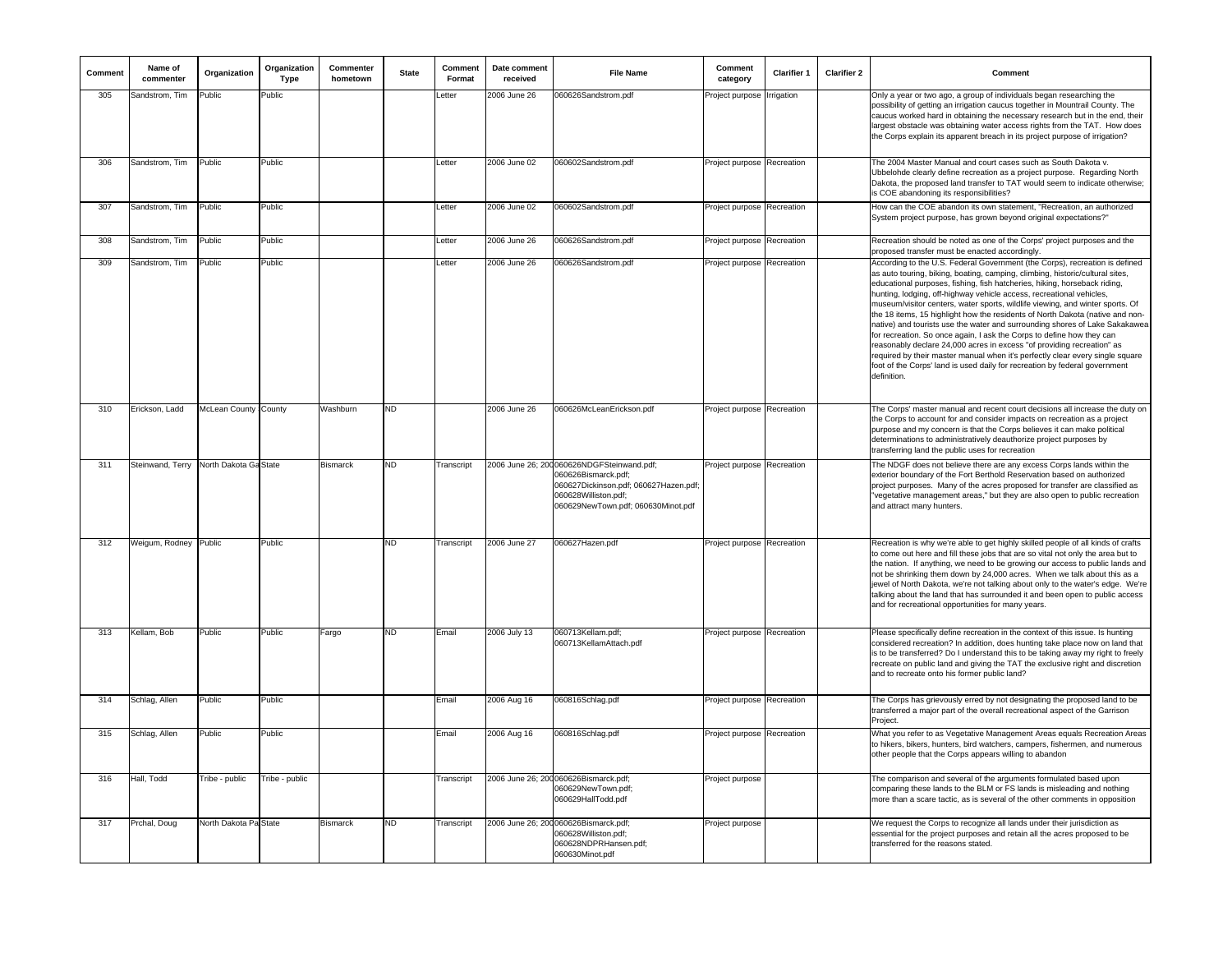| Comment | Name of<br>commenter                 | Organization            | Organization<br>Type | Commenter<br>hometown | <b>State</b> | Comment<br>Format | Date comment<br>received | <b>File Name</b>                                                | Comment<br>category | Clarifier 1                    | <b>Clarifier 2</b> | Comment                                                                                                                                                                                                                                                                                                                                                                                                                     |
|---------|--------------------------------------|-------------------------|----------------------|-----------------------|--------------|-------------------|--------------------------|-----------------------------------------------------------------|---------------------|--------------------------------|--------------------|-----------------------------------------------------------------------------------------------------------------------------------------------------------------------------------------------------------------------------------------------------------------------------------------------------------------------------------------------------------------------------------------------------------------------------|
| 318     | Houdek, Duane                        | Governor's Office State |                      | <b>Bismarck</b>       | ND           | Transcript        | 2006 June 27             | 060627Dickinson.pdf                                             | Project purpose     |                                |                    | Just because lands have been classified up to this point as recreational or<br>wildlife management or vegetative management does not define them for the<br>purpose of this transfer, and it cannot. Just because that's its classification for<br>some purpose does not remove its value for recreation, for hunting, for<br>wildlife management.                                                                          |
| 319     | Neff. Vern                           | Public                  | Public               |                       |              | Transcript        | 2006 June 28             | 060628Williston.pdf                                             | Project purpose     |                                |                    | Eminent domain proceedings require that the property be acquired for public<br>use and for public needs and public necessity. If they don't need it now, they<br>didn't need it then. If they don't need it now and didn't need it then, then it<br>should never have been taken.                                                                                                                                           |
| 320     | Wilkinson, Wilbur                    | Tribe - public          | Tribe - public       |                       |              | Transcript        | 2006 June 29             | 060629NewTown.pdf                                               | Project purpose     |                                |                    | The Corps determined that there was 36,000 acres of land that was not<br>needed for project purposes. That's when Chairman Hall acted to get all that<br>land transferred to the Tribe. You don't need it for project purposes. You<br>already determined that.                                                                                                                                                             |
| 321     | Kellam, Bob                          | Public                  | Public               | Fargo                 | <b>ND</b>    | Email             | 2006 July 13             | 060713Kellam.pdf;<br>060713KellamAttach.pdf                     | Project purpose     |                                |                    | Where did this excess land come from? A few years back regarding the<br>issue, extensively studied by the Corps and ruled upon by the courts, it was<br>determined that there was no excess land available. Now, some 10 years<br>later, somewhat mysteriously, there appears to be 24,000 to 36,000 acres of<br>public land available for a giveaway project to benefit an Indian Tribe just<br>because they asked for it? |
| 322     | Starke, Richard                      | Public                  | Public               |                       |              | Transcript        | 2006 June 30             | 060630Minot.pdf                                                 | Project purpose     |                                |                    | Although some opinions are that the land is no longer needed, others point<br>out that the possible use is required for allowing access to the government-<br>owned reservoir, protection against destroying the beauty and uniqueness of<br>the lake and shoreline, plus habitat for fish, birds, and animals such as<br>skunks, gophers, turkey, fox, coyote, deer, mountain lion, and so on.                             |
| 323     | Starke, Richard                      | Public                  | Public               | Burlington            | <b>ND</b>    | Letter            | $2006$ July $6$          | 060701Starke.pdf                                                | Project purpose     |                                |                    | That land is necessary for management of the lake.                                                                                                                                                                                                                                                                                                                                                                          |
| 324     | Luttschwager, Ken Public             |                         | Public               | Williston             | ND.          | Letter            | 2006 July 19             | 060719Luttschwager.pdf                                          | Project purpose     |                                |                    | Recreation is an authorized use of Corps lands, and these lands are currently<br>used for recreation, which is a currently authorized project purpose.<br>Therefore, they are not surplus.                                                                                                                                                                                                                                  |
| 325     | Weigum, Rodney Beulah School D Local |                         |                      | Zap                   | <b>ND</b>    | Transcript        | 2006 June 27             | 060627Hazen.pdf                                                 | Revenue             | Local                          |                    | The Beulah School District gets flood money from the federal government for<br>land that is flooded in lieu of tax money. This money that we would lose<br>would decrease our budget.                                                                                                                                                                                                                                       |
| 326     | Sandstrom, Tim                       | Public                  | Public               |                       |              | Letter            | 2006 June 02             | 060602Sandstrom.pdf                                             | Revenue             | Taxes                          |                    | Tax revenue will be lost statewide to numerous areas including school and<br>county budgets                                                                                                                                                                                                                                                                                                                                 |
| 327     | Curtis, Don                          | Public                  | Public               |                       |              | Email             | 2006 June 18             | 060618Curtis.pdf                                                | Revenue             | Taxes                          |                    | Where are you addressing the loss of tax revenue for the various counties<br>involved? I would appreciate finding out where I can look in the report, page<br>number, etc                                                                                                                                                                                                                                                   |
| 328     | Erickson, Ladd                       | McLean County County    |                      | Washburn              | <b>ND</b>    | Transcript        | 2006 June 26             | 060626McLeanErickson.pdf:<br>060626Bismarck.pdf                 | Revenue             | Taxes                          |                    | When this land is transferred, those funding sources from that land that fund<br>the school districts and counties will be eliminated. And an exact acreage is<br>important because there's a federal budget that funds those. In other words,<br>an elevation line transfer is not practical.                                                                                                                              |
| 329     | Stafslien, Jason                     | Public                  | Public               | Minot                 | <b>ND</b>    | Email             | 2006 June 27             | 060627Stafslien.pdf                                             | Transfer<br>process | Cost                           |                    | The transfer will cost taxpayers a lot of money due to the surveying necessary<br>to determine the land boundaries, not to mention the expenses of the legal<br>battles that John Hoeven has assured you will take place if this transfer takes<br>place.                                                                                                                                                                   |
| 330     | Sandstrom, Tim                       | Public                  | Public               |                       |              | Letter            | 2006 June 26             | 060626Sandstrom.pdf                                             | Transfer<br>process | <b>Draft Effects</b><br>Report |                    | I'm appalled that the two most common Corps answers are "because the<br>FBMRA doesn't imply" and "These comments have been noted." Since<br>when has a government agency been able to provide loosely defined<br>answers?                                                                                                                                                                                                   |
| 331     | Hall, Todd                           | Tribe - public          | Tribe - public       |                       |              | Transcript        | 2006 June 26             | 060626Bismarck.pdf;<br>060629NewTown.pdf;<br>060629HallTodd.pdf | Transfer<br>process | General                        |                    | While some of the concerns related to such issues as wildlife management,<br>jurisdiction, and more may have been relevant at one time, many of the<br>issues that have been mentioned have been or are in the process of being<br>addressed by the Indian and non-Indian citizens of this state                                                                                                                            |
| 332     | Schlag, Allen                        | Public                  | Public               |                       |              | Email             | 2006 Aug 16              | 060816Schlag.pdf                                                | Transfer<br>process |                                |                    | I am requesting a complete revision of the document where a full range of<br>alternatives is presented and evaluated, including a No Transfer alternative.                                                                                                                                                                                                                                                                  |
| 333     | Sandstrom, Tim                       | Public                  | Public               |                       |              | Letter            | 2006 June 26             | 060626Sandstrom.pdf                                             | Transfer<br>process |                                |                    | How did the Corps identify transferable lands? Did the Corps define lands<br>transferable from their outdated land models? Or did they make decisions<br>from an updated land purpose model? If land today is being decided by<br>yesterday's standards the Corps is dropping its obligation of managing the<br>Garrison Dam lands according to their project purposes.                                                     |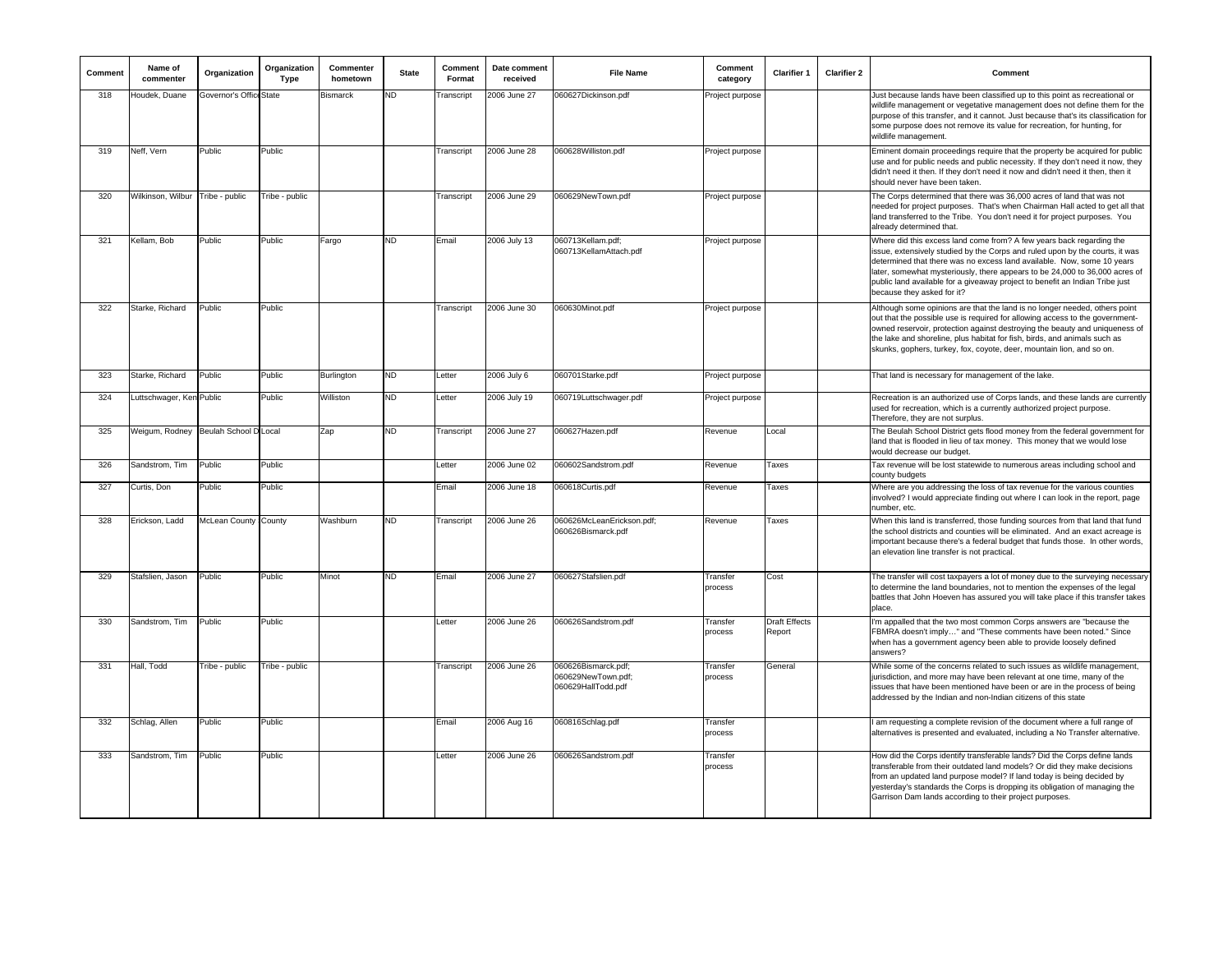| Comment | Name of<br>commenter             | Organization            | Organization<br>Type | Commenter<br>hometown | <b>State</b> | Comment<br>Format | Date comment<br>received  | <b>File Name</b>                                 | Comment<br>category  | Clarifier 1 | <b>Clarifier 2</b> | Comment                                                                                                                                                                                                                                                                                                                                                                                                                                                                                                                                                                                                                                                                                                 |
|---------|----------------------------------|-------------------------|----------------------|-----------------------|--------------|-------------------|---------------------------|--------------------------------------------------|----------------------|-------------|--------------------|---------------------------------------------------------------------------------------------------------------------------------------------------------------------------------------------------------------------------------------------------------------------------------------------------------------------------------------------------------------------------------------------------------------------------------------------------------------------------------------------------------------------------------------------------------------------------------------------------------------------------------------------------------------------------------------------------------|
| 334     | Grenz, Herb                      | Public                  | Public               | Emmons Co.            | ND           | Transcript        | 2006 June 26              | 060626Bismarck.pdf                               | Transfer<br>process  |             |                    | am again submitting a sample plan for Emmons Co. to retrieve conditional<br>excess lands from the Oahe Reservoir. The plan is thus: 1) Have total<br>acreage above elevations 1617. Sakakawea would be 1854. 2) Have a<br>committee set up in each county to classify the property in three categories:<br>one, mitigation; two, recreation; three, excess land. 3) The excess land<br>should be turned over to the county auditor, appraised and sold to adjacent<br>landowners; 4) money from the sale of the property should be put into a<br>county trust fund; 5) the landowner should be responsible for the title and<br>flowage and erosion easement to the Corps or the lake level management. |
| 335     | Seifert, Mike                    | Mahto Bay               | Public               |                       |              | Transcript        | 2006 June 26              | 060626Bismarck.pdf;<br>060626MahtoBaySeifert.pdf | Transfer<br>process  |             |                    | Will we receive a detailed timeline and plan including detailed maps of the<br>proposed land transfer? The only map provided in the draft Effects Report is<br>too small to provide any useful information to us. For the Mahto Bay Cabin<br>Owners Association, we're requesting a very detailed map of the Mahto Bay<br>area, along with specific metes and bounds and legal descriptions of exactly<br>what land is and is not proposed for transfer.                                                                                                                                                                                                                                                |
| 336     | Seifert, Mike                    | Mahto Bay               | Public               |                       |              | Transcript        | 2006 June 26              | 060626Bismarck.pdf;<br>060626MahtoBaySeifert.pdf | Transfer<br>process  |             |                    | We would like you to take a proactive approach in validating certain<br>comments made in the original testimony such as statements to the effect<br>that land was condemned at Mahto Bay to provide us access to our sites.<br>We're very interested in knowing where this land is, and also, what formal<br>statutory assurance of access resides associated with that land.                                                                                                                                                                                                                                                                                                                           |
| 337     | Houdek, Duane                    | Governor's Office State |                      | <b>Bismarck</b>       | <b>ND</b>    | Transcript        | 2006 June 27              | 060627Hazen.pdf                                  | Transfer<br>process  |             |                    | Your response to some of this has been, we'll deal with this in the agreement<br>We'll take care of these details of access and other things in the agreement<br>between the two agencies. Well, that's after the fact, if you will. That's too<br>late. Leaving all the details to a future agreement that is nonpublic, that has<br>no public input, is simply unsatisfactory.                                                                                                                                                                                                                                                                                                                        |
| 338     | Wierson, Ethel                   | Public                  | Public               | Hazen                 | ND           |                   | Comment forn 2006 June 27 | 060627Wierson.pdf                                | Transfer<br>process  |             |                    | believe a legal and very detailed map needs to be developed should this<br>transfer of land occur.                                                                                                                                                                                                                                                                                                                                                                                                                                                                                                                                                                                                      |
| 339     | Patten, Dale                     | McKenzie Count Local    |                      |                       | ND           | Transcript        | 2006 June 28              | 060628Williston.pdf                              | Transfer<br>process  |             |                    | We ask in the future that any Draft Effects Report or any reports also be<br>placed in the library in Watford City so that it would be available for residents<br>of the county to review.                                                                                                                                                                                                                                                                                                                                                                                                                                                                                                              |
| 340     | Hudson, Marilyn                  | Tribe - public          | Tribe - public       | Parshall              | ND           | Transcript        | 2006 June 29              | 060629NewTown.pdf                                | Transfer<br>process  |             |                    | I testified in June in 2005 about return of land to the original allottees. It was<br>considered at one time, and it should still be considered. And in your<br>categories you don't list any, and I know there were a number of people that<br>testified to that point.                                                                                                                                                                                                                                                                                                                                                                                                                                |
| 341     | Hudson, Marilyn                  | Tribe - public          | Tribe - public       | Parshall              | <b>ND</b>    | Transcript        | 2006 June 29              | 060629NewTown.pdf                                | Transfer<br>process  |             |                    | Last night we asked our trust service officer, has anybody in the DOI or the<br>BIA examined the Corps' plan to return excess lands to the Tribe? Has<br>anyone examined it from a landowner's point of view? Is there anything<br>detrimental in there that should be looked at? And he said no, no one has<br>done that.                                                                                                                                                                                                                                                                                                                                                                              |
| 342     | Wilkinson, Wilbur Tribe - public |                         | Tribe - public       |                       |              | Transcript        | 2006 June 29              | 060629NewTown.pdf                                | Transfer<br>process  |             |                    | The decision on whether or not to transfer the land is a federal question. It's a<br>matter of sovereignty, a government-to-government matter, a decision that<br>has to be made between two sovereigns, the United States of America and<br>the TAT, involving two federal agencies, the BIA and the Corps through use<br>of the plenary power of the United States. It's not a decision to be made by<br>fishermen, recreation leaseholders, nor the State of North Dakota. You have<br>no say.                                                                                                                                                                                                       |
| 343     | Kellam, Bob                      | Public                  | Public               | Fargo                 | ND           | Email             | 2006 July 13              | 060713Kellam.pdf;<br>060713KellamAttach.pdf      | Transfer<br>process  |             |                    | What is the process for the Corps/TAT for coordinating efforts with the State<br>of North Dakota and affected entities within the state?                                                                                                                                                                                                                                                                                                                                                                                                                                                                                                                                                                |
| 344     | Starke, Richard                  | Public                  | Public               | Burlington            | <b>ND</b>    | Letter            | 2006 July 6               | 060701Starke.pdf                                 | Transfer<br>process  |             |                    | It seems strange that there was no media coverage of the testimony of Tex<br>Hall or the representatives of Governor Hoeven, state park officials and<br>members of the McKenzie cabin owners and McKenzie County, as well as the<br>general public. Was this blackout arranged by your deliberate omission or is it<br>not important that the public learn of these details?                                                                                                                                                                                                                                                                                                                           |
| 345     | Schlag, Allen                    | Public                  | Public               |                       |              | Email             | 2006 Aug 16               | 060816Schlag.pdf                                 | Transfer<br>process  |             |                    | suggest the ASA (CW) rescind the order to transfer available lands and<br>replace it with an order to evaluate the transfer using a full evaluation of all<br>alternatives including a no-action alternative.                                                                                                                                                                                                                                                                                                                                                                                                                                                                                           |
| 346     | Schlag, Allen                    | Public                  | Public               |                       |              | Email             | 2006 Aug 16               | 060816Schlag.pdf                                 | Transfer<br>process  |             |                    | Add another alternative for serious consideration which includes the following<br>three steps - identify those lands that were taken from TAT and tribal<br>members; proposed these lands alone are available for transfer if they were<br>included in the original analysis as "vegetative management areas;" let TAT<br>explain to its own members why they won't get their deeded lands back, or<br>conversely let TAT give it back to the appropriate heirs                                                                                                                                                                                                                                         |
| 347     | Mazaheri, Mark                   | Public                  | Public               |                       |              | Email             | 2006 June 28              | 060628Mazaheri.pdf                               | Tribal<br>management | Development |                    | They have discussed further commercialization of the natural resources<br>within and adjacent to those lands.                                                                                                                                                                                                                                                                                                                                                                                                                                                                                                                                                                                           |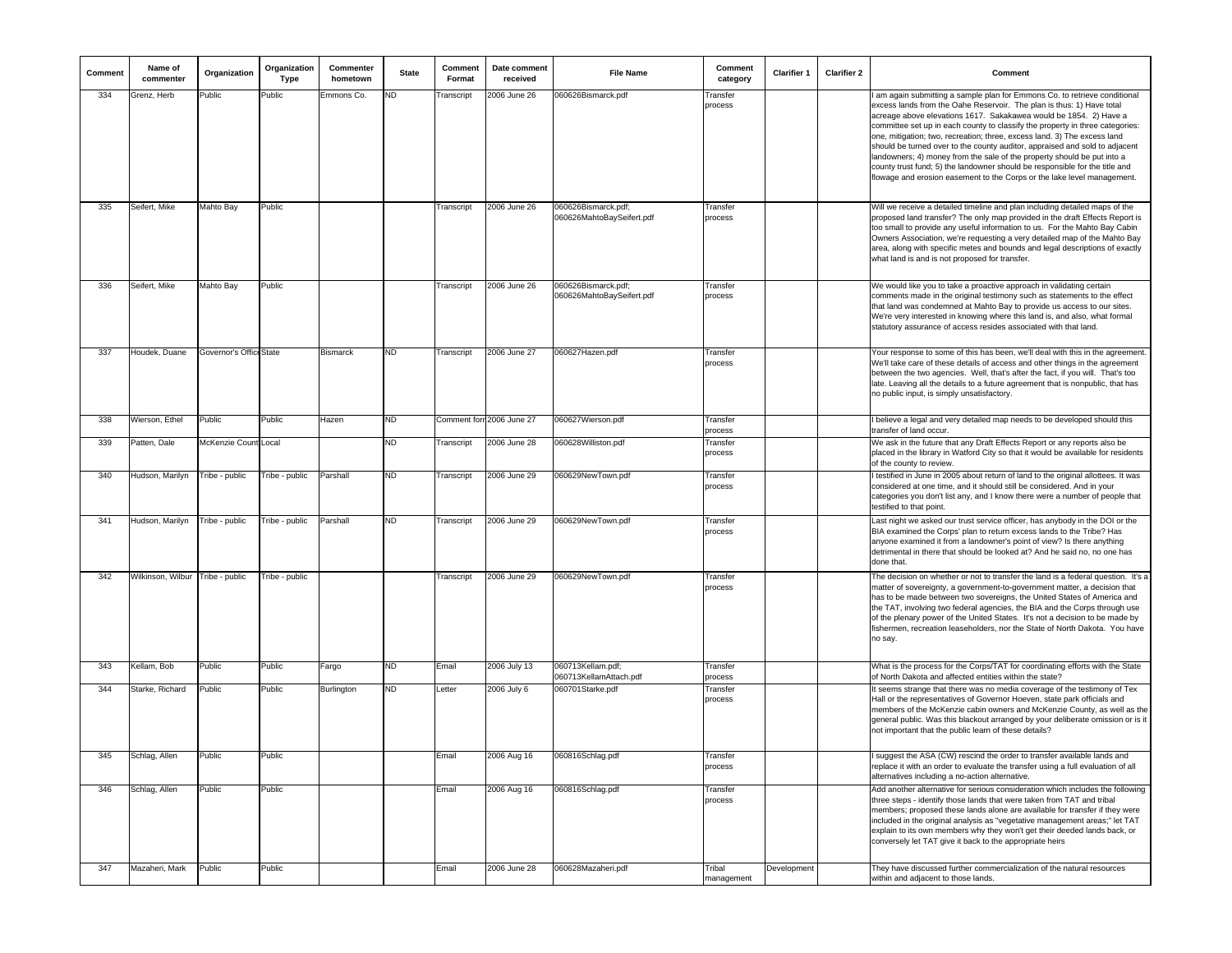| Comment | Name of<br>commenter              | Organization   | Organization<br>Type                      | Commenter<br>hometown | <b>State</b> | Comment<br>Format | Date comment<br>received | <b>File Name</b>                                                | Comment<br>category  | <b>Clarifier 1</b>        | <b>Clarifier 2</b> | Comment                                                                                                                                                                                                                                                                                                                                                                                                                                                                                                                                                                                                                                                                                                                                                                                                 |
|---------|-----------------------------------|----------------|-------------------------------------------|-----------------------|--------------|-------------------|--------------------------|-----------------------------------------------------------------|----------------------|---------------------------|--------------------|---------------------------------------------------------------------------------------------------------------------------------------------------------------------------------------------------------------------------------------------------------------------------------------------------------------------------------------------------------------------------------------------------------------------------------------------------------------------------------------------------------------------------------------------------------------------------------------------------------------------------------------------------------------------------------------------------------------------------------------------------------------------------------------------------------|
| 348     | Gillette, Vance                   | Tribe - public | Tribe - public                            |                       |              | Transcript        | 2006 June 29             | 060629NewTown.pdf                                               | Tribal<br>Management | Development               |                    | Not that many people live by the lake anymore. We need to develop it.                                                                                                                                                                                                                                                                                                                                                                                                                                                                                                                                                                                                                                                                                                                                   |
| 349     | Stafslien, Jason                  | Public         | Public                                    | Minot                 | <b>ND</b>    | Email             | 2006 June 27             | 060627Stafslien.pdf                                             | Tribal<br>Management | Funding                   |                    | The Tribe itself said it cannot afford to maintain new lands. I guess they will<br>receive these lands and then request more government money to manage<br>them.                                                                                                                                                                                                                                                                                                                                                                                                                                                                                                                                                                                                                                        |
| 350     | Anonymous                         | Public         | Public                                    |                       |              |                   | Comment forr 2006 Aug 12 | 060812Anon.pdf                                                  | Tribal<br>management | <b>General</b>            |                    | The Tribes do not take care of anything they have                                                                                                                                                                                                                                                                                                                                                                                                                                                                                                                                                                                                                                                                                                                                                       |
| 351     | Schlag, Allen                     | Public         | Public                                    |                       |              | Email             | 2006 Aug 16              | 060816Schlag.pdf                                                | Tribal<br>Management | General                   |                    | The TAT and Corps have both repeatedly said that there will "probably" not be<br>major changes in how the land is administered. If this is true, then what<br>advantage does the TAT seek in transferring of lands? Without change there<br>can be no great advantage to the TAT and without advantage or something to<br>gain it is unlikely anyone would go through this much difficulty unless the<br>reward is significant.                                                                                                                                                                                                                                                                                                                                                                         |
| 352     | Foeltz, Robert and Public         |                | Public                                    | New Town              | <b>ND</b>    | Email             | 2006 June 27             | 060627Foeltz.pdf                                                | Tribal<br>Management |                           |                    | They could no more manage that land they can't take care of what they have<br>now                                                                                                                                                                                                                                                                                                                                                                                                                                                                                                                                                                                                                                                                                                                       |
| 353     | Foeltz, Robert                    | Public         | Public                                    |                       |              | Email             | 2006 June 29             | 060629Foeltz.pdf                                                | Tribal<br>Management |                           |                    | The tribe can't manage the land                                                                                                                                                                                                                                                                                                                                                                                                                                                                                                                                                                                                                                                                                                                                                                         |
| 354     | Gillette, Vance                   | Tribe - public | Tribe - public                            |                       |              | Transcript        | 2006 June 29             | 060629NewTown.pdf                                               | Tribal<br>Management |                           |                    | Can the Indians manage this land? We think we can. The tribe has a natural<br>resource department. We have different types of conservation, fish and<br>game, so simply the Tribe is capable of managing our own affairs.                                                                                                                                                                                                                                                                                                                                                                                                                                                                                                                                                                               |
| 355     | Hale, Nathan                      |                | Three Affiliated TThree Affiliated Tribes |                       |              | Transcript        | 2006 June 29             | 060629NewTown.pdf                                               | Tribal<br>Management |                           |                    | We will manage what we've got. We always have as Indian people, and we<br>will continue that because we have pride in what we do. We have respect for<br>this land that's here.                                                                                                                                                                                                                                                                                                                                                                                                                                                                                                                                                                                                                         |
| 356     | Gilbertson, Arlen                 | Public         | Public                                    |                       |              | Transcript        | 2006 June 30             | 060630Minot.pdf                                                 | Tribal<br>Management |                           |                    | I don't have issues with tribal management on those types of things because<br>you see Tex isn't the only capable person working there.                                                                                                                                                                                                                                                                                                                                                                                                                                                                                                                                                                                                                                                                 |
| 357     | Wren, Ron                         | Public         | Public                                    |                       |              | Email             | 2006 July 7              | 060707Wren.pdf                                                  | Tribal<br>Management |                           |                    | TAT has not shown they have the ability to follow through with the work<br>involved. Look at the bison transfer from Theodore Roosevelt National Park<br>to the TAT. The state vet investigated and found starving, sick and dead<br>bison being grazed in an overgrazed pasture with inadequate water.                                                                                                                                                                                                                                                                                                                                                                                                                                                                                                 |
| 358     | Rexine, Bob                       | Public         | Public                                    |                       |              | Email             | 2006 July 13             | 060713Rexine.pdf                                                | Tribal<br>Management |                           |                    | We have given the TAT enough opportunities to prove themselves that they<br>can manage their own people and lands. What scares me is all the hard work<br>that has been put into these lands will be wasted.                                                                                                                                                                                                                                                                                                                                                                                                                                                                                                                                                                                            |
| 359     | Murphy, Russ                      | Public         | Public                                    |                       |              | Email             | 2006 July 20             | 060720Murphy.pdf                                                | Tribal<br>Management |                           |                    | Tex Hall's comments on asking for funding to continue to care for it are a red<br>lag. I am a resident of North Dakota and if you want I will take you on a tour<br>of mismanaged and failed projects on our local reservations.                                                                                                                                                                                                                                                                                                                                                                                                                                                                                                                                                                        |
| 360     | Argabright, Craig                 | Public         | Public                                    |                       |              | Transcript        | 2006 June 28             | 060628Williston.pdf                                             | Tribal<br>Management | <b>BIA</b>                |                    | If this goes through, the BIA then becomes a steward of public land for a<br>select population. In a 34-page memorandum opinion written by The<br>Honorable Royce C. Lamberth, a U.S. District Judge, on July 12th, 2005, in<br>the D.C. Federal District Court, in the civil suit titled Elouise Pepion Cobell, et<br>al., versus Secretary of the Interior, Civil Action No. 96-1285, the Judge<br>chastised the BIA for its quote, wholesale abdication of its trust duties. If we<br>took this case before Judge Lamberth and asked for his opinion, he would<br>wonder what kind of federal agency would even consider placing additional<br>moneys - trust moneys or resources into the hands of the BIA that has been<br>found to be incompetent and admits that its own records are unreliable. |
| 361     | Sandstrom, Tim                    | Public         | Public                                    |                       |              | Letter            | 2006 June 02             | 060602Sandstrom.pdf                                             | Tribal<br>Management | Commercial<br>Development |                    | The TAT has openly announced possible oil drilling on and around the lake.<br>What will the environmental impact be? Will there be a study and who will<br>pay for it?                                                                                                                                                                                                                                                                                                                                                                                                                                                                                                                                                                                                                                  |
| 362     | Sandstrom, Tim                    | Public         | Public                                    |                       |              | Letter            | 2006 June 02             | 060602Sandstrom.pdf                                             | Tribal<br>Management | Commercial<br>Development |                    | If the transfer were to be enacted, the State would struggle in opposition to<br>the river boat                                                                                                                                                                                                                                                                                                                                                                                                                                                                                                                                                                                                                                                                                                         |
| 363     | Yellow Bird, Pemin Tribe - public |                | Tribe - public                            |                       |              | Transcript        | 2006 June 29             | 060629NewTown.pdf                                               | Tribal<br>Management | Cultural<br>Resources     |                    | Comments were made that we are not capable of managing those sacred and<br>cultural resources. And my response tonight is that we have managed and<br>cared for and protected them for many, many thousands of years, and we will<br>continue doing so no matter where they're located, if they're on the shoreline<br>of Lake Sakakawea or any of the other reservoirs on our river that was<br>dammed up.                                                                                                                                                                                                                                                                                                                                                                                             |
| 364     | Hall, Todd                        | Tribe - public | Tribe - public                            |                       |              | Transcript        | 2006 June 29             | 060626Bismarck.pdf;<br>060629NewTown.pdf;<br>060629HallTodd.pdf | Tribal<br>Management | Development               |                    | While impossible to cite specific plans by the Tribe at this time, I am fully<br>confident that the tribal leadership will proceed in a manner consistent with<br>the overall mission and goals of the TAT Game and Fish Department.                                                                                                                                                                                                                                                                                                                                                                                                                                                                                                                                                                    |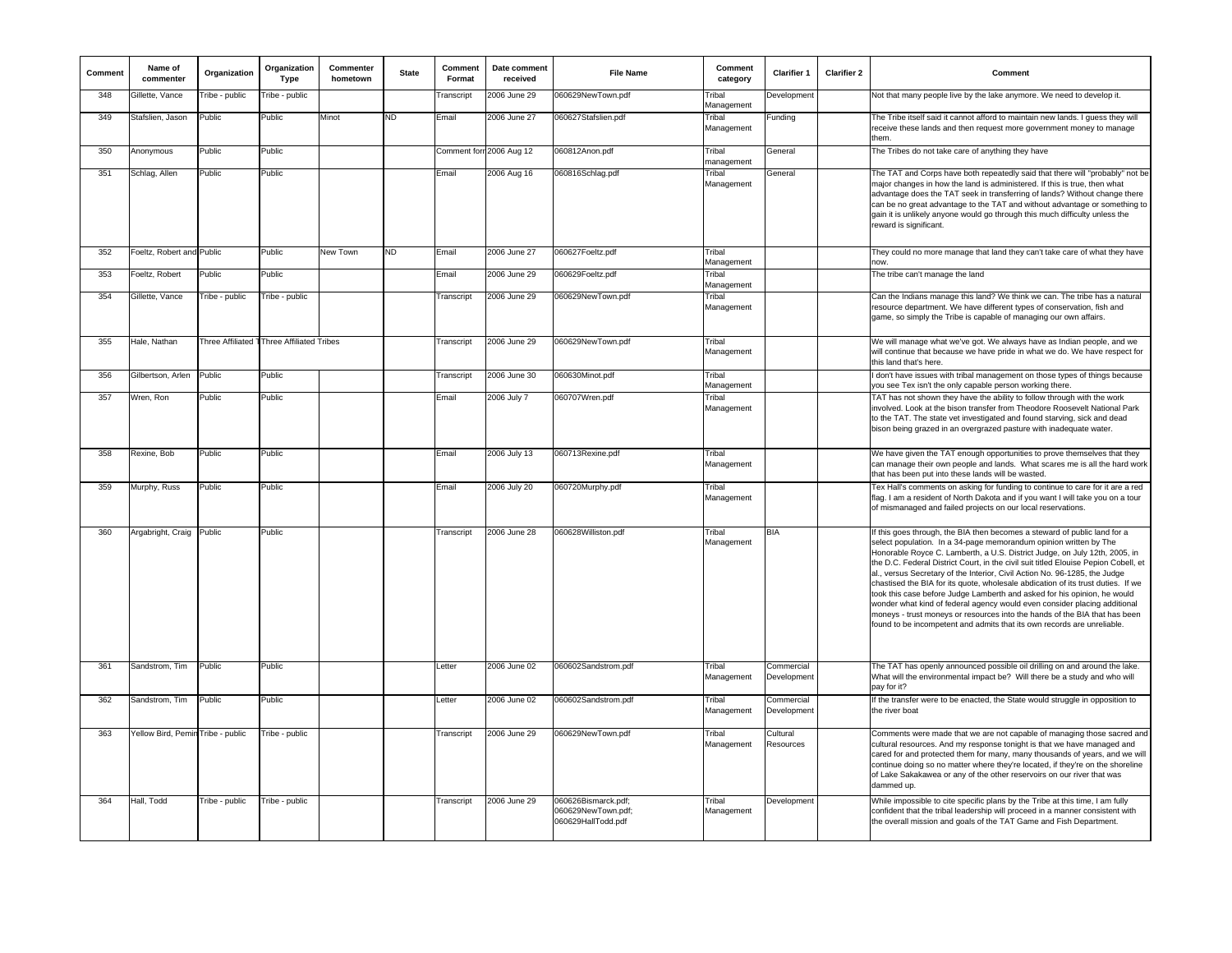| Comment | Name of<br>commenter      | Organization            | Organization<br>Type                   | Commenter<br>hometown | <b>State</b> | Comment<br>Format | Date comment<br>received | <b>File Name</b>                                                                                                                                                    | Comment<br>category  | <b>Clarifier 1</b>      | <b>Clarifier 2</b> | Comment                                                                                                                                                                                                                                                                                                                                                                                                                                                                                                |
|---------|---------------------------|-------------------------|----------------------------------------|-----------------------|--------------|-------------------|--------------------------|---------------------------------------------------------------------------------------------------------------------------------------------------------------------|----------------------|-------------------------|--------------------|--------------------------------------------------------------------------------------------------------------------------------------------------------------------------------------------------------------------------------------------------------------------------------------------------------------------------------------------------------------------------------------------------------------------------------------------------------------------------------------------------------|
| 365     | Hall, Tex                 | Three Affiliated TTribe |                                        |                       | ND.          |                   | 2006 June 26             | 060629TATHall.pdf;<br>060626Bismarck.pdf;<br>060627Dickinson.pdf; 060627Hazen.pdf;<br>060628Williston.pdf;<br>060629NewTown.pdf; 060630Minot.pdf                    | Tribal<br>Management | Economic<br>development |                    | The Tribe wants to promote economic development around the lake. This<br>means that we are willing to work with the public and seriously consider<br>policies that will promote economic development around the lake. This would<br>not be doing any of you a favor by challenging the transfer.                                                                                                                                                                                                       |
| 366     | Sandstrom, Tim            | Public                  | Public                                 |                       |              | Letter            | 2006 June 26             | 060626Sandstrom.pdf                                                                                                                                                 | Tribal<br>Management | unding                  |                    | Where is the TAT's budget proposal for managing the lands? Tex Hall has<br>stated, "The number one goal of the TAT is to ask for money to ensures<br>operational goals are met." What goals are he talking about and why should<br>the U.S. taxpayer foot the TAT's bills when the land is currently being<br>managed soundly by the Corps? Why are we expected to live by double<br>standards without sound documentation protecting our interests and rights?<br>Are we to take the word of the TAT? |
| 367     | Curtis, Don               | Public                  | Public                                 |                       |              | Email             | 2006 June 18             | 060618Curtis.pdf                                                                                                                                                    | Tribal<br>Management | Funding                 |                    | For comments, such as 742 and 743, wherein there was a concern for monies<br>required to correct the problems caused by excessive low water levels, where<br>will this come from? Is it just another give away or are we creating more<br>expense by doing this where the tribe will require more money? I would<br>appreciate finding out where I can look in the report, page number, etc.                                                                                                           |
| 368     | Argabright, Craig Public  |                         | Public                                 |                       |              | Transcript        | 2006 June 28             | 060628Williston.pdf                                                                                                                                                 | Tribal<br>Management | Funding                 |                    | Should this transfer of land go through, it is doubtful that the Corps will be<br>transferring management funds to the BIA for proper management of these<br>acres                                                                                                                                                                                                                                                                                                                                     |
| 369     | Sandstrom, Tim            | Public                  | Public                                 |                       |              | Letter            | 2006 June 02             | 060602Sandstrom.pdf                                                                                                                                                 | Tribal<br>Management | General                 |                    | Sweeping changes over a broad spectrum would occur if a new Tribal Leader<br>were elected and/or new policies implemented                                                                                                                                                                                                                                                                                                                                                                              |
| 370     | Sandstrom, Tim            | Public                  | Public                                 |                       |              | Letter            | 2006 June 02             | 060602Sandstrom.pdf                                                                                                                                                 | Tribal<br>Management | General                 |                    | The TAT has openly admitted they do not have enough resources to properly<br>manage existing and/or newly acquired land                                                                                                                                                                                                                                                                                                                                                                                |
| 371     | Sandstrom, Tim            | Public                  | Public                                 |                       |              | Letter            | 2006 June 26             | 060626Sandstrom.pdf                                                                                                                                                 | Tribal<br>Management | General                 |                    | Given the Corps has been acting manager of US lands for many years, they<br>should have enough sense to realize that tribal chairmen and council change<br>hands often. When they do, the laws and "intents" drastically change.<br>Perhaps more alarming, the potential land transfer comes at the heels of a<br>complete overhaul of the TAT's current constitution.                                                                                                                                 |
| 372     | Barsness, Michael Public  |                         | Public                                 | Indian Hills          | ND           | Email             | 2006 June 13             | 060613Barsness.pdf                                                                                                                                                  | Tribal<br>Management | General                 |                    | The tribe has a long history of mis-managing everything they touch                                                                                                                                                                                                                                                                                                                                                                                                                                     |
| 373     | Zwingel, David            | Public                  | Public                                 | Rugby                 | ND.          | Email             | 2006 June 14             | 060614Zwingel.pdf                                                                                                                                                   | Tribal<br>Management | General                 |                    | am not a native American but I vacation extensively in the Fort Berthold<br>Reservation and through my interactions with tribe members I have the<br>utmost confidence that they are capable of managing their own land                                                                                                                                                                                                                                                                                |
| 374     | Zwingel, David            | Public                  | Public                                 | <b>Rugby</b>          | <b>ND</b>    | Email             | 2006 June 14             | 060614Zwingel.pdf                                                                                                                                                   | Tribal<br>Management | General                 |                    | I look at this transfer as a great opportunity for the TAT to develop real<br>financial independence                                                                                                                                                                                                                                                                                                                                                                                                   |
| 375     | Lavelle, Tom              | Public                  | Public                                 | Fargo                 | ND.          | Email             | 2006 June 19             | 060619Lavelle.pdf                                                                                                                                                   | Tribal<br>Management | General                 |                    | My 20 year plus experience living with the tribe has resulted in my belief that<br>they are not capable of or organized to control this land                                                                                                                                                                                                                                                                                                                                                           |
| 376     | Prchal, Doug              | North Dakota Pa State   |                                        | <b>Bismarck</b>       | ND.          | Transcript        |                          | 2006 June 26; 200 060626Bismarck.pdf;<br>060628NDPRHansen.pdf;<br>060630Minot.pdf                                                                                   | Tribal<br>Management | General                 |                    | We do know - whether we agree or not with the Corps in their management<br>policies, they are a known entity. With regard to DOI, that approach to<br>proposed management of reservoir and resources is yet an uncertainty.                                                                                                                                                                                                                                                                            |
| 377     | Thrall, Brad              |                         | Friends of Lake § Private organization |                       |              | Transcript        |                          | 2006 June 26; 200 060626FLSThrall.pdf;<br>060626Bismarck.pdf; 060627Hazen.pdf;<br>060630Minot.pdf                                                                   | Tribal<br>Management | General                 |                    | If we are to rely on the DOI to manage these lands for the tribes what<br>resources do they have to do so?                                                                                                                                                                                                                                                                                                                                                                                             |
| 378     | Sandstrom, Tim            | Public                  | Public                                 |                       |              | Letter            | 2006 June 02             | 060602Sandstrom.pdf                                                                                                                                                 | Tribal<br>Management | Hunting                 |                    | It's public knowledge that the tribe has been in contact with several large<br>hunting outfitters. How will the TAT manage their (the state's) resources? Will<br>outfitting giants be able to do as they wish?                                                                                                                                                                                                                                                                                        |
| 379     | Hall, Todd                | Tribe - public          | Tribe - public                         |                       |              | Transcript        | 2006 June 29             | 060626Bismarck.pdf;<br>060629NewTown.pdf;<br>060629HallTodd.pdf                                                                                                     | Tribal<br>Management | Noxious<br>weeds        |                    | The Tribe, with participation and contracting through the Corps, the BIA, and<br>the utilization of its own resources, has expended hundreds of thousands of<br>dollars to address the noxious weed problem that keeps coming up.                                                                                                                                                                                                                                                                      |
| 380     | Hoeven, Governor Governor |                         | <b>State</b>                           | <b>Bismarck</b>       | <b>ND</b>    | Transcript        |                          | 2006 June 26; 200 060626NDHoeven.pdf;<br>060626Bismarck.pdf:<br>060627Dickinson.pdf; 060627Hazen.pdf;<br>060628Williston.pdf;<br>060629NewTown.pdf; 060630Minot.pdf | Tribal<br>Management | <b>Noxious</b><br>weeds |                    | No provision is made for funding of noxious weed control, which is now a<br>Corps obligation and responsibility                                                                                                                                                                                                                                                                                                                                                                                        |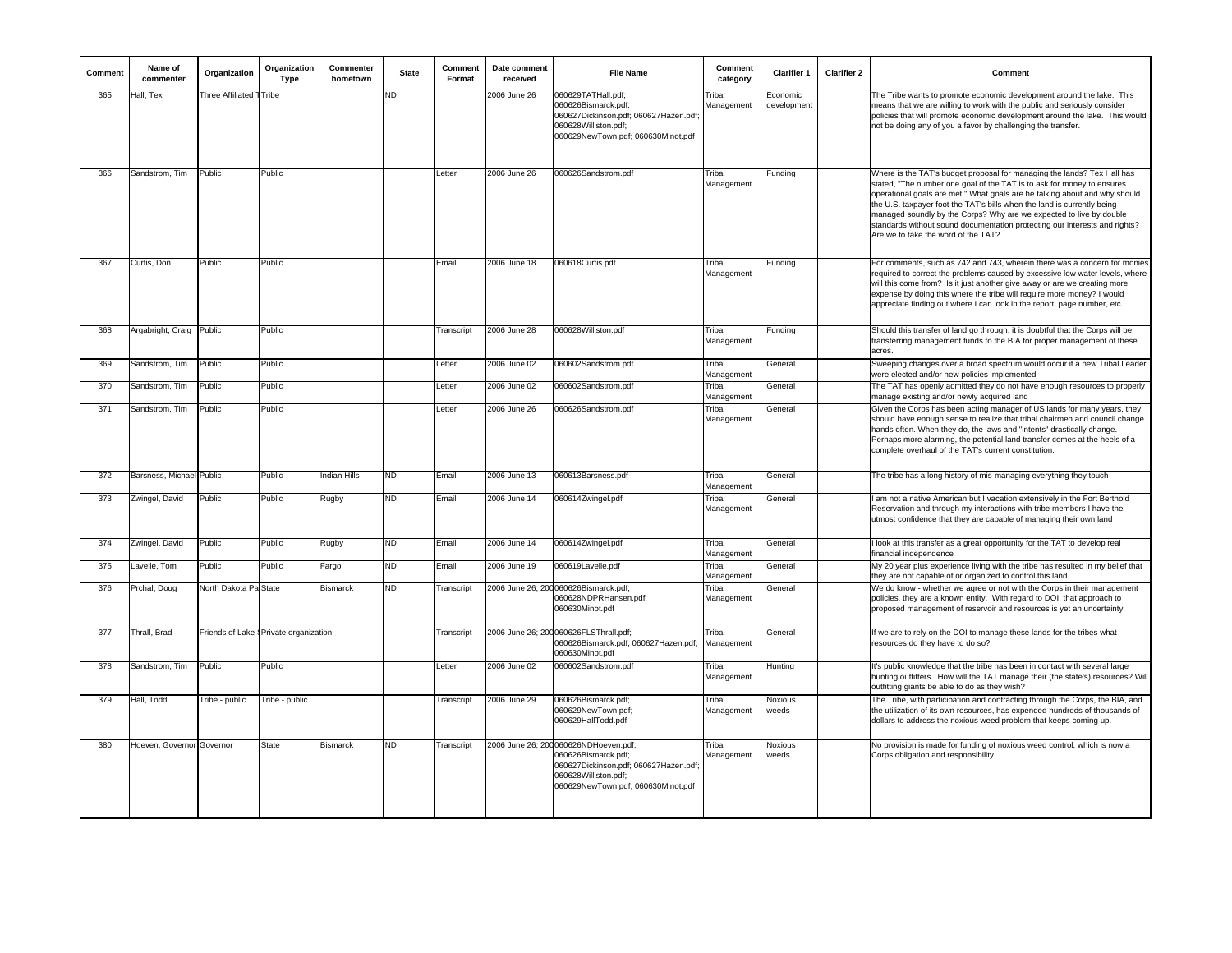| Comment | Name of<br>commenter                   | Organization           | Organization<br>Type | Commenter<br>hometown | <b>State</b> | Comment<br>Format | Date comment<br>received | <b>File Name</b>                                                                                                                                                         | Comment<br>category  | <b>Clarifier 1</b>                     | <b>Clarifier 2</b> | Comment                                                                                                                                                                                                                                                                                                                                                                                                                                                                                               |
|---------|----------------------------------------|------------------------|----------------------|-----------------------|--------------|-------------------|--------------------------|--------------------------------------------------------------------------------------------------------------------------------------------------------------------------|----------------------|----------------------------------------|--------------------|-------------------------------------------------------------------------------------------------------------------------------------------------------------------------------------------------------------------------------------------------------------------------------------------------------------------------------------------------------------------------------------------------------------------------------------------------------------------------------------------------------|
| 381     | Prchal, Doug                           | North Dakota Pa State  |                      | <b>Bismarck</b>       | ND.          | Transcript        |                          | 2006 June 26; 200 060626Bismarck.pdf;<br>060628Williston.pdf;<br>060628NDPRHansen.pdf;<br>060630Minot.pdf                                                                | Tribal<br>Management | Noxious<br>weeds                       |                    | For the Corps to remove themselves by this proposed transfer from the<br>noxious weed control responsibility, I think is an issue that we should have<br>concern with. The investment that has been made there in the federal<br>resources and continuing that aggressive approach is potentially in jeopardy,<br>as well as the concerted effort of our agency, NDGF, many other entities,<br>private and tribal entities as well have been involved in that, and county and<br>local jurisdictions. |
| 382     | Steinwand, Terry North Dakota Ga State |                        |                      | Bismarck              | ND.          | Transcript        |                          | 2006 June 26; 200060626NDGFSteinwand.pdf;<br>060626Bismarck.pdf:<br>060627Dickinson.pdf; 060627Hazen.pdf;<br>060628Williston.pdf;<br>060629NewTown.pdf; 060630Minot.pdf  | Trihal<br>Management | Noxious<br>weeds                       |                    | Work on invasive weeds, such as the rapid spread of noxious species such<br>as salt cedar, leafy spurge and Canada thistle can hardly wait for the tribe to<br>find new funding sources to match or exceed those expended by the Corps                                                                                                                                                                                                                                                                |
| 383     | Sandstrom, Tim                         | Public                 | Public               |                       |              | Letter            | 2006 June 02             | 060602Sandstrom.pdf                                                                                                                                                      | Tribal<br>Management | Wildlife<br>Management                 |                    | Transferring 36,000 acres to TAT will make their attempts of a commercial<br>fishery on Lake Sakakawea that much closer to reality and will have ill effects<br>on fish populations and the environment                                                                                                                                                                                                                                                                                               |
| 384     | Lavelle, Tom                           | Public                 | Public               | Fargo                 | ND.          | Email             | 2006 June 19             | 060619Lavelle.pdf                                                                                                                                                        | Tribal<br>Management | Wildlife<br>Management                 |                    | I have watched their disregard for wildlife and pollution on the reservation for<br>these 20 years, this first hand knowledge why I feel you are potentially giving<br>them, now government controlled ground, that is the home of some of North<br>Dakota's most endangered species                                                                                                                                                                                                                  |
| 385     | Steinwand, Terry North Dakota Ga State |                        |                      | <b>Bismarck</b>       | <b>ND</b>    | Transcript        |                          | 2006 June 26; 200 060626NDGFSteinwand.pdf;<br>060626Bismarck.pdf;<br>060627Dickinson.pdf; 060627Hazen.pdf;<br>060628Williston.pdf:<br>060629NewTown.pdf; 060630Minot.pdf | Tribal<br>Management |                                        |                    | Loss of in-lieu of tax payments to the Counties and the Fire Districts will<br>certainly not enhance wildfire protection or road maintenance                                                                                                                                                                                                                                                                                                                                                          |
| 386     | Drovdal, David                         | State Represent: State |                      |                       | <b>ND</b>    | Transcript        | 2006 June 28             | 060628Williston.pdf                                                                                                                                                      | Tribal<br>Management |                                        |                    | The TAT should provide fire and police protection on recreational sites.                                                                                                                                                                                                                                                                                                                                                                                                                              |
| 387     | Patten, Dale                           | McKenzie Count Local   |                      |                       | <b>ND</b>    | Transcript        | 2006 June 28             | 060628Williston.pdf                                                                                                                                                      | Tribal<br>Management |                                        |                    | Statements that the Corps has made regarding the future use of the land are<br>irrelevant because they will no longer have control and will have limited<br>method and process available to them to enforce any previous agreements.                                                                                                                                                                                                                                                                  |
| 388     | Coffey Brady, Judit Tribe - public     |                        | Tribe - public       |                       |              | Transcript        | 2006 June 29             | 060629NewTown.pdf                                                                                                                                                        | Tribal<br>Management |                                        |                    | These programs, this hospital, this bridge, this cultural center, we got millions<br>of dollars of projects running through here and we're managing them. And for<br>somebody to come and point a finger at us and say we're mismanaging and<br>we don't know what we're doing, hey man, watch out, there's four more fingers<br>pointing back at you.                                                                                                                                                |
| 389     | Hale, Nathan                           | Public                 | Public               |                       |              | Transcript        | 2006 June 29             | 060629NewTown.pdf                                                                                                                                                        | Tribal<br>Management |                                        |                    | I have come up here and been treated with nothing but respect when I've<br>camped along the shorelines.                                                                                                                                                                                                                                                                                                                                                                                               |
| 390     | Hall, Richard                          | Tribe - public         | Tribe - public       |                       |              | <b>Transcript</b> | 2006 June 29             | 060629NewTown.pdf                                                                                                                                                        | Tribal<br>Management |                                        |                    | The chairman has always pushed partnership, state and federal. And I<br>believe we can work together.                                                                                                                                                                                                                                                                                                                                                                                                 |
| 391     | Hall, Richard                          | Tribe - public         | Tribe - public       |                       |              | Transcript        | 2006 June 29             | 060629NewTown.pdf                                                                                                                                                        | Trihal<br>Management |                                        |                    | Right now the Tribes, we're putting together our own safety ordinance. It's<br>going to be a good one. We're going to make sure that our people won't get<br>hurt again. That's an example of the Tribe taking an initiative.                                                                                                                                                                                                                                                                         |
| 392     | Olson, Barry                           | Public                 | Public               |                       |              | <b>Transcript</b> | 2006 June 30             | 060630Minot.pdf                                                                                                                                                          | Other                | Development                            |                    | The class of soils precludes the use for commercial crop production as a<br>Category VIII land. The reservoir will continue to suffer erosion of its shores<br>because of the frequent high winds and wave action, making the shoreline not<br>suitable for development of lots and cabins with the exception of a few sites<br>at McKenzie Bay and Indian Hills.                                                                                                                                     |
| 393     | Starke, Richard                        | Public                 | Public               |                       |              | <b>Transcript</b> | 2006 June 30             | 060630Minot.pdf                                                                                                                                                          | Other                | Development                            |                    | think a good enough argument has been made that that land can be<br>developed and will be developed more because I could triple our business if<br>we weren't farming and ranching a lot and just hit the bed and breakfast stuff.                                                                                                                                                                                                                                                                    |
| 394     | Sandstrom, Tim                         | Public                 | Public               |                       |              | _etter            | 2006 June 26             | 060626Sandstrom.pdf                                                                                                                                                      | Other                | Easements                              |                    | Where's documentation proving easements, etc. will be honored?                                                                                                                                                                                                                                                                                                                                                                                                                                        |
| 395     | Seifert, Mike                          | Mahto Bay              | Public               |                       |              | Transcript        | 2006 June 26             | 060626Bismarck.pdf:<br>060626MahtoBaySeifert.pdf                                                                                                                         | Other                | Easements                              |                    | We recently achieved 9-1-1 phone service including access to the internet by<br>providing West River Telephone Company an easement from the referenced<br>public right-of-way across the 80 acres we own. The Corps then allowed<br>another set of easements to result in approximately 8800 feet of fiber optic<br>cable right to our cabin sites. These easements need to stay intact relative to<br>our safety.                                                                                    |
| 396     | Schlag, Allen                          | Public                 | Public               |                       |              | Email             | 2006 Aug 16              | 060816Schlag.pdf                                                                                                                                                         | Other                | National<br>Environmenta<br>Policy Act |                    | The entire language of the Draft Effects Report has an aura of defending the<br>transfer of these lands to TAT. There is almost no exploratory discussion of<br>the effects associated with a no action alternative. Suggest rewriting the<br>entire document more in keeping with the intent of NEPA.                                                                                                                                                                                                |